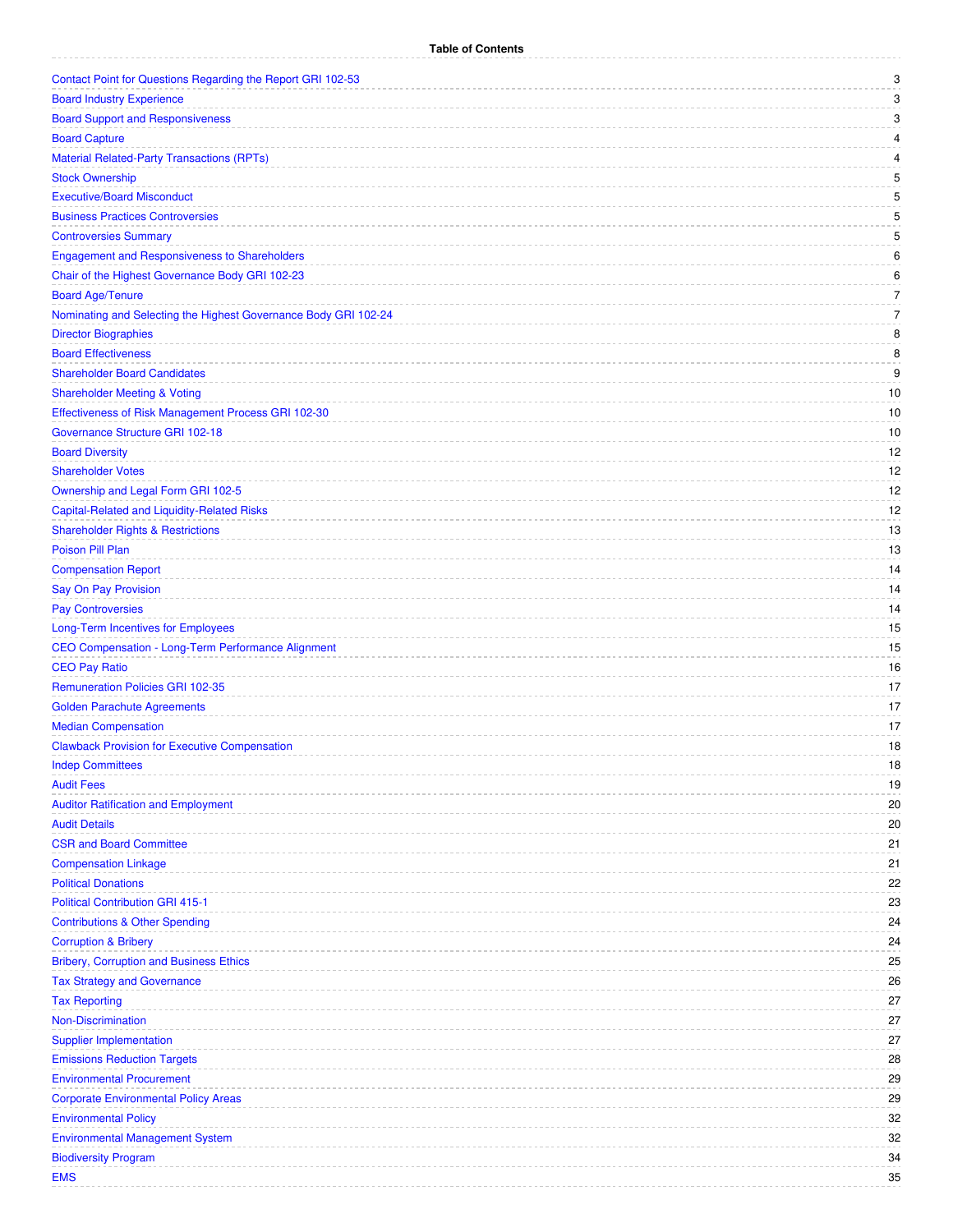| <b>Air Emission Reduction</b>                                                   | 36 |
|---------------------------------------------------------------------------------|----|
| <b>Global Totals by Year</b>                                                    | 37 |
| <b>Water Reduction</b>                                                          | 38 |
| CO <sub>2</sub> e Intensity                                                     | 39 |
| <b>Intensity Targets</b>                                                        | 40 |
| <b>Supplier Environmental Programs</b>                                          | 40 |
| <b>Labor Policy</b>                                                             | 41 |
| <b>Diversity Tracking</b>                                                       | 42 |
| <b>Employee Turnover Rate</b>                                                   | 43 |
| <b>H&amp;S Management</b>                                                       | 44 |
| Accidents, Fatalities and Incidents                                             | 45 |
| <b>Supplier Social Compliance</b>                                               | 46 |
| <b>Community Engagement</b>                                                     | 47 |
| <b>Community Development Program</b>                                            | 48 |
| <b>Code of Conduct</b>                                                          | 50 |
| <b>Whistleblowing Programs</b>                                                  | 51 |
| <b>United Nations Global Compact</b>                                            | 52 |
| <b>CSR Report</b>                                                               | 52 |
| Identifying and Managing Economic, Environmental, and Social Impacts GRI 102-29 | 53 |
| Diversity of Governance Bodies and Employees GRI 405-1                          | 54 |
| Composition of the Highest Governance Body and its Committees GRI 102-22        | 54 |
| <b>Notes for Sustainalytics</b>                                                 | 56 |
|                                                                                 |    |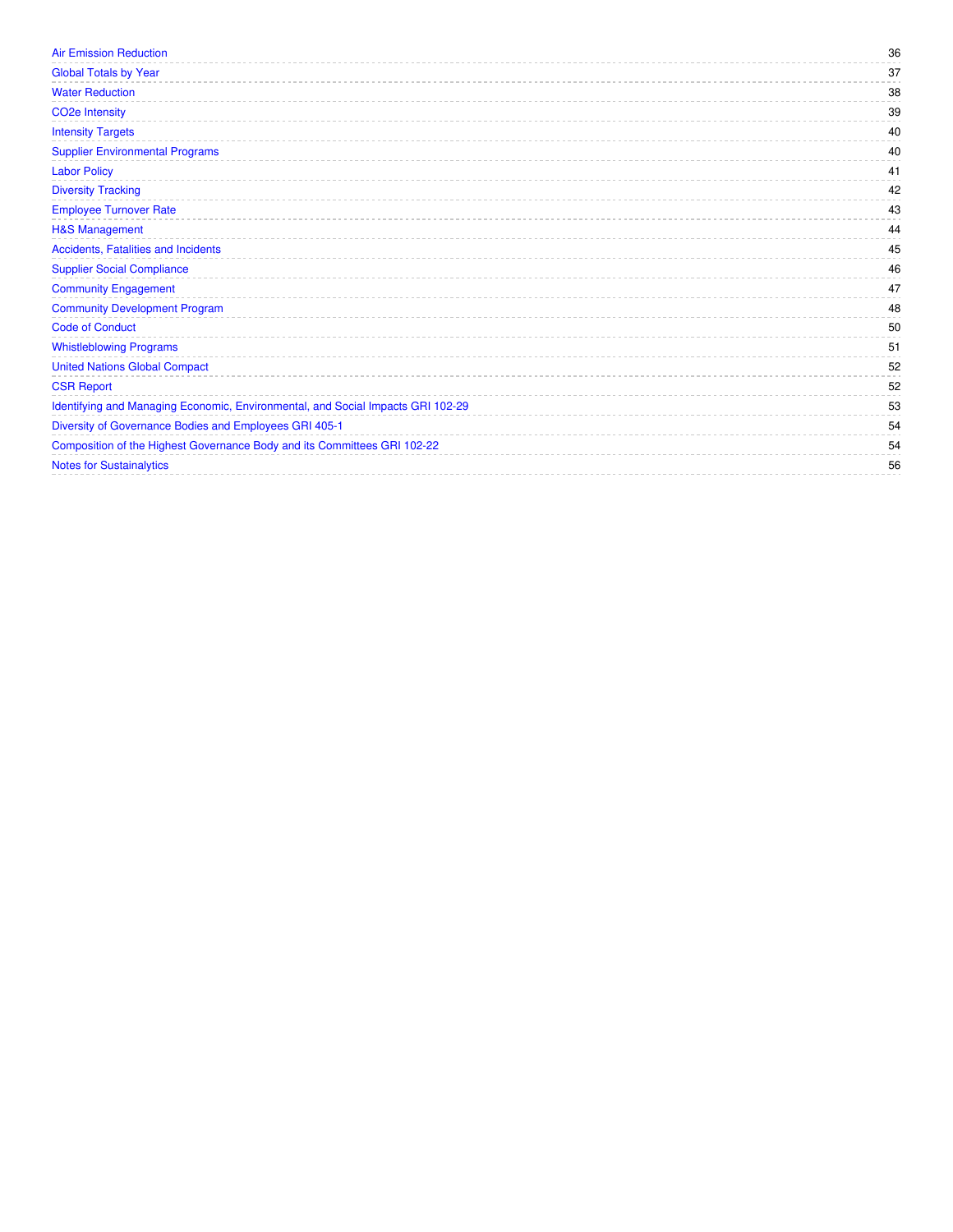# <span id="page-2-0"></span>**Contact Point for Questions Regarding the Report GRI 102-53**

Sustainalytics Number: Contact

General Disclosures / Reporting Practice / Contact Point for Questions Regarding the Report GRI 102-53 Contact point for questions regarding the report or its contents.

| Name:            | <b>Tory Payne</b>                                                      |
|------------------|------------------------------------------------------------------------|
| Title:           | <b>Corporate Financial Analyst</b>                                     |
| Mailing Address: | NorthWestern Energy<br>3010 South 69th Street<br>Sioux Falls, SD 57106 |
| Phone:           | 605-978-2851                                                           |
| Email:           | tory.payne@northwestern.com                                            |

### Additional Comments

Optional contact: Travis Meyer at 605-978-2967 or travis.meyer@northwestern.com. Physical mailing address is the same as above.

### <span id="page-2-1"></span>**Board Industry Experience**

Sustainalytics Number: CG.1.1

General Disclosures / Governance / Board Industry Experience

Number of board members with relevant work experience in the company's sector according to GICS Level 1 sector classification, excluding executive members and employee representatives.

| Number of independent or non-executive members with industry experience (e.g., excludes executives):                                                                                                                                                                           | 5 |
|--------------------------------------------------------------------------------------------------------------------------------------------------------------------------------------------------------------------------------------------------------------------------------|---|
| Please list the independent or non-executive directors included in the above count:<br>Tony Clark, Britt Ide, Linda Sullivan, Mahvash Yazdi, Jeff Yingling                                                                                                                     |   |
| Attach up to five (5) public URLs indicating where this information is available in your public reporting or corporate website.<br>2021 Proxy Statement Page(s) 49                                                                                                             |   |
| Please select one of the following options. (Required)<br>We do report this information and have completed the table above.<br>$\circ$<br>We do not report this information.<br>Not applicable. Please provide explanations in the appropriate comment box below.<br>Not known |   |

# <span id="page-2-2"></span>**Board Support and Responsiveness**

Sustainalytics Number: CG.1.2

General Disclosures / Governance / Board Support and Responsiveness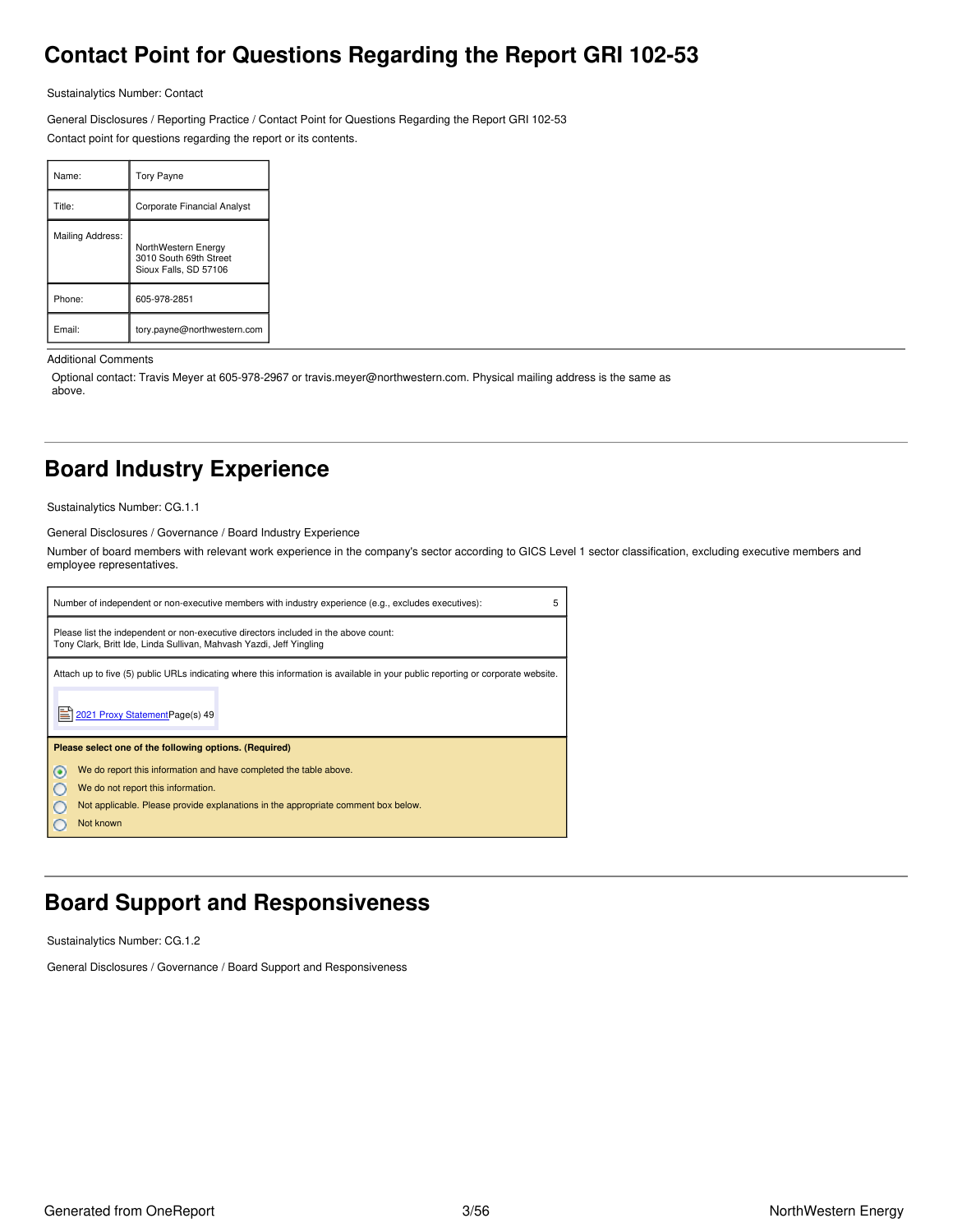Publicly available disclosure of instances of low vote support or material governance failures at NorthWestern Energy .

Describe details of board failure to implement a shareholder resolution, response to low vote support for a management proposal, or low support or approval rate for directors. Attach public references as needed. None Lowest percentage of vote support received by management-nominated directors at most recent annual meeting: 83.19 Describe details of board members' service on other boards, including governance controversies and performance failures at other companies. Attach public references as needed. Other boards our directors are members of can be found in their individual biographies in the proxy on pages 50-53. There are no known governance controversies or performance failures at other companies. Additional Comments Q49: None Q99: NA

Q312: None Q345: No Q350: NA Q383: 83.19%

References:

2021 Proxy [Statement](https://www.northwesternenergy.com/docs/default-source/documents/proxy/2021-Proxy-Statement-Final.pdf) Page(s) 50-53

### <span id="page-3-0"></span>**Board Capture**

Sustainalytics Number: CG.1.3

General Disclosures / Governance / Board Capture

Seeks to identify board experience and level of independence

Identify board experience and level of independence

Northwestern's longest tenured director has been on the board for more than 12 years and our two shortest tenured directors have been on the board for less than two years. Only two of our directors have been on our board for more than ten years. None of our board members serve on other boards together and none of our executives serve on any boards related to our directors.

References:

2021 Proxy [Statement](https://www.northwesternenergy.com/docs/default-source/documents/proxy/2021-Proxy-Statement-Final.pdf) Page(s) pp. 49-53

### <span id="page-3-1"></span>**Material Related-Party Transactions (RPTs)**

Sustainalytics Number: CG.1.6

General Disclosures / Governance / Material Related-Party Transactions (RPTs) Publicly available details of material related-party transactions (RPTs) at NorthWestern Energy

Percent of directors involved in material related-party transactions: 0 Information on whether directors with related-party transactions sit on key board committees. Information regarding director or CEO involvement in material related-party transactions. Attach publicly available supporting references as needed. Information regarding related-party transactions with significant shareholders.

Additional Comments

Q50: 0%  $O<sub>51</sub>·NA$ Q216: No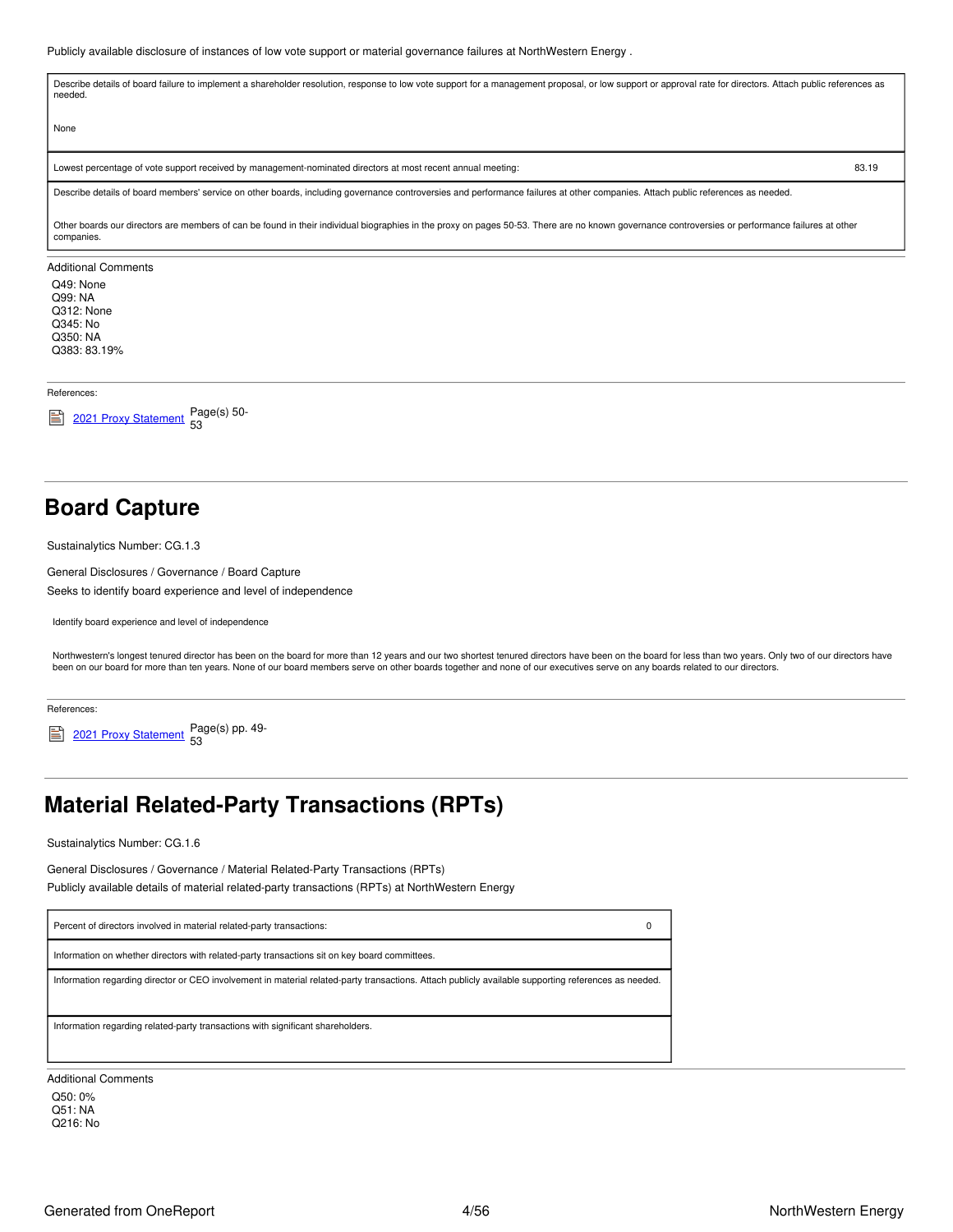# <span id="page-4-0"></span>**Stock Ownership**

Sustainalytics Number: CG.1.7

General Disclosures / Governance / Stock Ownership

Publicly available information regarding stock options and ownership for executives and directors at NorthWestern Energy .

| Describe holding or retention period for stock options as well as for restricted shares/stock awards for executives: |  |  |
|----------------------------------------------------------------------------------------------------------------------|--|--|
| The Company does not grant stock options.                                                                            |  |  |
| Directors are subject to stock ownership quidelines:                                                                 |  |  |
| Yes<br>Link to disclosure:https://www.northwesterne                                                                  |  |  |
| What are the pricing conditions for stock options granted to executives?                                             |  |  |
|                                                                                                                      |  |  |
| Proportion of directors with more than one year of service who own stock:<br>100                                     |  |  |
| Information regarding pledging of company shares by any executive or director                                        |  |  |
| We are aware of no pledging of company shares. Our insider trading policy prohibits pledging of company shares.      |  |  |

#### Additional Comments

Q134/135: There is an expected stock ownership level for executives based on position that must be maintained while in that position at the

Company. Q143: Yes. Directors are subject to stock ownership guidelines. Q144: 100% of directors own stock Q243: No

References:

Corporate [Governance](https://www.northwesternenergy.com/docs/default-source/default-document-library/about-us/investors/governance/corporate-governance-guidelines-2020-10-01.pdf?sfvrsn=5fc87b78_9) B Guidelines 2021 Proxy [Statement](https://www.northwesternenergy.com/docs/default-source/documents/proxy/2021-Proxy-Statement-Final.pdf)

Page(s) 6

Page(s) 63

### <span id="page-4-1"></span>**Executive/Board Misconduct**

Sustainalytics Number: CG.1.8

General Disclosures / Governance / Executive/Board Misconduct Seeks to identify Executive or Board misconduct

Identify Executive or Board Misconduct

None.

## <span id="page-4-2"></span>**Business Practices Controversies**

Sustainalytics Number: CG.1.9

General Disclosures / Governance / Business Practices Controversies Seeks to identify any business practices controversies

Identify any business practices controversies

None

# <span id="page-4-3"></span>**Controversies Summary**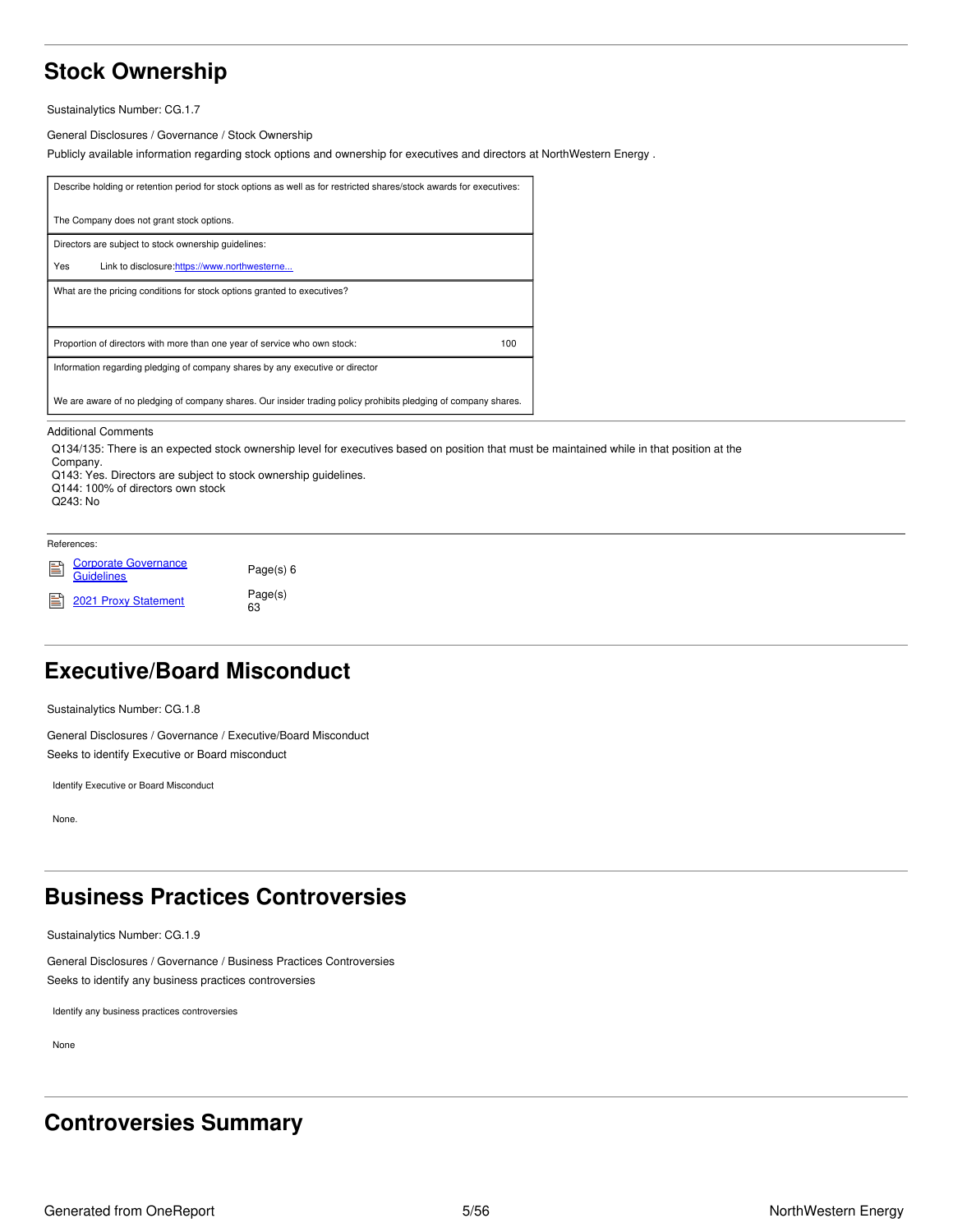#### Sustainalytics Number: CG.1.10

Management Approach / Controversies Summary

Details regarding environmental, social, or governance controversies at NorthWestern Energy

| <b>Controversy Category</b> | <b>Last Updated</b> | <b>Status</b> | Headline | <b>Source</b> |
|-----------------------------|---------------------|---------------|----------|---------------|
|                             |                     |               |          |               |
|                             |                     |               |          |               |

#### Additional Comments

As of May 3, 2021, NorthWestern Corporation is not aware of any pending or active environmental, social, or governance controversies. NorthWestern Corporation is subject to various other legal proceedings, governmental audits and claims that arise in the ordinary course of business. These are disclosed in NorthWestern's most recent quarterly filing with the SEC.

<span id="page-5-0"></span>**Engagement and Responsiveness to Shareholders**

Sustainalytics Number: CG.1.11

General Disclosures / Governance / Engagement and Responsiveness to Shareholders

Describe company engagement with shareholders and responsiveness to shareholder concerns.

Details and range of company engagement with shareholders and responsiveness to shareholder concerns

In 2020, NorthWestern had over 1,200 interactions with 154 unique firms

representing holders of over \$1 billion of NorthWestern's stock. These efforts included establishing a communication channel with the stewardship teams and portfolio managers / analysts of NorthWestern's top 25 stockholders.

We have received two shareholder proposals in the last 12 years. We engaged with each of these shareholders in an attempt to address their concerns. We were able to reach an agreement with the first shareholder to publicly provide the requested environmental information, without the need for a shareholder vote. We were unable to reach an agreement with the second shareholder, and a federal district court did not require us to include the second proposal in our proxy statement.

In the last several years, our shareholders have supported all management proposals with at least 90% approval.

We have received two shareholder proposals in the last 17 years. We engaged with each of these shareholders in an attempt to address their concerns. We were able to reach an agreement with the first shareholder to publicly provide the requested environmental information, without the need for a shareholder vote. We were unable to reach an agreement with the second shareholder, and a federal district court did not require us to include the second proposal in our proxy statement. In the last several years, our shareholders have supported all management proposals with at least 90% approval.

### <span id="page-5-1"></span>**Chair of the Highest Governance Body GRI 102-23**

Sustainalytics Number: CG.2.1

General Disclosures / Governance / Chair of the Highest Governance Body GRI 102-23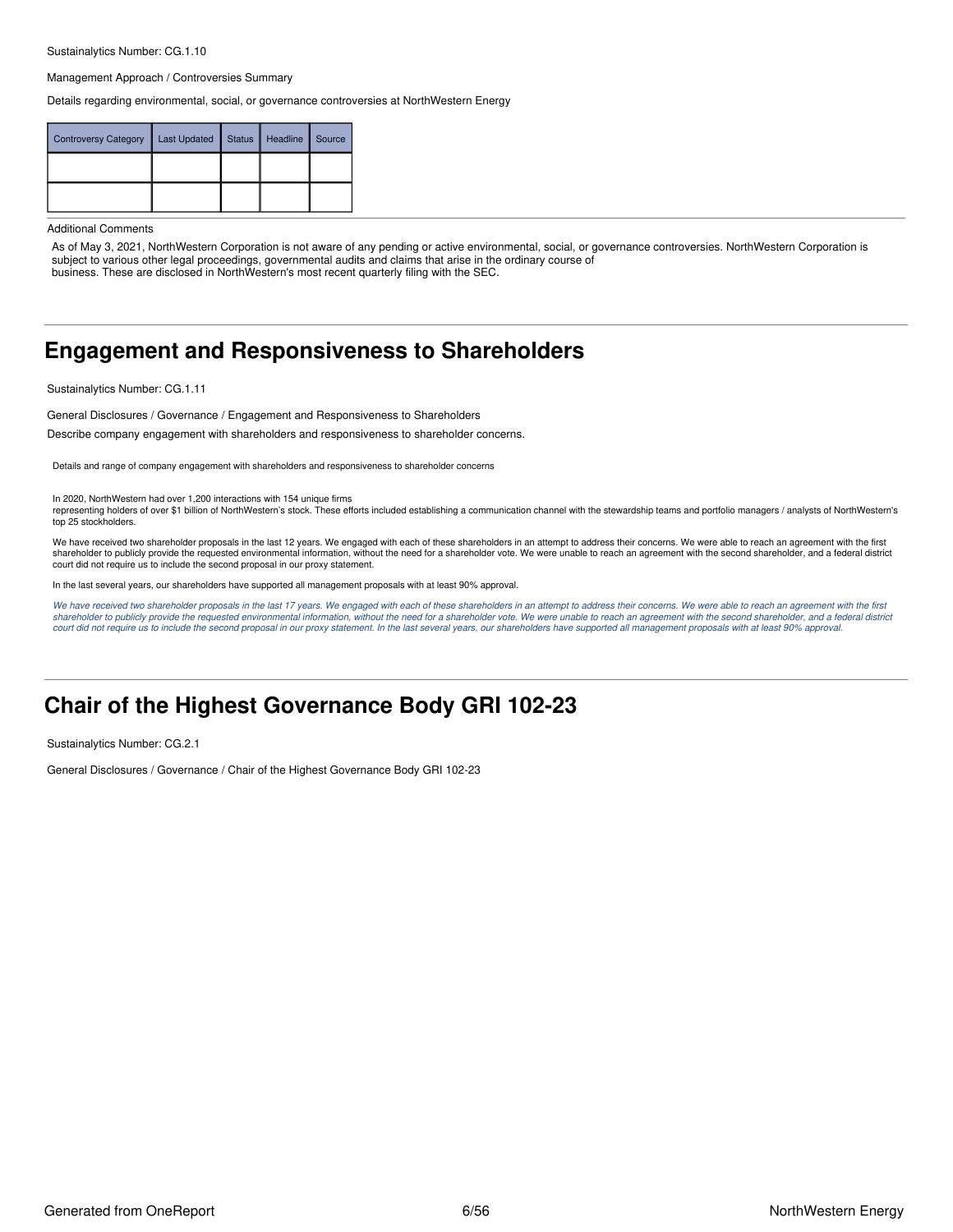Whether the chair of the highest governance body is also an executive officer in the organization.

| Roles of Chairman and Chief Executive (or their equivalents) are separate.<br>۰                                           |
|---------------------------------------------------------------------------------------------------------------------------|
| Role of CEO and Chairman is split and former CEO-Chairman is now Chairman.                                                |
| Role of CEO and Chairman is split and chairman is non-executive but not independent.                                      |
| Role of CEO and Chairman is split and former CEO-Chairman is now Chairman, and an independent lead director is appointed. |
| Role of Chairman and CEO is joint.                                                                                        |
| Role of Chairman and CEO is joint, and an independent lead director is appointed.                                         |
| If an independent lead director is appointed (split or joint), please indicate name:                                      |
| The company has a presiding director in its Board of Directors:                                                           |
| No                                                                                                                        |
| Chairman is non-executive and independent<br>◉                                                                            |
| Chairman is an executive director                                                                                         |
| If chairman is non-executive and independent, indicate when this approach was adopted:<br>17 years ago                    |
| Data Publicly Available:                                                                                                  |
| Yes                                                                                                                       |
|                                                                                                                           |

Additional Comments RID14 and MSCI: The Board Chair is independent

References:



## <span id="page-6-0"></span>**Board Age/Tenure**

Sustainalytics Number: CG.2.2

General Disclosures / Governance / Board Age/Tenure

Age and tenure information on the Board of Directors

| Board Age Limit:                                                                                                        | <b>NA</b> |
|-------------------------------------------------------------------------------------------------------------------------|-----------|
| Average Age:                                                                                                            | 59.25     |
| We use the following tenure limiting mechanisms to control which independent directors are on the board:<br>Term limits |           |
| How many directors have been on your company's Board for more than 17 years?<br>None                                    |           |
| Data publicly available:<br>Yes<br>Link to disclosure: https://northwesternenerg                                        |           |

# <span id="page-6-1"></span>**Nominating and Selecting the Highest Governance Body GRI 102-24**

Sustainalytics Number: CG.2.4

General Disclosures / Governance / Nominating and Selecting the Highest Governance Body GRI 102-24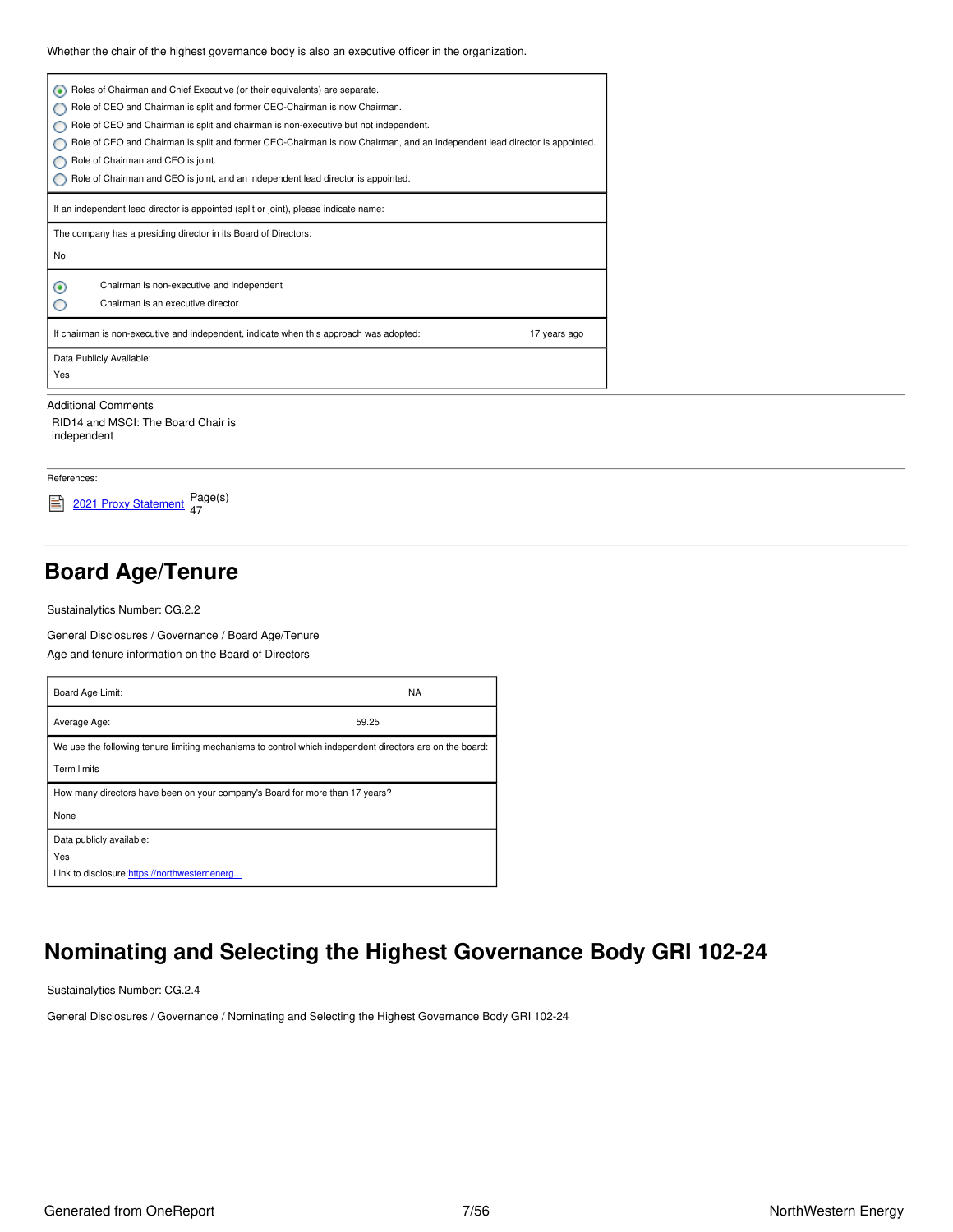Nomination and selection processes for the highest governance body and its committees and the criteria used for nominating and selecting highest governance body members.

Our Board of Directors is elected by shareholders for one-year terms; each director is up for election by shareholders at each annual meeting. Generally, we have nominated our existing directors for<br>additional one-year ter who meet our specific needs of skills, qualifications, and characteristics. We consider diversity, independence, experience, and other factors in our search. We have occasionally increased the size of our Board of Directors to add a new director for an abbreviated term until the next annual meeting of shareholders, at which time the director's nomination is voted on by shareholders. This process and the factors we consider are disclosed in our proxy statement and our charter for the Nominating and Governance Committee

| References:                         |                   |
|-------------------------------------|-------------------|
| <b>■ 2021 Proxy Statement</b>       | Page(s) 54-<br>55 |
| Nominating and Governance Committee | Page $(s)$ 3-8    |

# <span id="page-7-0"></span>**Director Biographies**

Sustainalytics Number: CG.2.5

General Disclosures / Governance / Director Biographies Does NorthWestern Energy publish biographies of the members of the Board of Directors?

Board member biographies are published: Yes

### Additional Comments

Board member biographies are published in the proxy statement, which is available on the Company's public website: Proxy Materials (northwesternenergy.com)

References:



### <span id="page-7-1"></span>**Board Effectiveness**

Sustainalytics Number: CG.2.6; CG.3.1

General Disclosures / Governance / Board Effectiveness

Effectiveness of the board of directors and the alignment with the (long-term) interests of shareholders.

|                                                                    | Indicators/measures                                                                                                                                |
|--------------------------------------------------------------------|----------------------------------------------------------------------------------------------------------------------------------------------------|
| *Total number of corporate board meetings held in the past year:   |                                                                                                                                                    |
| Details of Directors participation in annual shareholder meetings: | All directors of our company's Board are required to attend the company's annual shareholder<br>meeting                                            |
|                                                                    | Independent directors are encouraged to attend the company's annual shareholder meeting, but it is<br>$\blacktriangledown$<br>not a requirement    |
|                                                                    | One or more of the independent directors of our company's Board makes themselves available for questions from shareholders<br>$\blacktriangledown$ |
|                                                                    | Not applicable, as our company does not have shareholders meetings                                                                                 |
|                                                                    | None of the above                                                                                                                                  |
|                                                                    |                                                                                                                                                    |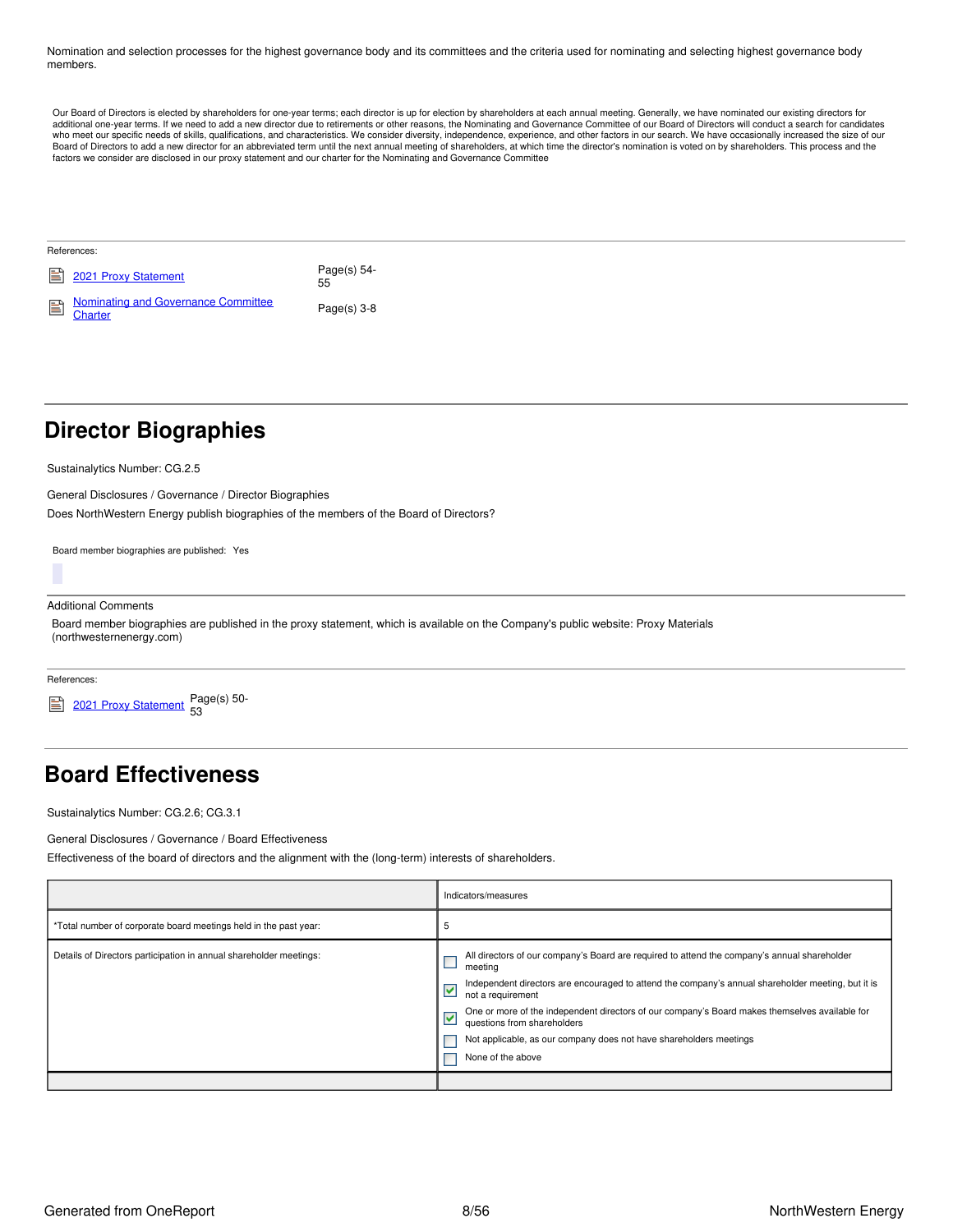| Number of meetings attended in percentage last business/fiscal year. Attach up to five (5)<br>public URLs indicating where this information is available in your public reporting or<br>corporate website.<br>2021 Proxy Statement Page(s) 48, 49                   | Average board meeting attendance (%) for all board of directors / supervisory board members:<br>100                                                                                                                                                                                                                                                                                                                                                                                  |
|---------------------------------------------------------------------------------------------------------------------------------------------------------------------------------------------------------------------------------------------------------------------|--------------------------------------------------------------------------------------------------------------------------------------------------------------------------------------------------------------------------------------------------------------------------------------------------------------------------------------------------------------------------------------------------------------------------------------------------------------------------------------|
|                                                                                                                                                                                                                                                                     | Minimum of attendance required for all members, at least (in %):<br>0                                                                                                                                                                                                                                                                                                                                                                                                                |
|                                                                                                                                                                                                                                                                     | *% of board meetings attended by independent directors during the latest period:<br>100                                                                                                                                                                                                                                                                                                                                                                                              |
|                                                                                                                                                                                                                                                                     |                                                                                                                                                                                                                                                                                                                                                                                                                                                                                      |
| *Number of directors that attended less than 75% of board meetings held as of the date of<br>the last filing:                                                                                                                                                       | 0                                                                                                                                                                                                                                                                                                                                                                                                                                                                                    |
| Attendance over two year period:                                                                                                                                                                                                                                    | All directors attended at least 75 percent of Board and committee meetings for the period for which<br>◉<br>they served<br>One director did not attend at least 75 percent of his or her Board and committee meetings for the<br>period for which they served<br>More than one director did not attend at least 75 percent of the aggregate of their Board and committee<br>meetings for the period for which they served<br>Organization does not track the attendance of directors |
| Number of non-executive/independent directors with 4 or less other mandates:                                                                                                                                                                                        | $\overline{7}$<br>Please provide the names of<br>Dana Dykhouse, Tony Clark, Jan Horsfall, Britt Ide, Linda Sullivan,<br>Mahvash Yazdi, Jeff Yingling<br>these directors.                                                                                                                                                                                                                                                                                                             |
| Number of other mandates for non-executive/independent directors all directors restricted<br>to:                                                                                                                                                                    |                                                                                                                                                                                                                                                                                                                                                                                                                                                                                      |
| Performance assessment of board of directors/ supervisory board members. Attach up to<br>five (5) public URLs indicating where this information is available in your public reporting or<br>corporate website.                                                      | Regular self-assessment of board performance, please specify or provide supporting documents:<br>⊻<br>This information is not public<br>Regular independent assessment of board performance, please specify or provide supporting<br>documents:                                                                                                                                                                                                                                      |
| Election of board members. Attach up to five (5) public URLs indicating where this<br>information is available in your public reporting or corporate website.<br>2021 Proxy StatementPage(s) 6, 7                                                                   | Board members are elected and re-elected on an annual basis<br>M<br>Board members are elected individually (as opposed to elected by slate)<br>M                                                                                                                                                                                                                                                                                                                                     |
| Description of Board election process:                                                                                                                                                                                                                              | Directors are elected only if they receive a majority of the shares voting or present at the meeting; the<br>Board does NOT have the discretion to accept or decline offers of resignation from directors who fail to<br>secure a majority vote<br>Directors are elected only if they receive a majority of the shares voting or present at the meeting;                                                                                                                             |
|                                                                                                                                                                                                                                                                     | however, the Board has the discretion to accept or decline offers of resignation from directors who fail<br>to secure a majority vote<br>Directors are elected if they receive a "plurality vote" - they only need to get more votes than a<br>competing candidate                                                                                                                                                                                                                   |
|                                                                                                                                                                                                                                                                     |                                                                                                                                                                                                                                                                                                                                                                                                                                                                                      |
| Data publicly available:<br>Yes                                                                                                                                                                                                                                     |                                                                                                                                                                                                                                                                                                                                                                                                                                                                                      |
| Link to disclosure: Proxy Materials (northwesternenergy.com)                                                                                                                                                                                                        |                                                                                                                                                                                                                                                                                                                                                                                                                                                                                      |
| Please select one of the following options. (Required)<br>We do report this information and have completed the table above.<br>We do not report this information.<br>Not applicable. Please provide explanations in the appropriate comment box below.<br>Not known |                                                                                                                                                                                                                                                                                                                                                                                                                                                                                      |

# <span id="page-8-0"></span>**Shareholder Board Candidates**

Sustainalytics Number: CG.2.7

General Disclosures / Governance / Shareholder Board Candidates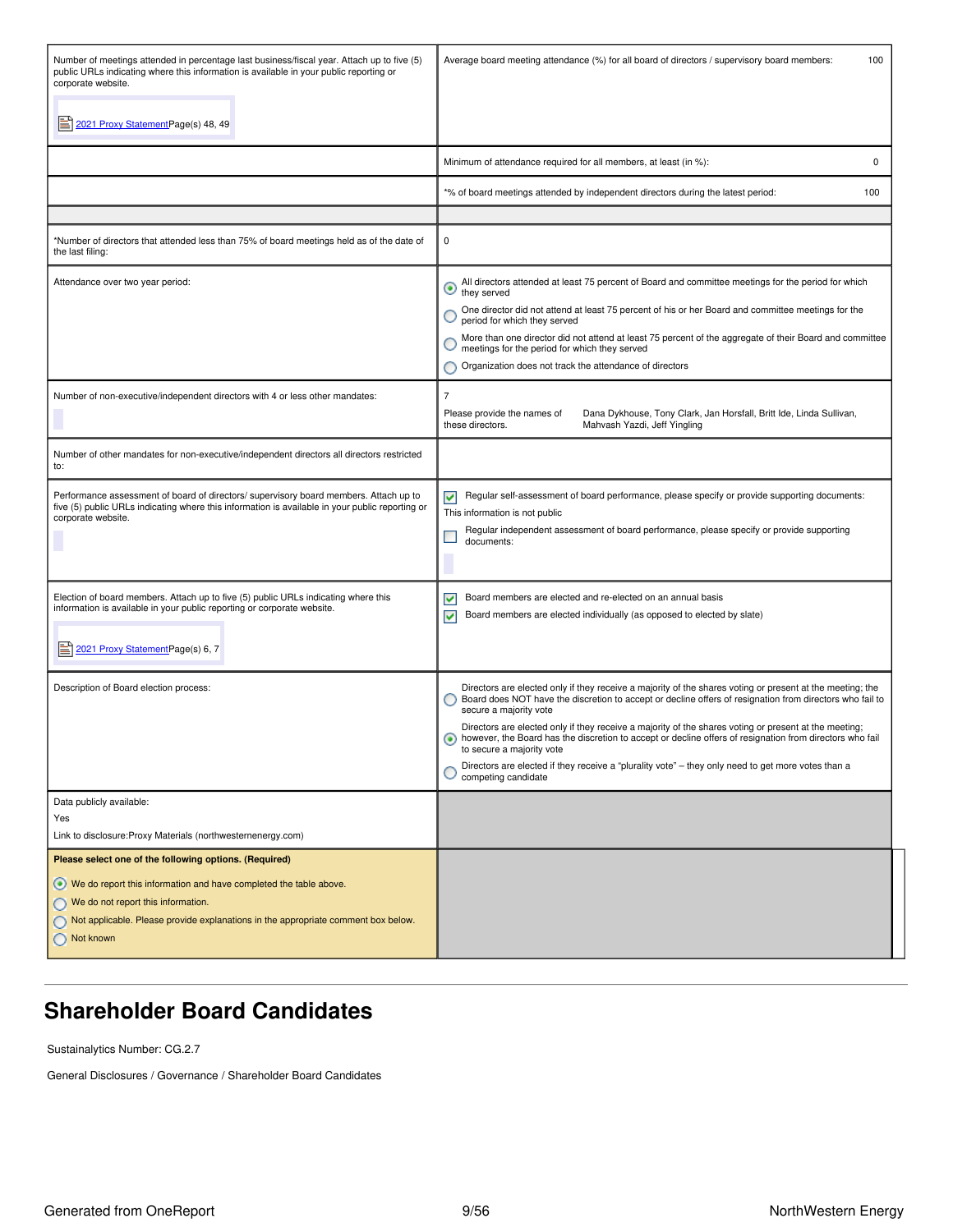1.10 Can long-term shareholders submit their own independent director candidates for consideration on the company's proxy card (commonly known as "proxy access")? Please select all that apply.

Yes, a group of shareholders owning more than three percent of company shares for some specified length of time can nominate independent directors, whose names will appear on company  $\mathcal{L}_{\mathcal{A}}$ proxy ballots

Yes, a group of shareholders owning more than five percent of company shares for some specified length of time can nominate independent directors, whose names will appear on company proxy ballots

Yes, but the group of shareholders aggregating their shares to satisfy the ownership percentage requirement may not consist of more than ten shareholders

Yes, but the group of shareholders aggregating their shares to satisfy the ownership percentage requirement may not consist of more than 20 shareholders

No, shareholders wishing to nominate their own directors may not access the company's ballot

Proxy access does not apply to our company because of the rules or procedures governing the exchange(s) where our company's stock is listed

<span id="page-9-0"></span>**Shareholder Meeting & Voting**

Sustainalytics Number: CG.2.7; CG.3.7

**Other** 

**The State**  $\Box$  $\Box$  $\blacktriangledown$ П  $\Box$ 

General Disclosures / Governance / Shareholder Meeting & Voting

Publicly available information regarding shareholder voting standards as well as most recent annual meeting at NorthWestern Energy

|    | Please check all that apply and attach publicly available supporting references as necessary:                     |      |  |  |
|----|-------------------------------------------------------------------------------------------------------------------|------|--|--|
| ⊽  | Majority vote standard in uncontested elections                                                                   |      |  |  |
|    | Outstanding votes controlled by shares with enhanced voting rights                                                |      |  |  |
|    | Directors on the board who are not up for election by all classes of common shareholders                          |      |  |  |
|    | Supermajority vote required to approve amendments to the charter or bylaws                                        |      |  |  |
| ⊽  | Supermajority vote required to approve mergers or business combinations                                           |      |  |  |
|    | If the company has a majority voting standard, is there a plurality carve-out in the case of contested elections? |      |  |  |
| No |                                                                                                                   |      |  |  |
|    | Provide details and attach publicly available supporting references as necessary                                  |      |  |  |
|    | Percentage of vote support for the CEO at the most recent annual meeting:                                         | 99.8 |  |  |
|    |                                                                                                                   |      |  |  |
|    | Percentage of vote support for the Board Chair at the latest meeting:                                             | 83.2 |  |  |
|    | Percentage of vote support for environmental or social shareholder resolutions at the most recent annual meeting: |      |  |  |

#### Additional Comments

There were no environmental or social shareholder resolutions at the most recent annual meeting.

### <span id="page-9-1"></span>**Effectiveness of Risk Management Process GRI 102-30**

#### Sustainalytics Number: CG.2.8

General Disclosures / Governance / Effectiveness of Risk Management Process GRI 102-30

Highest governance body's role in reviewing the effectiveness of the organization's risk management processes for economic, environmental and social topics.

The audit committee of NorthWestern's board of directors oversees the company's entire risk management processes, including economic, environmental and social topics. The safety, environmental, technology and operations committee of the board reviews environmental matters; the nominating and governance committee of the board reviews the company's ESG public disclosure initiatives and community-related issues; and the human resources committee reviews certain social matters, such as diversity, equity, and inclusion, and well as numerous employee-related issues.

### <span id="page-9-2"></span>**Governance Structure GRI 102-18**

Sustainalytics Number: CG.2.8; CG.4.2

General Disclosures / Governance / Governance Structure GRI 102-18

Governance structure of the organization, including committees of the highest governance body and committees responsible for the decision-making on economic, environmental, and social topics.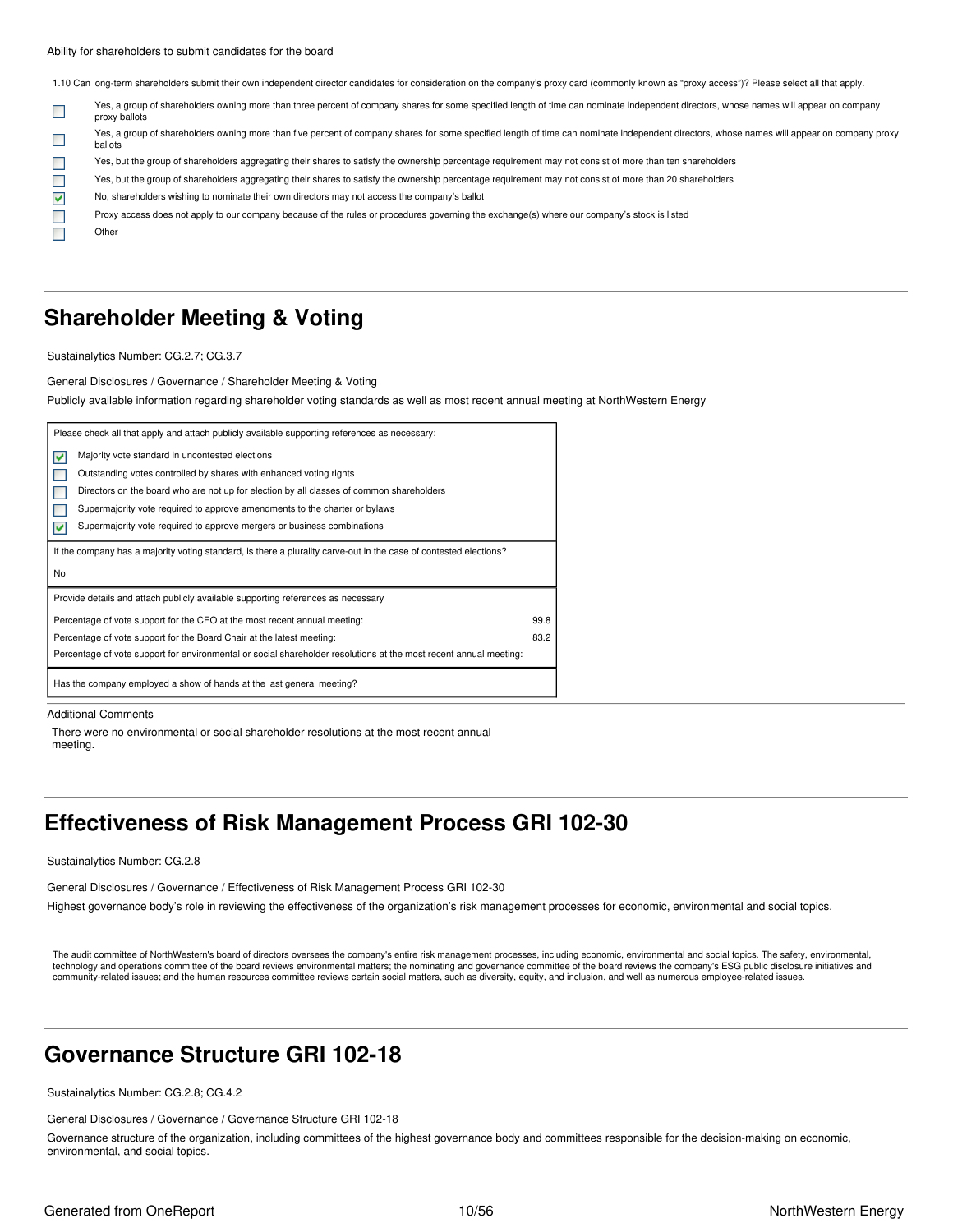| <b>Committee Function</b>                                                                                                                                                                        | Name of Committee                                                                                                 | Formal Board<br>Responsibility? | Number of<br>Executive<br>Directors | Number of Non-<br><b>Executive Directors</b><br>(NEDs) | Number of<br>connected<br><b>NEDs</b> | Committee<br>chairperson is<br>independent |
|--------------------------------------------------------------------------------------------------------------------------------------------------------------------------------------------------|-------------------------------------------------------------------------------------------------------------------|---------------------------------|-------------------------------------|--------------------------------------------------------|---------------------------------------|--------------------------------------------|
| Audit/Accounting                                                                                                                                                                                 | Audit Committee                                                                                                   | $\blacktriangledown$            | $\pmb{0}$                           | 3                                                      | $\pmb{0}$                             | Yes<br>$_{\odot}$<br>О<br>No               |
| Remuneration/Compensation                                                                                                                                                                        | Human Resources Committee                                                                                         | ⊻                               | $\pmb{0}$                           | 3                                                      | $\pmb{0}$                             | Yes<br>◉<br>Ο<br>No                        |
| $\sqrt{\phantom{a}}$ Nomination                                                                                                                                                                  | Nominating and Governance Committee                                                                               | $\blacktriangledown$            | $\pmb{0}$                           | 3                                                      | 0                                     | $_{\odot}$<br>Yes<br>No<br>О               |
| V Worldwide Labor Policies and Practices                                                                                                                                                         | Human Resources Committee                                                                                         | $\Box$                          | $\pmb{0}$                           | 3                                                      | $\mathbf 0$                           |                                            |
| Human Rights Issues                                                                                                                                                                              | Human Resources Committee                                                                                         | $\Box$                          | $\pmb{0}$                           | 3                                                      | 0                                     |                                            |
| $\triangleright$ Diversity and Employment Equity                                                                                                                                                 | Human Resources Committee                                                                                         | $\blacktriangledown$            | $\mathbf 0$                         | 3                                                      | $\mathbf 0$                           |                                            |
| V Supply Chain Social Responsibility                                                                                                                                                             | Safety, Environmental, Technology and Operations<br>Committee                                                     | $\mathbb{R}^n$                  | $\pmb{0}$                           | 3                                                      | $\pmb{0}$                             |                                            |
| Corp. Social Responsibility, Corp. Citizenship,<br>Sustainable Development                                                                                                                       | Safety, Environmental, Technology and Operations<br>Committee, Governance Committee, Board of<br><b>Directors</b> | $\blacktriangledown$            | $\pmb{0}$                           | 3                                                      | $\mathbf 0$                           |                                            |
| $\blacktriangleright$ Health and Safety                                                                                                                                                          | Safety, Environmental, Technology and Operations<br>Committee                                                     | $\blacktriangledown$            | $\pmb{0}$                           | 3                                                      | $\pmb{0}$                             |                                            |
| $\sqrt{\phantom{a}}$ Environmental Issues                                                                                                                                                        | Safety, Environmental, Technology and Operations<br>Committee                                                     | ☑                               | $\pmb{0}$                           | 3                                                      | $\pmb{0}$                             |                                            |
| Risk Management                                                                                                                                                                                  | Audit Committee, Board of Directors                                                                               | $\blacktriangledown$            | $\mathbf 0$                         | 3                                                      | $\mathbf 0$                           |                                            |
| $\sqrt{\phantom{a}}$ Ethics Issues                                                                                                                                                               | Audit Committee, Nominating and Governance<br>Committee; Board of Directors                                       | $\blacktriangledown$            | $\pmb{0}$                           | 3                                                      | $\pmb{0}$                             |                                            |
| Political Involvement                                                                                                                                                                            | Nominating and Governance Committee                                                                               | $\blacktriangledown$            | $\pmb{0}$                           | 3                                                      | $\mathbf 0$                           |                                            |
| Customer Service and Quality                                                                                                                                                                     | Safety, Environmental, Technology and Operations<br>Committee                                                     | ⊻                               | $\pmb{0}$                           | 3                                                      | 0                                     |                                            |
| Community and Public Relations                                                                                                                                                                   | Nominating and Governance Committee                                                                               | $\blacktriangledown$            | $\pmb{0}$                           | 3                                                      | $\mathbf 0$                           |                                            |
| $\triangleright$ Charitable Giving                                                                                                                                                               | Nominating and Governance Committee                                                                               | $\mathcal{L}_{\mathcal{A}}$     | $\pmb{0}$                           | 3                                                      | $\pmb{0}$                             |                                            |
| Is the company's governance structure data publicly<br>available?<br>Yes<br>Corporate Governance<br>Link to<br>disclosure: (northwesternenergy.com); Proxy Materials<br>(northwesternenergy.com) |                                                                                                                   |                                 |                                     |                                                        |                                       |                                            |

#### Additional Comments

### Bloomberg

- Committee were composed of 4 NEDs from 2013-2020; 2021 the committee size became 3

NEDs

- All committees and committee chairs are NEDs

### ISS

Q23: The chair of the Nominating and Governance Committee is an Independent NED

Q27: There are no executives on the Human Resources Committee

Q28: The chair of the Human Resources Committee is an Independent NED

Q33: There are no executives on the Audit Committee

Q34: The chair of the Audit Committee is an Independent NED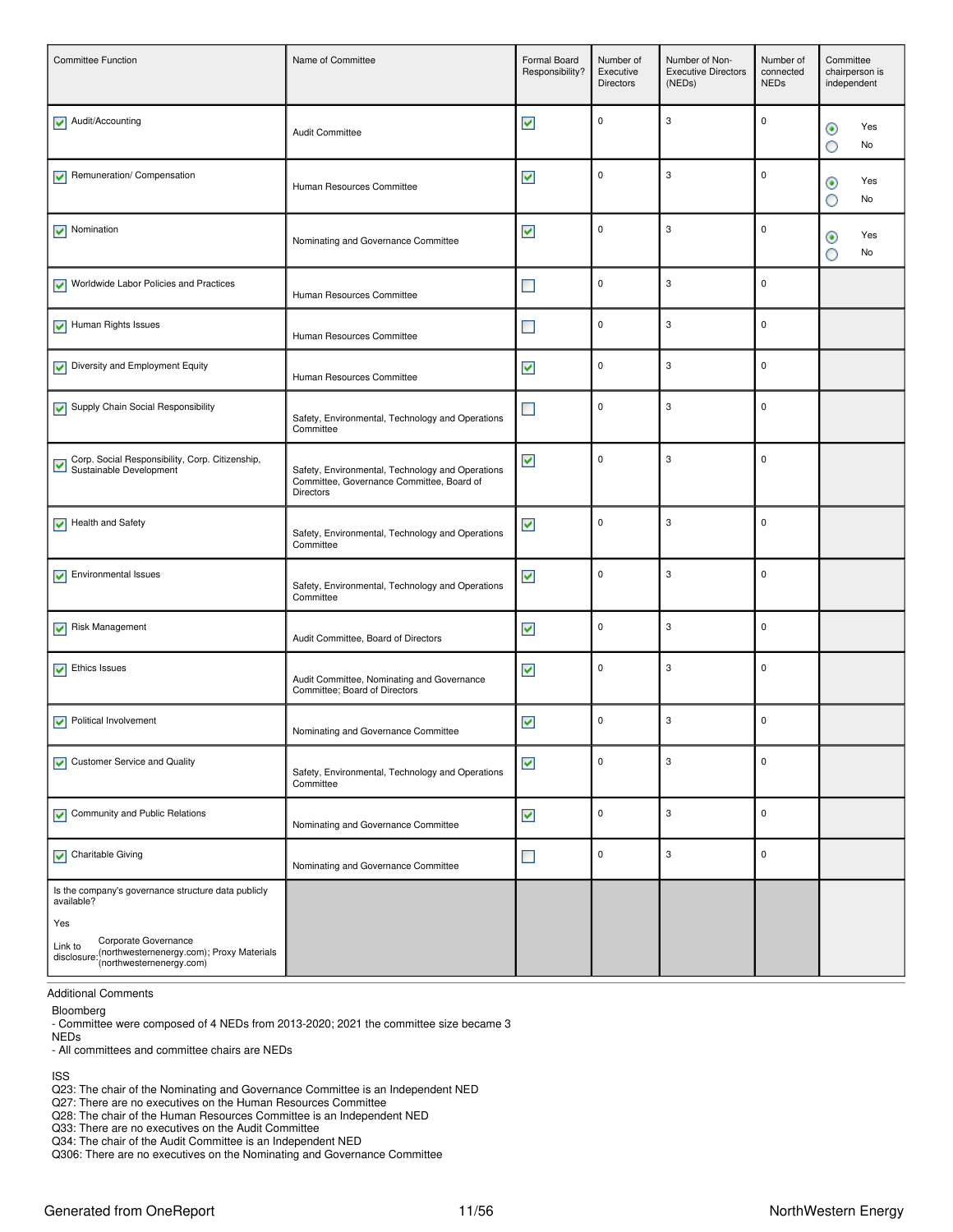# <span id="page-11-0"></span>**Board Diversity**

Sustainalytics Number: CG.2.9

General Disclosures / Governance / Board Diversity

Total board seats occupied by women (as compared to men). Committee chairs occupied by women (as compared to men).

| G1. Board Diversity                       | Number of women | Total | Percentage of positions held by women |
|-------------------------------------------|-----------------|-------|---------------------------------------|
| G1-A: Total Board seats occupied by women | 3               | -8    | 0.38                                  |
| G1-B: Committee Chairs occupied by women  | 2               | 4     | 0.5                                   |

## <span id="page-11-1"></span>**Shareholder Votes**

Sustainalytics Number: CG.3.2; CG.3.3; CG.3.5

General Disclosures / Governance / Shareholder Votes

Information on voting shares for NorthWestern Energy and if classes of stock have equal voting rights (i.e., is one share entitled to one vote) follows.

| Company has a dual or multiple class(es) of shares with unequal/restricted voting rights | No Explain: We do not have dual or multiple classes of shares. |
|------------------------------------------------------------------------------------------|----------------------------------------------------------------|
| Company classes of stock have equal voting rights                                        | Explain: We only have one class of stock<br>Yes                |
| Controlling shareholder                                                                  | <b>No</b>                                                      |
| Ownership structure deviates from one share, one vote                                    | No                                                             |
| Company has failed to adopt majority voting standards                                    | No                                                             |
| Does the company make its data on voting shares and voting rights publicly available?    |                                                                |
| Yes<br>Link to disclosure: https://northwesternenerg                                     |                                                                |

## <span id="page-11-2"></span>**Ownership and Legal Form GRI 102-5**

Sustainalytics Number: CG.3.3

General Disclosures / Organizational Profile / Ownership and Legal Form GRI 102-5

Nature of ownership and legal form.

Registrant Name: NORTHWESTERN CORP Doing Business as: NorthWestern Energy Form of Ownership: Corporation State of Incorporation: Delaware Publicly Owned Common Stock is traded on Nasdaq under the ticker symbol "NWE"

References:



Page(s) 1

# <span id="page-11-3"></span>**Capital-Related and Liquidity-Related Risks**

Sustainalytics Number: CG.3.4

Leadership & Governance / Systemic Risk Management / Capital-Related and Liquidity-Related Risks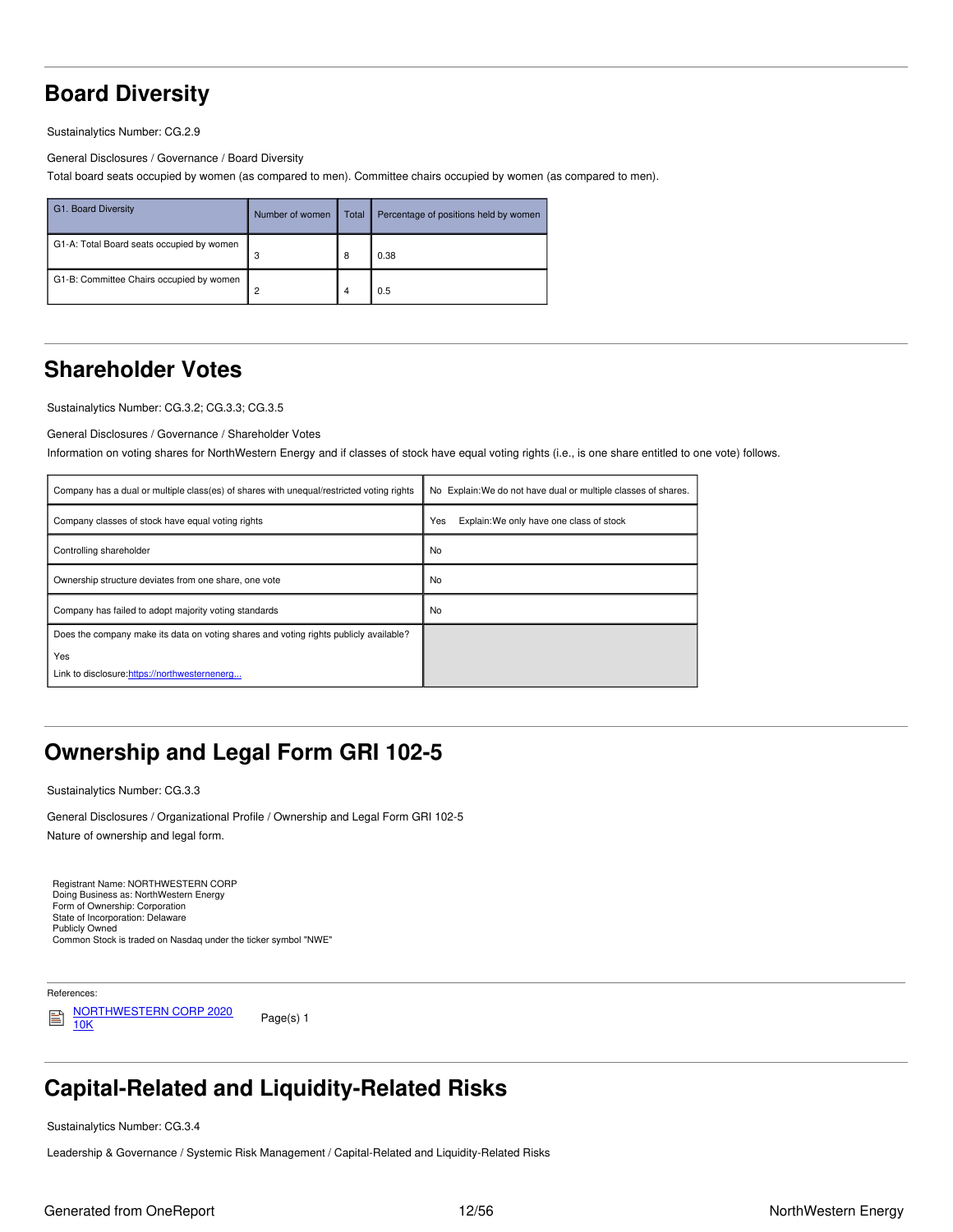Description of approach to managing capital- and liquidity-related risks associated with systemic non-insurance activities

Approach to managing capital- and liquidity-related risks associated with systemic non-insurance activities See the "Liquidity and Capital Resources" section of NorthWestern's Annual 10-K and Quarterly 10-Q.

| References:                              |               |
|------------------------------------------|---------------|
| NORTHWESTERN CORP 2020 10K               | Page(s)<br>48 |
| NorthWestern Corp. 2020 Annual<br>Report | Page(s)<br>31 |

# <span id="page-12-0"></span>**Shareholder Rights & Restrictions**

Sustainalytics Number: CG.3.5

General Disclosures / Governance / Shareholder Rights & Restrictions

Publicly available information regarding provisions or standards that enhance or restrict shareholder rights at NorthWestern Energy .

| Shareholders may act by written consent                                                                                                  |
|------------------------------------------------------------------------------------------------------------------------------------------|
| <b>No</b>                                                                                                                                |
| Please indicate which of the following apply:                                                                                            |
| Company has an exclusive venue or forum provision                                                                                        |
| Board may modify company's equity structure without shareholder approval                                                                 |
| Company has a fee-shifting provision                                                                                                     |
| Company has a representative claim litigation or other significant litigation rights                                                     |
| Has the company entered into a private placement in the past year without an accompanying share purchase plan (SPP)?                     |
| What is the dilution limit of the general mandate to issue shares?<br>What is the discount limit of the general mandate to issue shares? |

## <span id="page-12-1"></span>**Poison Pill Plan**

Sustainalytics Number: CG.3.6

General Disclosures / Governance / Poison Pill Plan Details on the poison pill plan at NorthWestern Energy

| Company does not have a poison pill plan                                                                                                                                                                                                                                                                                               |  |  |
|----------------------------------------------------------------------------------------------------------------------------------------------------------------------------------------------------------------------------------------------------------------------------------------------------------------------------------------|--|--|
| Approved by shareholders<br>Poison pill plan has a (TIDE) Three-Year Independent Director Evaluation provision<br>Poison pill plan has a sunset provision<br>Poison pill is designed to preserve tax assets (NOL pill)<br>Poison pill has a modified slow-hand or dead-hand provision<br>Poison pill plan has a qualified offer clause |  |  |
| Poison pill expiration date                                                                                                                                                                                                                                                                                                            |  |  |
| Date when poison pill was implemented or renewed:                                                                                                                                                                                                                                                                                      |  |  |
| % threshold of shares outstanding for the company's poison pill to trigger:                                                                                                                                                                                                                                                            |  |  |
| Data publicly available:<br>Yes<br>Link to disclosure: https://northwesternenerg                                                                                                                                                                                                                                                       |  |  |
|                                                                                                                                                                                                                                                                                                                                        |  |  |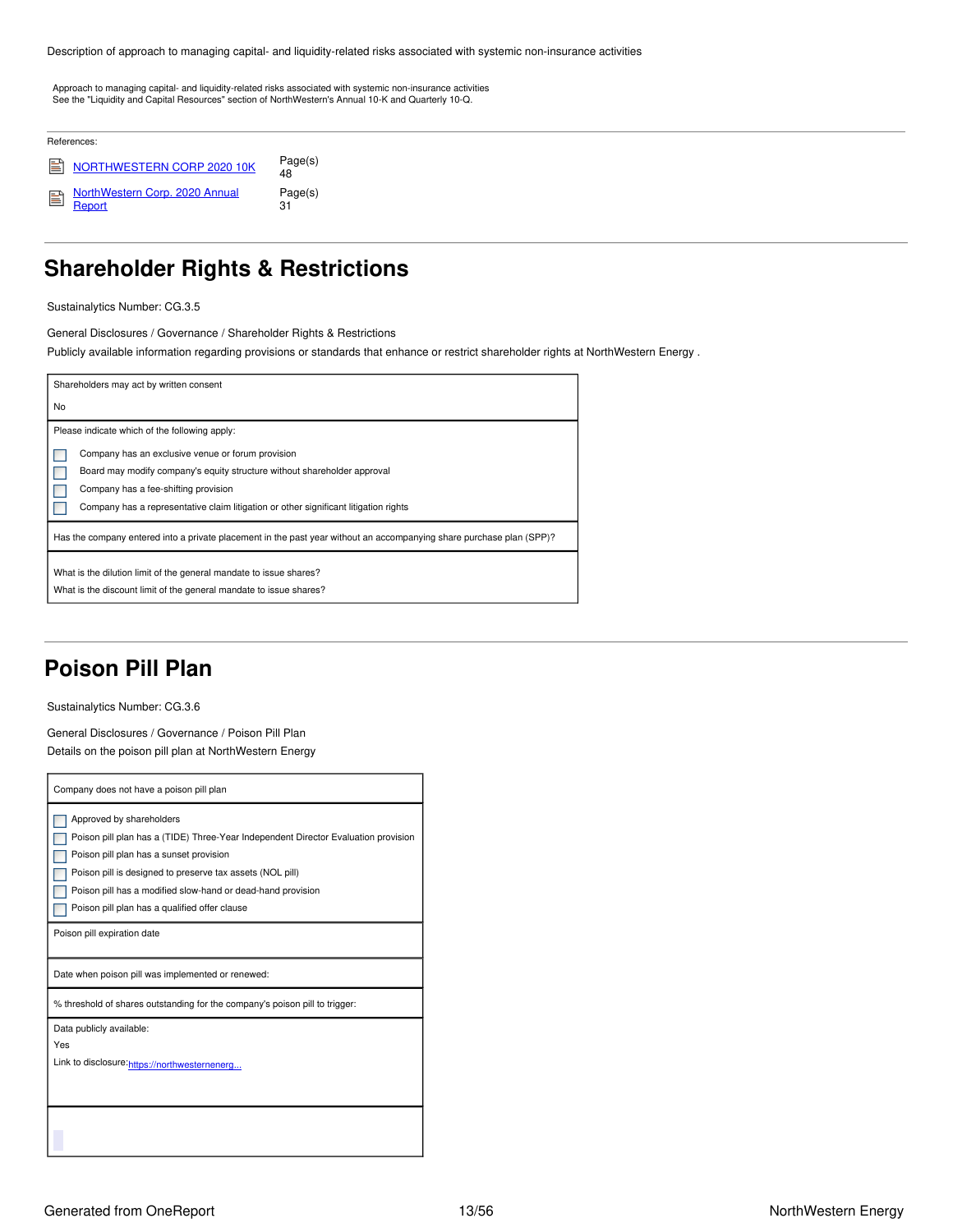# <span id="page-13-0"></span>**Compensation Report**

Sustainalytics Number: CG.4.1; CG.4.5

General Disclosures / Governance / Compensation Report

Details on transparency of senior management remuneration at NorthWestern Energy .

| Company communicates the remuneration/compensation of its board of directors/supervisory board members and other highest paid directors/senior executives (e.g. CEO) externally: |         |  |
|----------------------------------------------------------------------------------------------------------------------------------------------------------------------------------|---------|--|
| Yes, on individual level for each board member and CEO and additional highest paid senior executives                                                                             |         |  |
| https://northwesternenerg                                                                                                                                                        |         |  |
| Executive officers eligible for multi-year quaranteed bonuses<br>None                                                                                                            |         |  |
| NEOs paid a guaranteed bonus in the most recent fiscal year or guaranteed a bonus in the future<br>None                                                                          |         |  |
| What is the aggregate level of stock ownership of the officers and directors as a percentage of shares outstanding?                                                              |         |  |
| Is there a cap on the CEO's annual bonus?                                                                                                                                        |         |  |
| Is there a cap on executives', excluding the CEO, annual bonus?                                                                                                                  |         |  |
| What percentage of the annual bonus for the CEO is or can be deferred?                                                                                                           |         |  |
| What percentage of the annual bonus for executives, excluding the CEO, is or can be deferred?                                                                                    |         |  |
| Ratio of CEO's non-performance-based compensation to base salary:                                                                                                                |         |  |
| Ratio of CEO's total compensation to the next highest paid executive:                                                                                                            | 2.37    |  |
| Size of the CEO's 1-year pay as a multiple of the median pay for the company's peers (MOM):                                                                                      | .72     |  |
| Degree of alignment between the company's TSR and change in CEO pay over the past five years (PTA):                                                                              | Unknown |  |
| Average outside directors' total compensation as a multiple of the peer median:                                                                                                  | Unknown |  |
| Degree of alignment between the company's annualized 3-year pay percentile rank, relative to peers, and its 3-year annualized TSR rank, relative to peers (RDA):                 | 26.67   |  |
| Company employs at least one metric that compares its performance to a benchmark or peer group (relative performance)<br>☑                                                       |         |  |

# <span id="page-13-1"></span>**Say On Pay Provision**

Sustainalytics Number: CG.4.3

General Disclosures / Governance / Say On Pay Provision

Details on a say on pay provision at NorthWestern Energy .

| Company has a say on pay provision Frequency of Say on Pay votes as ratified by shareholders in years as of the date of the last filing: Annually |            |
|---------------------------------------------------------------------------------------------------------------------------------------------------|------------|
| Data publicly available:                                                                                                                          |            |
| Yes                                                                                                                                               |            |
| Link to disclosure: https://northwesternenerg                                                                                                     |            |
| If relevant, vote record of Say on Pay provision at most recent shareholder meeting.                                                              |            |
| <b>Votes For</b>                                                                                                                                  | 45,660,562 |
| <b>Votes Against</b>                                                                                                                              | 622.452    |

# <span id="page-13-2"></span>**Pay Controversies**

Sustainalytics Number: CG.4.4

General Disclosures / Governance / Pay Controversies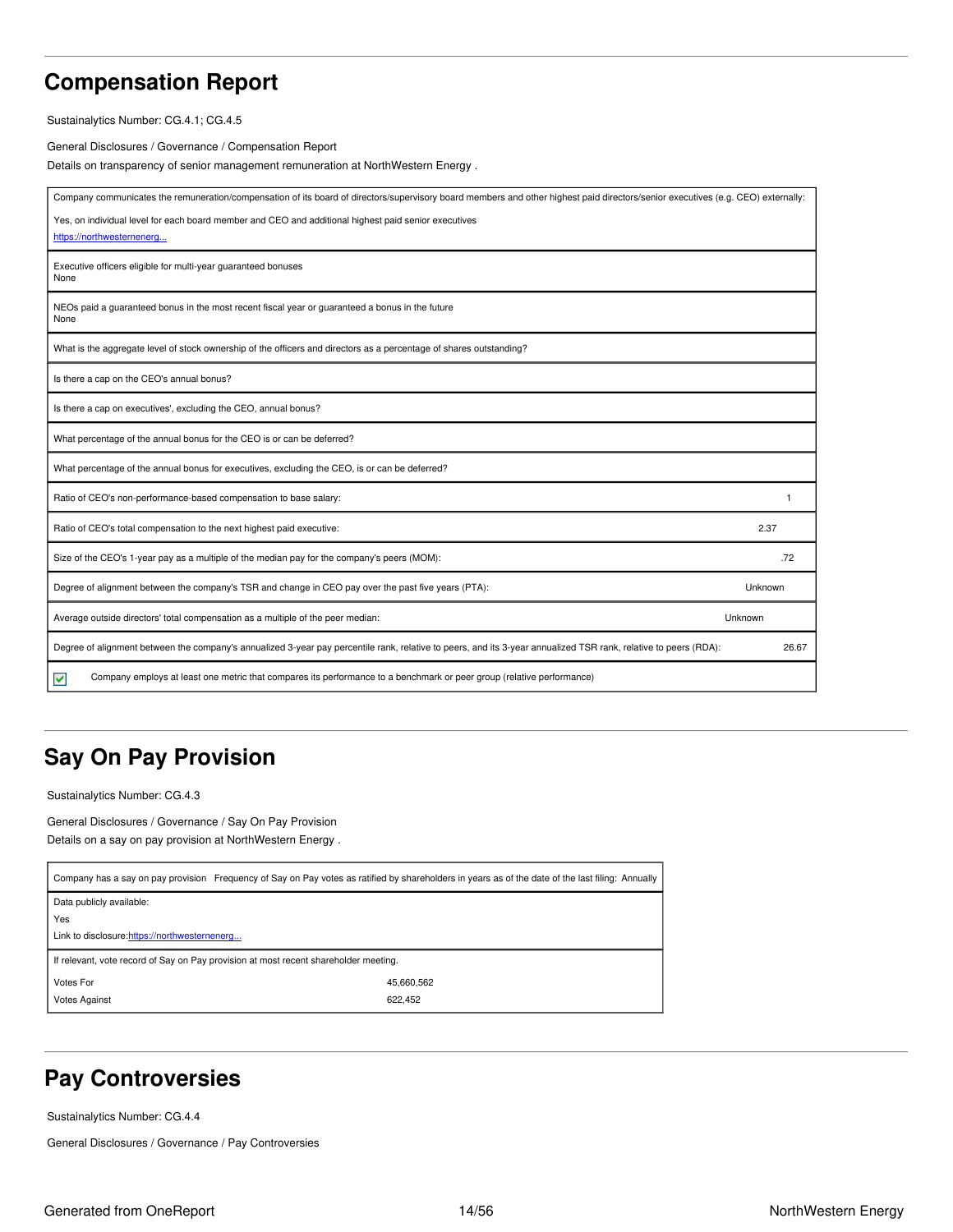Identify any pay controversies

None

## <span id="page-14-0"></span>**Long-Term Incentives for Employees**

Sustainalytics Number: CG.4.6

#### Social / Employment / Long-Term Incentives for Employees

Details on whether NorthWestern Energy provides long-term incentives (beyond one year performance period) for employees below the senior management level (i.e. maximum two levels away from the CEO or any equivalent position).

| Please briefly describe 1) the long-term incentive program (e.g. stock options,<br>restricted stock units, cash incentives, etc.); and 2) the type of employees the<br>program applies to. Please provide supporting evidence                                                                                                                                                                                   | Our long-term incentives for<br>employees below the senior<br>management level are on average<br>paid out after: | % workforce below senior<br>management level (max. two levels<br>from the CEO) that this program<br>applies to: | Explanation of whether long-term<br>incentives include targets associated<br>with sustainability performance |
|-----------------------------------------------------------------------------------------------------------------------------------------------------------------------------------------------------------------------------------------------------------------------------------------------------------------------------------------------------------------------------------------------------------------|------------------------------------------------------------------------------------------------------------------|-----------------------------------------------------------------------------------------------------------------|--------------------------------------------------------------------------------------------------------------|
| We do offer a long term incentive program in the form of restricted stock below<br>senior management level to a limited group of senior leadership.                                                                                                                                                                                                                                                             | 3 years                                                                                                          | 3.2                                                                                                             | Sustainability performance is not a<br>factor                                                                |
| Please select one of the following options. (Required)<br>$\odot$ Yes, we offer long-term incentive programs for employees below the senior management level, and have completed the table above.<br>No, we do not offer long-term incentive programs for employees below the<br>senior management level.<br>Not applicable. Please provide explanations in the appropriate comment<br>box below<br>◯ Not known |                                                                                                                  |                                                                                                                 |                                                                                                              |

# <span id="page-14-1"></span>**CEO Compensation - Long-Term Performance Alignment**

#### Sustainalytics Number: CG.4.6

General Disclosures / Governance / CEO Compensation - Long-Term Performance Alignment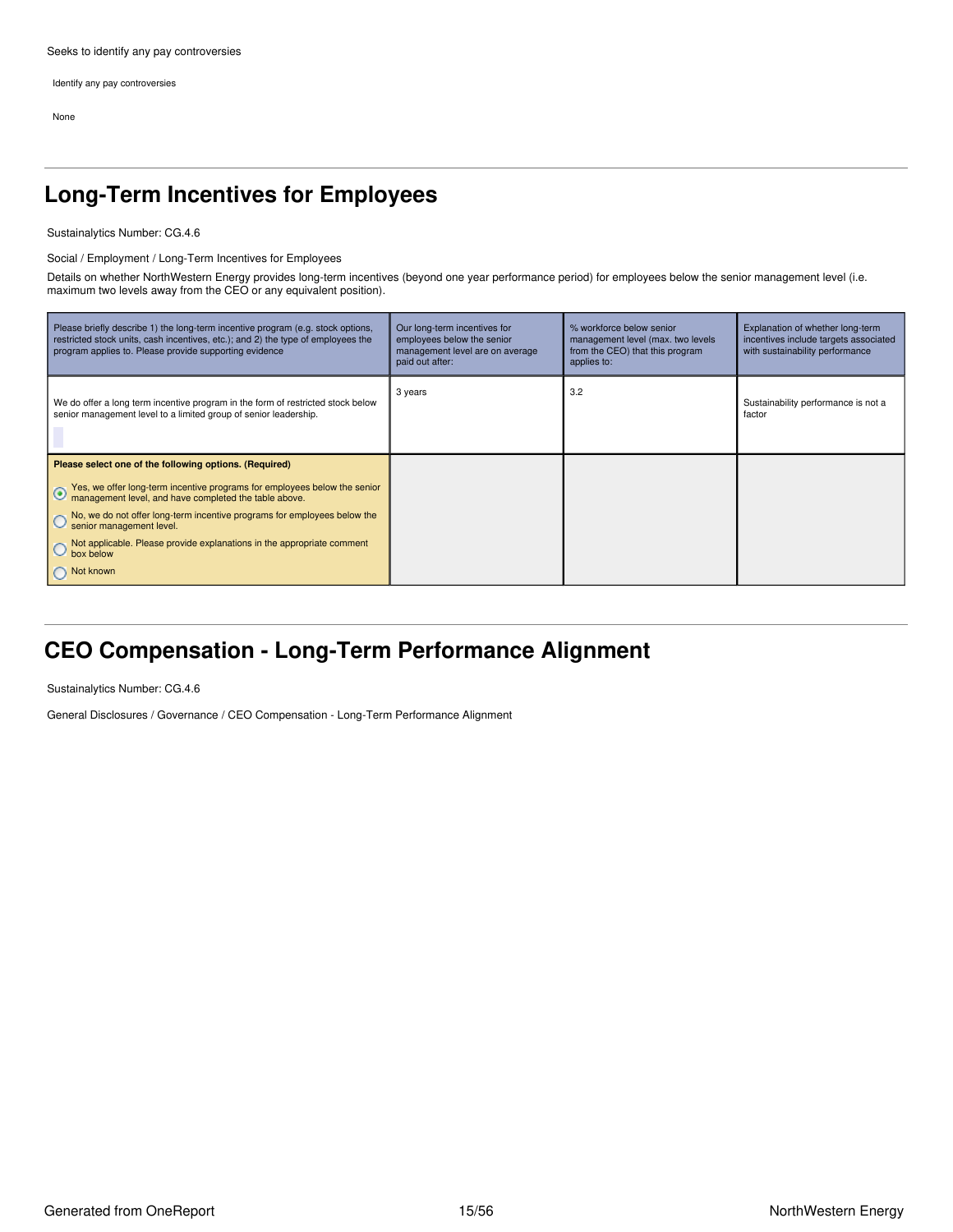Does your company have the following compensation structures in place to align with long-term performance? Please indicate where this information is available in your **public reporting** or **corporate website**.

| Please attach up to five (5) public URLs to indicate where this information is available in your public reporting or corporate website.                                                         |
|-------------------------------------------------------------------------------------------------------------------------------------------------------------------------------------------------|
| Deferral of Bonus for Short-term CEO Compensation                                                                                                                                               |
| Percentage of the short-term bonus deferred in the form of shares.                                                                                                                              |
| 0                                                                                                                                                                                               |
| Performance Period for Variable CEO Compensation                                                                                                                                                |
| Please attach up to five (5) references indicating where this information is available in your public reporting or corporate website.                                                           |
|                                                                                                                                                                                                 |
| Longest performance period covered by your executive compensation plan, in years.                                                                                                               |
| 5                                                                                                                                                                                               |
| We have a clawback provision in place.                                                                                                                                                          |
| No                                                                                                                                                                                              |
| Time Vesting for Variable CEO Compensation                                                                                                                                                      |
| Please attach up to five (5) references indicating where this information is available in your public reporting or corporate website.                                                           |
|                                                                                                                                                                                                 |
| Longest time vesting period for variable CEO compensation                                                                                                                                       |
| 5                                                                                                                                                                                               |
| Please select one of the following options. (Required)                                                                                                                                          |
| Yes, our company has guidelines on deferred bonus, time vesting, and performance period for the CEO's variable compensation, and we have completed the table above.<br>$\left( \bullet \right)$ |
| No, we do not have a performance-based variable compensation system.<br>Not applicable. Please provide explanations in the appropriate comment box below.                                       |
| Not known                                                                                                                                                                                       |
|                                                                                                                                                                                                 |

References:

2021 Proxy [Statement](https://www.northwesternenergy.com/docs/default-source/documents/proxy/2021-Proxy-Statement-Final.pdf) Page(s) 14-36

# <span id="page-15-0"></span>**CEO Pay Ratio**

Sustainalytics Number: CG.4.7; CG.4.11

Social / Employment / CEO Pay Ratio

The ratio of the company's CEO to average full time employee compensation. Does NorthWestern Energy report this in regulatory filings?

| S1. CEO Pay Ratio. Use your Reporting Currency.                                                           |           |
|-----------------------------------------------------------------------------------------------------------|-----------|
| CEO Compensation (including salary $+$ cash bonus $+$ value of equity awarded) in the last reporting year | 3,102,048 |
| Median Compensation of Full-Time Employee in the last reporting year                                      | 125.303   |
| S1-A: Median Compensation of Full-Time Employee/CEO Compensation                                          | 24.76     |
| S1-B: Does the company report this metric in regulatory filings?                                          | Yes       |

References:

2021 Proxy [Statement](https://www.northwesternenergy.com/docs/default-source/documents/proxy/2021-Proxy-Statement-Final.pdf) Page(s) 5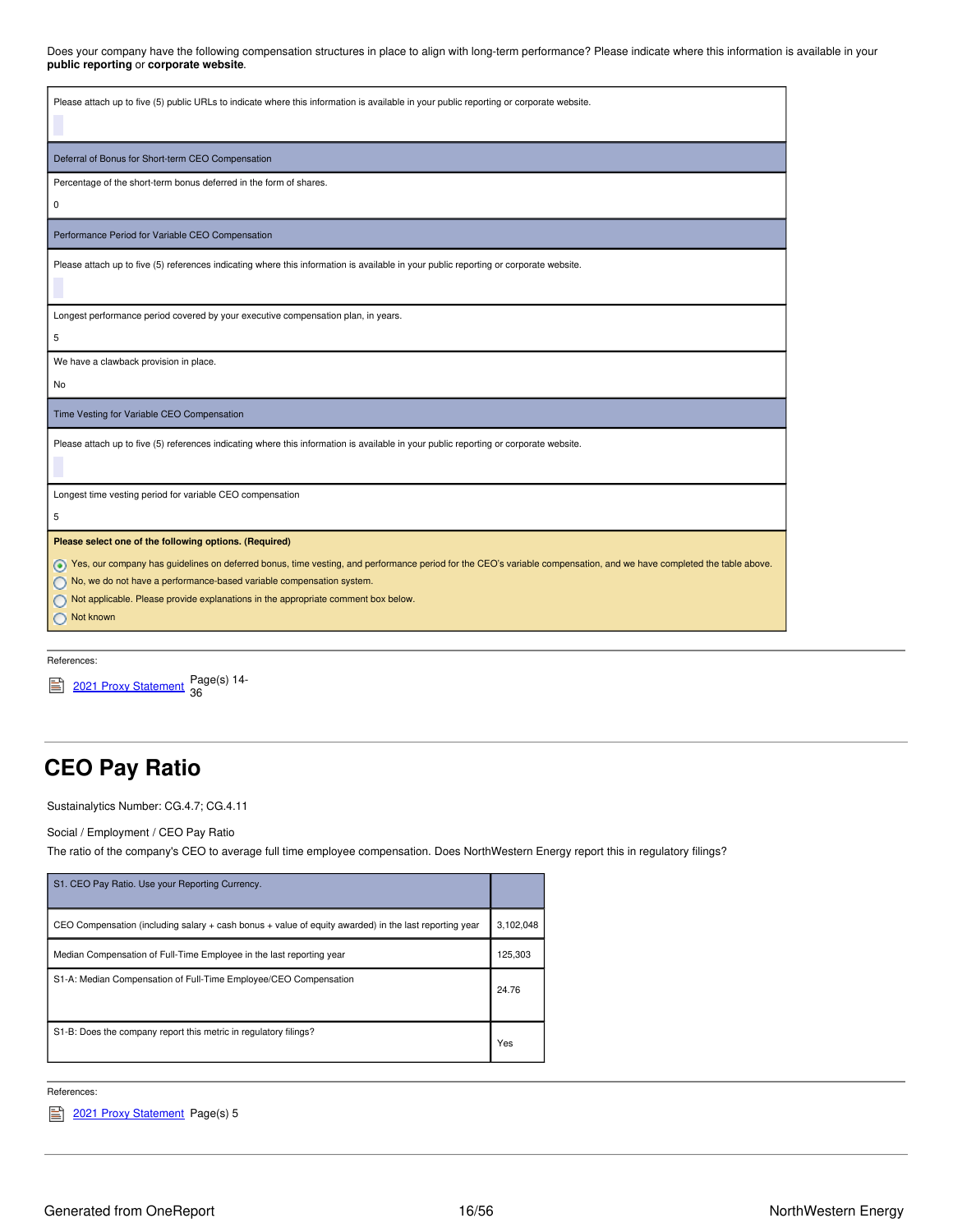# <span id="page-16-0"></span>**Remuneration Policies GRI 102-35**

Sustainalytics Number: CG.4.8; CG.4.9; CG.4.10

General Disclosures / Governance / Remuneration Policies GRI 102-35

Remuneration policies for the highest governance body and senior executives by type of remuneration.

| <b>REMUNERATION TYPE</b>                                                                                                                                                          | <b>DETAILS</b>                                                                                                                                                                                                                                                                                                                                                                                                                                                                                                                                                 |
|-----------------------------------------------------------------------------------------------------------------------------------------------------------------------------------|----------------------------------------------------------------------------------------------------------------------------------------------------------------------------------------------------------------------------------------------------------------------------------------------------------------------------------------------------------------------------------------------------------------------------------------------------------------------------------------------------------------------------------------------------------------|
| Fixed pay and variable pay:                                                                                                                                                       |                                                                                                                                                                                                                                                                                                                                                                                                                                                                                                                                                                |
| Performance-based pay<br>$\blacktriangledown$<br>$\sqrt{\phantom{a}}$ Equity-based pay<br><b>Bonuses</b><br>$\overline{\mathbf{v}}$<br>$\triangleright$ Deferred or vested shares | Pay components for executives include: Base Salary, Annual Cash Incentive (performance metrics include: financial, safety, reliability and customer satisfaction),<br>Performance Unit Awards under the Long-Term Incentive Program (LTIP) (performance units based on company financial performance), and Restricted Share<br>Grants under the Executive Retirement/Retention Program (ERRP) ((share grants based on company performance)                                                                                                                     |
| Sign-on bonuses or recruitment<br>incentive payments                                                                                                                              |                                                                                                                                                                                                                                                                                                                                                                                                                                                                                                                                                                |
| Termination payments                                                                                                                                                              |                                                                                                                                                                                                                                                                                                                                                                                                                                                                                                                                                                |
| Clawbacks                                                                                                                                                                         |                                                                                                                                                                                                                                                                                                                                                                                                                                                                                                                                                                |
| $\sqrt{\phantom{a}}$ Retirement benefits                                                                                                                                          | The company closed its pension plans to new participants in 2008. As a result, all but one of our executives participate in our pension plan. The company does<br>not maintain a non-performance-based supplemental retirement plan for executives; however we do provide a performance-based executive retention and<br>retirement program, which provides annual performance-based equity grants to executives that vest over a five year period, and if vested, are available to<br>executives only following a separation from service (i.e., retirement). |
|                                                                                                                                                                                   |                                                                                                                                                                                                                                                                                                                                                                                                                                                                                                                                                                |
| How performance criteria in the<br>remuneration policy relate to the CEO<br>and senior executives' economic,<br>environmental and social objectives:                              |                                                                                                                                                                                                                                                                                                                                                                                                                                                                                                                                                                |

References:

2021 Proxy [Statement](https://www.northwesternenergy.com/docs/default-source/documents/proxy/2021-Proxy-Statement-Final.pdf) Page(s) 14-36

# <span id="page-16-1"></span>**Golden Parachute Agreements**

Sustainalytics Number: CG.4.9; CG.4.10

General Disclosures / Governance / Golden Parachute Agreements

Details on whether NorthWestern Energy has any change of control benefits/severance benefits/golden parachute agreements in place for any of its executives, as of the fiscal year end wherever available, otherwise as of the date of the latest filing.

#### Details of any Change-of-Control or Severance Benefits/Golden Parachute Agreements

NorthWestern does not (a) have any change-in-control agreements, golden parachute agreements, or severance agreements and (b) provide excise tax gross-ups for change-in-control payments (2021<br>Proxy Statement p. 16). NorthW but does provide severance benefits upon an involuntary termination without cause. Those severance benefits include 2x base pay plus 2x targeted annual cash incentive plus the interrupted annual bonus prorated to end of month of separation of service based on actual performance, along with COBRA premiums for 24 months and outplacement services for 12 months.

Data publicly available:

Yes

Link to disclosure: https://www.sec.gov/Archi...

References:

2021 Proxy [Statement](https://www.northwesternenergy.com/docs/default-source/documents/proxy/2021-Proxy-Statement-Final.pdf) page(s) 16, 42, 92

## <span id="page-16-2"></span>**Median Compensation**

Sustainalytics Number: CG.4.11

General Disclosures / Governance / Median Compensation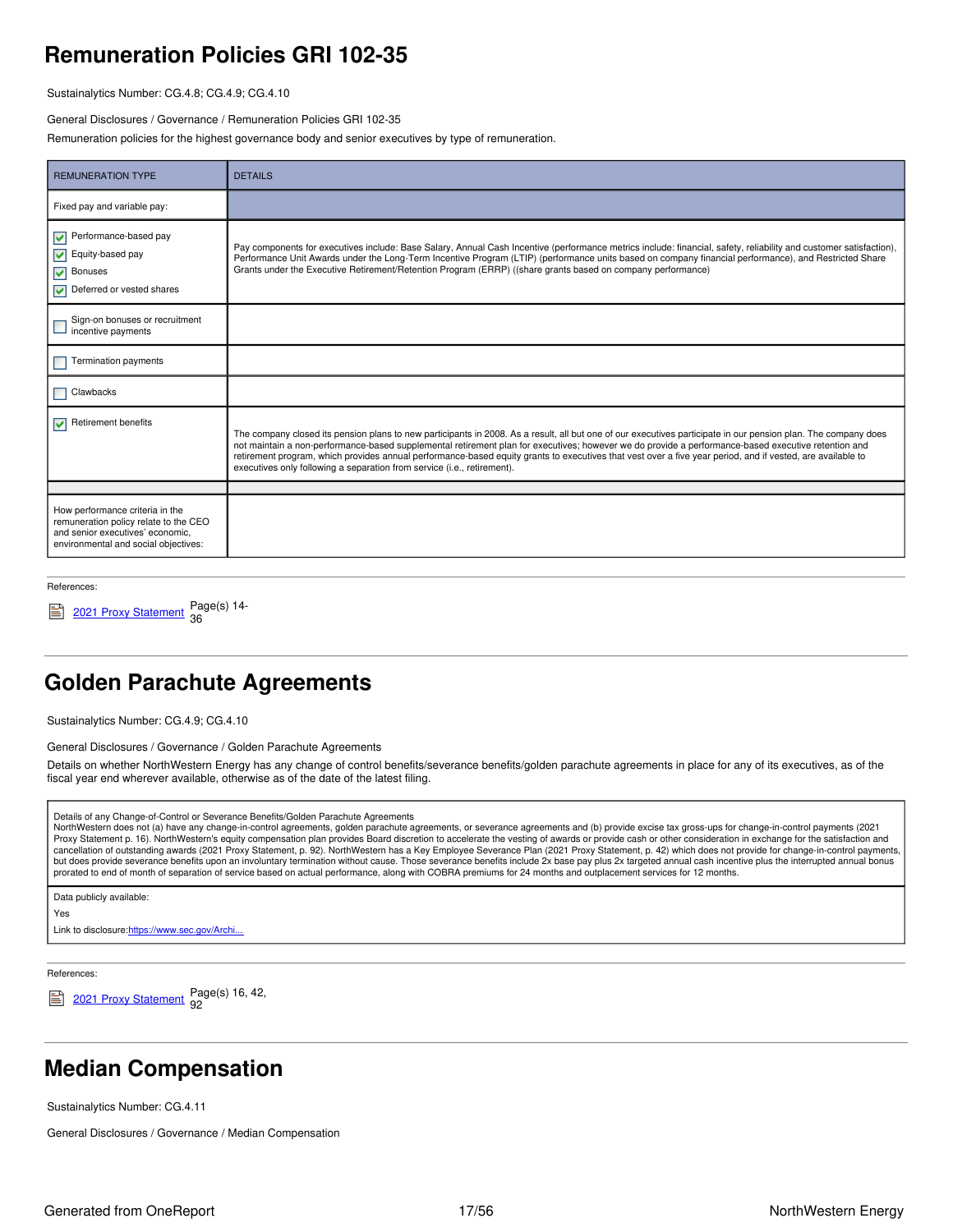The annual compensation for the chief executive officer of NorthWestern Energy and the median of the annual compensation of all other NorthWestern Energy employees, as well as the ratio between the two.

| Currency:<br><b>US Dollars</b>                                                                                           |                              |                                   |
|--------------------------------------------------------------------------------------------------------------------------|------------------------------|-----------------------------------|
| The total annual compensation of the chief executive officer, or any equivalent position:                                | 3102048                      |                                   |
| Total number of full-time employees:                                                                                     | 1530                         |                                   |
| Total payroll costs:                                                                                                     | 164, 162, 908                |                                   |
| <b>Employee Compensation</b>                                                                                             | Median Employee Compensation | <b>Mean Employee Compensation</b> |
| Median or mean annual compensation of all employees, except the Chief Executive Officer (or any equivalent position)     | 125303                       | 107296                            |
| Ratio of the total annual compensation of the Chief Executive Officer to the annual mean or median employee compensation | 24.76                        | 28.91                             |
| Data is publicly disclosed:<br>Yes<br>Link to disclosure: 2021 Proxy Statement (pp. 24-25)                               |                              |                                   |

#### References:

2021 Proxy [Statement](https://www.northwesternenergy.com/docs/default-source/documents/proxy/2021-Proxy-Statement-Final.pdf) <sub>25</sub><br>2021 Proxy Statement <sub>25</sub> 25

## <span id="page-17-0"></span>**Clawback Provision for Executive Compensation**

Sustainalytics Number: CG.4.12

General Disclosures / Governance / Clawback Provision for Executive Compensation

Details on whether the company has any compensation clawback provisions in place as of the fiscal year end wherever available, otherwise as of the date of the latest filing.

```
Details on any compensation clawback provisions in place as of the fiscal year end wherever available, otherwise as of the date of the latest filing:
The Company does not currently have a clawback policy, however, any awards distributed are subject to a future clawback policy, should one be put in place.
Data publicly available:
Yes Link to disclosure: https://northwesternenerg...
```
#### Additional Comments

Q155, MSCI, Sustainalytics: The company does not have a clawback policy in place

### <span id="page-17-1"></span>**Indep Committees**

Sustainalytics Number: CG.5.1; CG.5.2; CG.6.1

General Disclosures / Governance / Indep Committees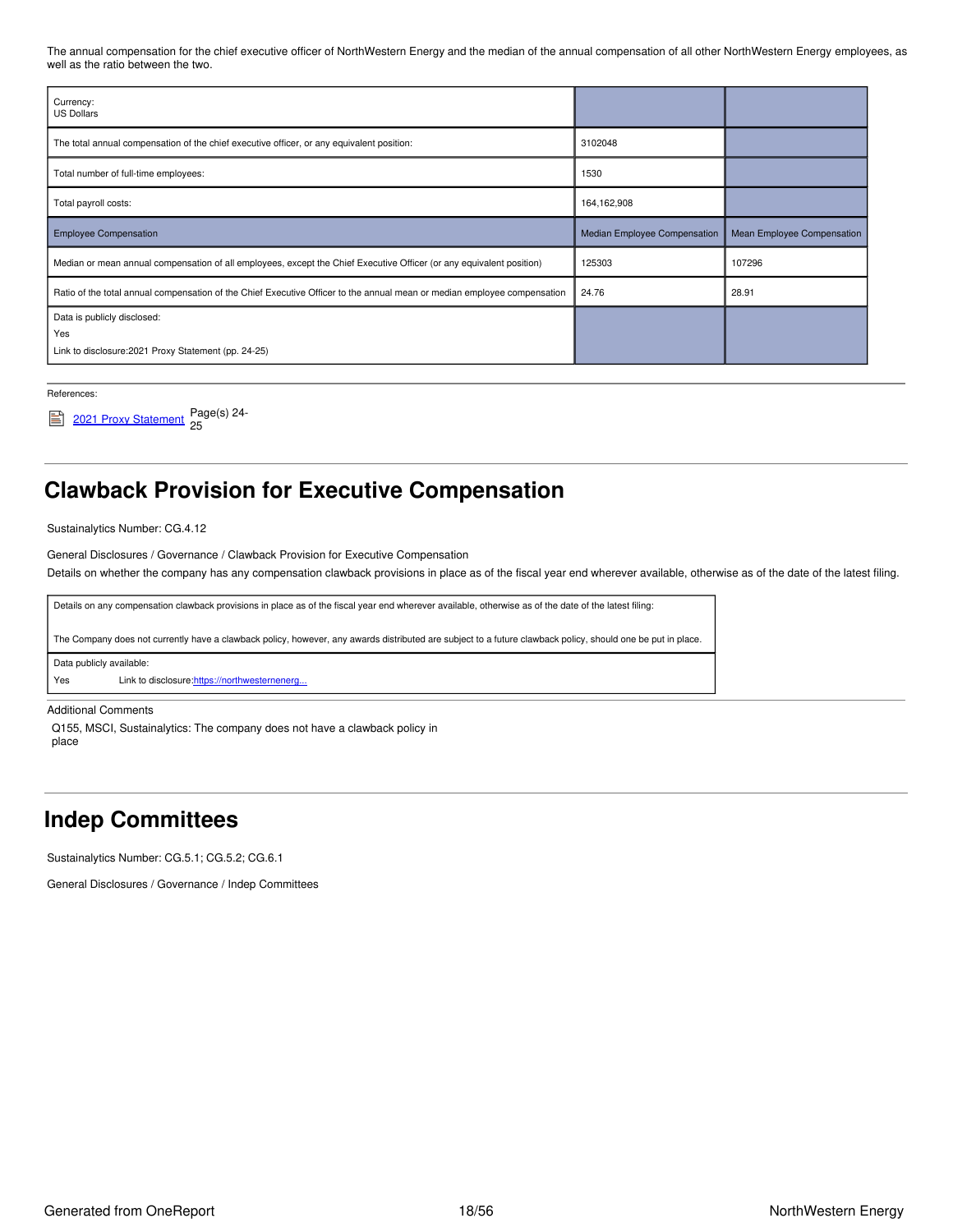Details of different Board Committees independent of Executive Managers at NorthWestern Energy (e.g. Remuneration Committee, Audit Committee, Nomination Committee).

| Name                                                                                                                                                                                                                       | Independent | Proportion of<br>Independence                      | <b>Committee Details</b>                                                                                                                                                                                                                                                                                                                                                                                 |
|----------------------------------------------------------------------------------------------------------------------------------------------------------------------------------------------------------------------------|-------------|----------------------------------------------------|----------------------------------------------------------------------------------------------------------------------------------------------------------------------------------------------------------------------------------------------------------------------------------------------------------------------------------------------------------------------------------------------------------|
| <b>Remuneration Committee</b>                                                                                                                                                                                              |             |                                                    |                                                                                                                                                                                                                                                                                                                                                                                                          |
| Audit Committee<br># ind. directors: 3                                                                                                                                                                                     | Yes         | Comprisedof<br><b>Independent Directors</b>        | The committee was comprised of 4 independent directors in the previous 5+ years.<br>Q6: one is a financial expert, the others are financially literate<br>Q31:100%<br>Q382: 100%<br>MSCI: 100% of committee directors are independent<br>Sustainalytics: 3 members, 100% are independent, one has financial expertise, and the<br>other two are financially literate; there were 5 meetings held in 2020 |
| V Nomination Committee<br># ind. directors: 3                                                                                                                                                                              | Yes         | Comprised of<br><b>Independent Directors</b>       | The committee was comprised of 4 independent directors in the previous 5+ years.<br>Q19: 100%                                                                                                                                                                                                                                                                                                            |
| Sustainability                                                                                                                                                                                                             | Yes         |                                                    |                                                                                                                                                                                                                                                                                                                                                                                                          |
| $\sqrt{\phantom{a}}$ Compensation<br># ind. directors: 3                                                                                                                                                                   | Yes         | Comprised of<br><b>Independent Directors</b>       | The committee was comprisediled of 4 independent directors in the previous 5+ years.<br>Q25:100%<br>Q380 & 381: 100%<br>MSCI: 100% of committee directors are independent                                                                                                                                                                                                                                |
| <b>Information Security</b>                                                                                                                                                                                                |             |                                                    |                                                                                                                                                                                                                                                                                                                                                                                                          |
| Other: Safety, Environmental, Operations and Technology Committee                                                                                                                                                          | Yes         | Comprised of three<br><b>Independent Directors</b> | The committee was comprised of four independent directors in the previous 5+ years.<br>RID 276 - yes<br><b>RID 277: Yes</b><br>RID 278: The committee is chaired by an independent board member and reports directly<br>to the board of directors<br>RID 279: the committee met four times in 2020<br>RID 280: all committee members attended every meeting.<br>Q396: 100%<br>Q403: 100%                 |
| Data publicly available:<br>Is the company's data on different Board Committees that are<br>independent from Executive Managers publicly available?<br>Yes<br>Link to disclosure: Proxy Materials (northwesternenergy.com) |             |                                                    |                                                                                                                                                                                                                                                                                                                                                                                                          |

### <span id="page-18-0"></span>**Audit Fees**

Sustainalytics Number: CG.5.3

General Disclosures / Governance / Audit Fees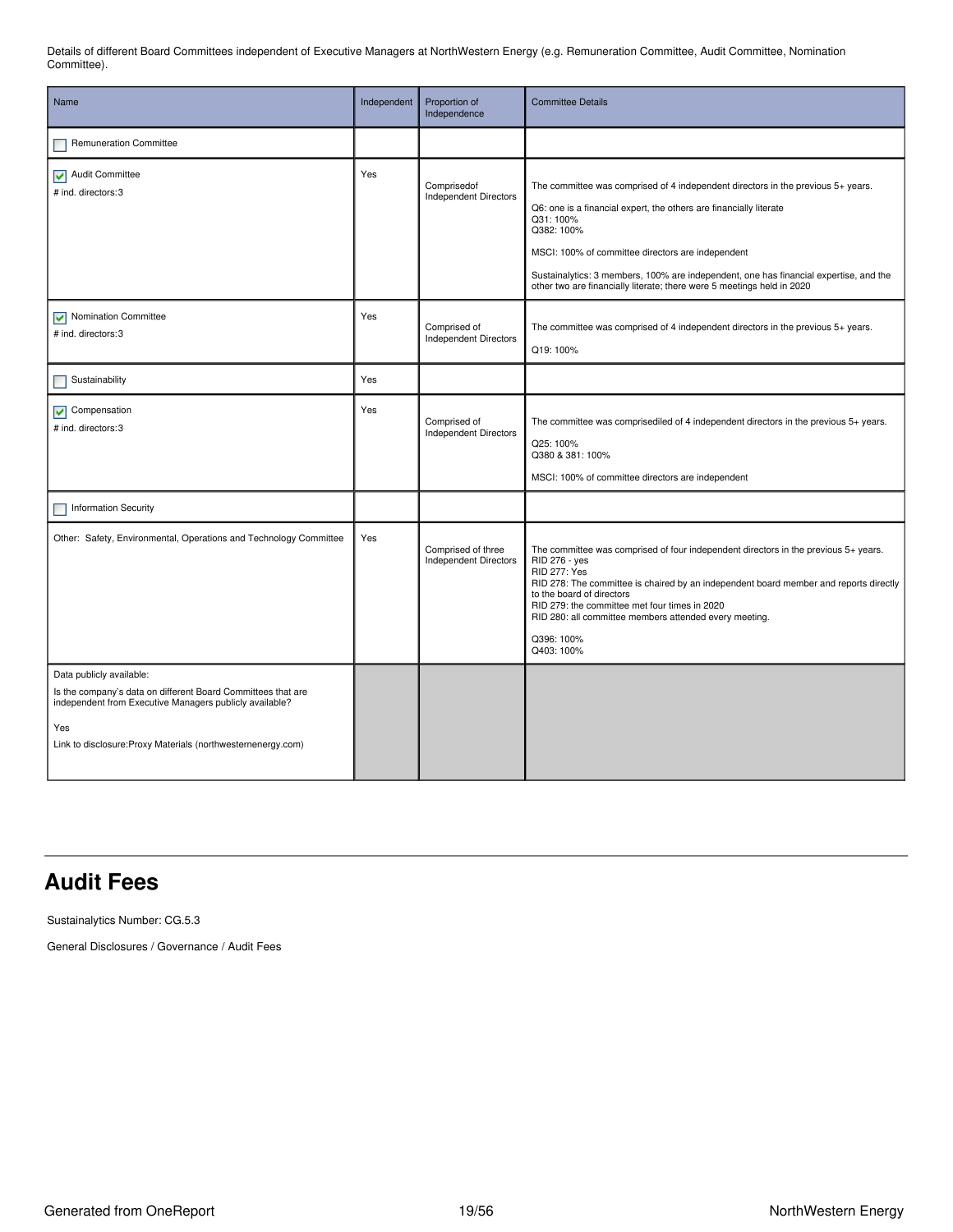Details on audit and non-audit related fees paid by NorthWestern Energy .

| Currency unit:<br><b>USD</b>                    |         |         |         |         |
|-------------------------------------------------|---------|---------|---------|---------|
|                                                 | 2020    | 2019    | 2018    | 2017    |
| Audit fees:                                     | 1324114 | 1349114 | 1418264 | 1382084 |
| Audit-related fees:                             |         |         |         |         |
| Non-audit-related fees, excluding tax services: |         |         |         |         |
| Total audit fees (amount):                      | 1324114 | 1349114 | 1418264 | 1382084 |

References:

2021 Proxy [Statement](https://www.northwesternenergy.com/docs/default-source/documents/proxy/2021-Proxy-Statement-Final.pdf) Page(s) 8

# <span id="page-19-0"></span>**Auditor Ratification and Employment**

Sustainalytics Number: CG.5.4; CG.5.5

General Disclosures / Ethics and Integrity / Auditor Ratification and Employment Details on auditor ratification and employment at NorthWestern Energy .

| Ratification Details of the Auditor in recent shareholder meeting:                                          |  |  |  |  |
|-------------------------------------------------------------------------------------------------------------|--|--|--|--|
| Auditor has been ratified in the recent shareholder meeting<br>Link to disclosure.https://www.sec.gov/ix?do |  |  |  |  |
| Number of years the auditor has been employed:<br>20                                                        |  |  |  |  |
| Auditor ratification votes at most recent shareholder meeting.                                              |  |  |  |  |
| Votes For<br>47.746.606<br><b>Votes Against</b><br>153,193                                                  |  |  |  |  |
|                                                                                                             |  |  |  |  |

## <span id="page-19-1"></span>**Audit Details**

Sustainalytics Number: CG.5.6

General Disclosures / Governance / Audit Details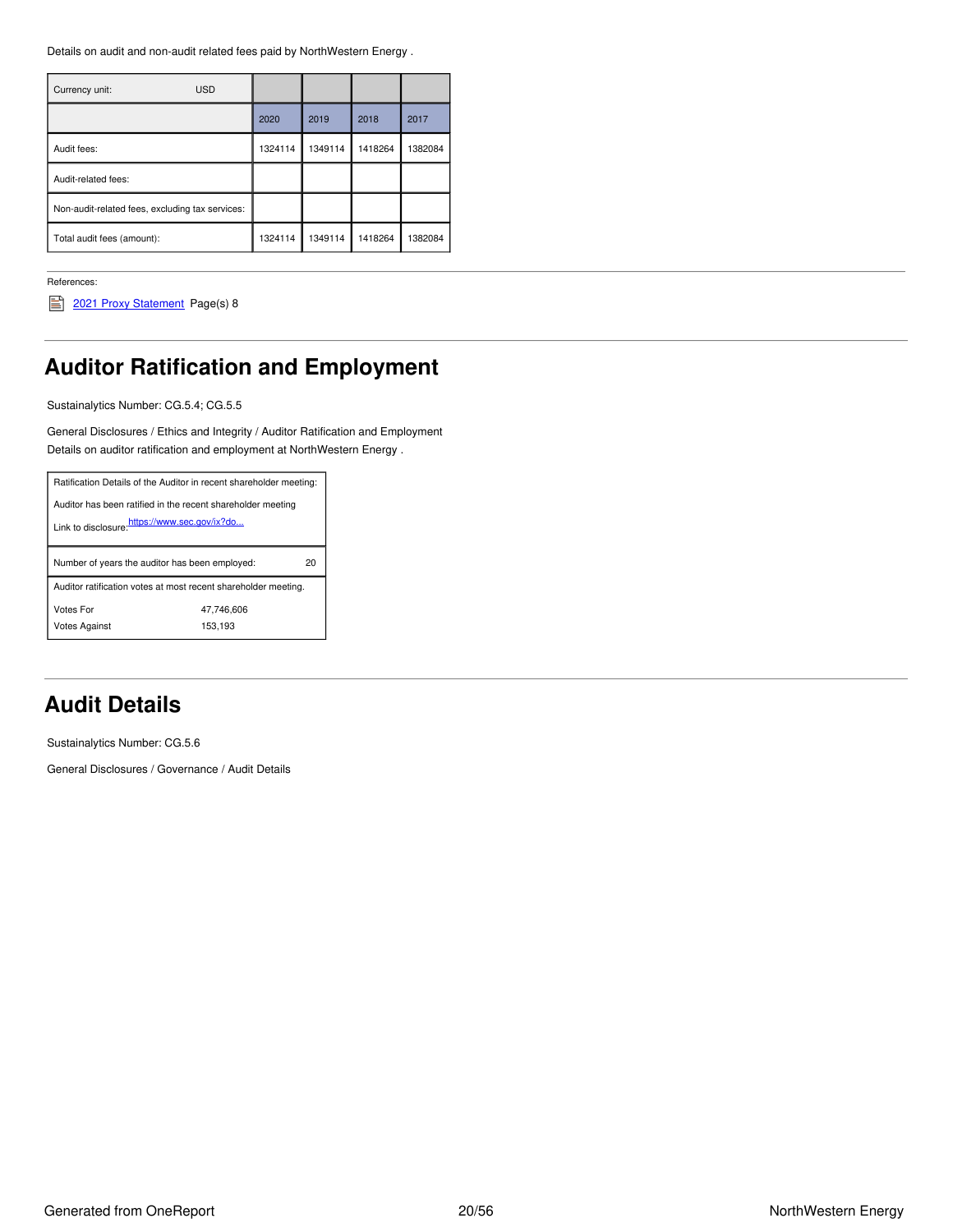Details regarding accounting audits and findings at NorthWestern Energy

| Independent Auditor:                                    | Deloitte |
|---------------------------------------------------------|----------|
| Qualified auditor opinion, most recent reporting period |          |
| No Please Explain The opinion wasn't qualified.         |          |
| Accounting investigations in last two years             |          |
| No                                                      |          |
| Material weakness in internal controls                  |          |
| No                                                      |          |
| Restatements or special charges in last two years       |          |
| No                                                      |          |
| Late Filings                                            |          |
| No                                                      |          |
| Auditor has issued an adverse opinion in the past year  |          |
| No                                                      |          |
| <b>Report Disclosed</b>                                 |          |
| Yes Please Explain Audit report is disclosed in 10-K    |          |

### <span id="page-20-0"></span>**CSR and Board Committee**

Sustainalytics Number: CG.6.1

General Disclosures / Governance / CSR and Board Committee

Disclosure of how the highest governance body at NorthWestern Energy is established and structured in support of the company's purpose, and how this purpose, related to economic, environmental and social aspects, are evaluated and managed.

| Frequency of the meeting:                                                                                  | Quarterly (+1 extra) |
|------------------------------------------------------------------------------------------------------------|----------------------|
| Reporting frequency:                                                                                       | Quarterly            |
| Ratio of the sustainability investment comparing with the corporate revenue:                               |                      |
| The progress and achievements of the overall sustainable development:                                      |                      |
|                                                                                                            |                      |
| The improvement plan according to the overall sustainable development                                      |                      |
| NorthWestern has announced an initiative to reduce its carbon emissions by 90% by 2045 (from 2010 levels). |                      |

Additional Comments

RatingID 275: The board discusses environmental, health and safety, and social matters at every board meeting; which are quarterly at a minimum, and on an as-needed basis.

## <span id="page-20-1"></span>**Compensation Linkage**

Sustainalytics Number: CG.6.5

General Disclosures / Governance / Compensation Linkage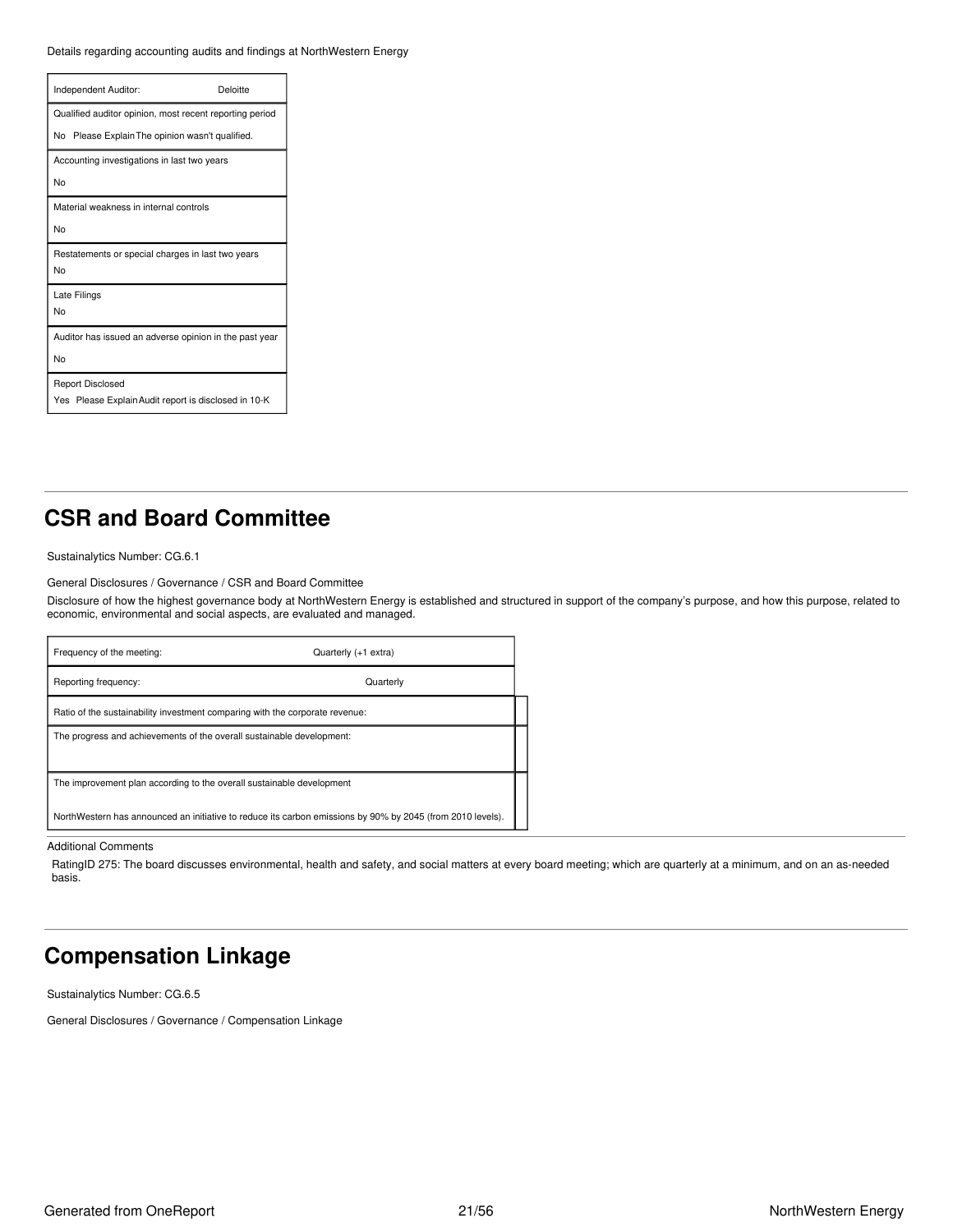Linkage between compensation for members of the highest governance body, senior managers, and executives (including departure arrangements), and the organization's performance (including social and environmental performance).

|                                                                                                                                                        | Financial                       | Environmental | Social                        | Corporate<br>Governance |
|--------------------------------------------------------------------------------------------------------------------------------------------------------|---------------------------------|---------------|-------------------------------|-------------------------|
| Senior management compensation                                                                                                                         | $\sqrt{\phantom{a}}$ linkage    | linkage       | $\blacktriangleright$ linkage | linkage                 |
| Executive compensation                                                                                                                                 | $\blacktriangledown$<br>linkage | linkage       | $\blacktriangleright$ linkage | linkage                 |
| Board member compensation                                                                                                                              | linkage<br>a s                  | linkage       | linkage<br>П                  | linkage                 |
| Data publicly available:                                                                                                                               |                                 |               |                               |                         |
| Yes                                                                                                                                                    |                                 |               |                               |                         |
| Link to disclosure: Proxy Materials (northwesternenergy.com                                                                                            |                                 |               |                               |                         |
| Please explain policies and programs related to compensation linkage and upload relevant documents:                                                    |                                 |               |                               |                         |
| Please explain the level of disclosure on E&S performance measures for the short-term incentive plan for executives:                                   |                                 |               |                               |                         |
| Please explain the level of disclosure on E&S performance measures for any long-term incentive plan for executives granted in the last<br>fiscal year: |                                 |               |                               |                         |
| Please explain the performance period for the latest active long-term incentive plan or the proposed plan for executives:                              |                                 |               |                               |                         |

#### Additional Comments

RID 291: NA RID 293: NA RID 289: NA RID 286: Yes RID 303: NA Q246: Performance measures can be found in the proxy statement - the link is included Q394: NA Q395:NA

References:

2021 Proxy [Statement](https://www.northwesternenergy.com/docs/default-source/documents/proxy/2021-Proxy-Statement-Final.pdf) Page(s) 14-35

## <span id="page-21-0"></span>**Political Donations**

Sustainalytics Number: CG.6.6

Social / Other: Social / Political Donations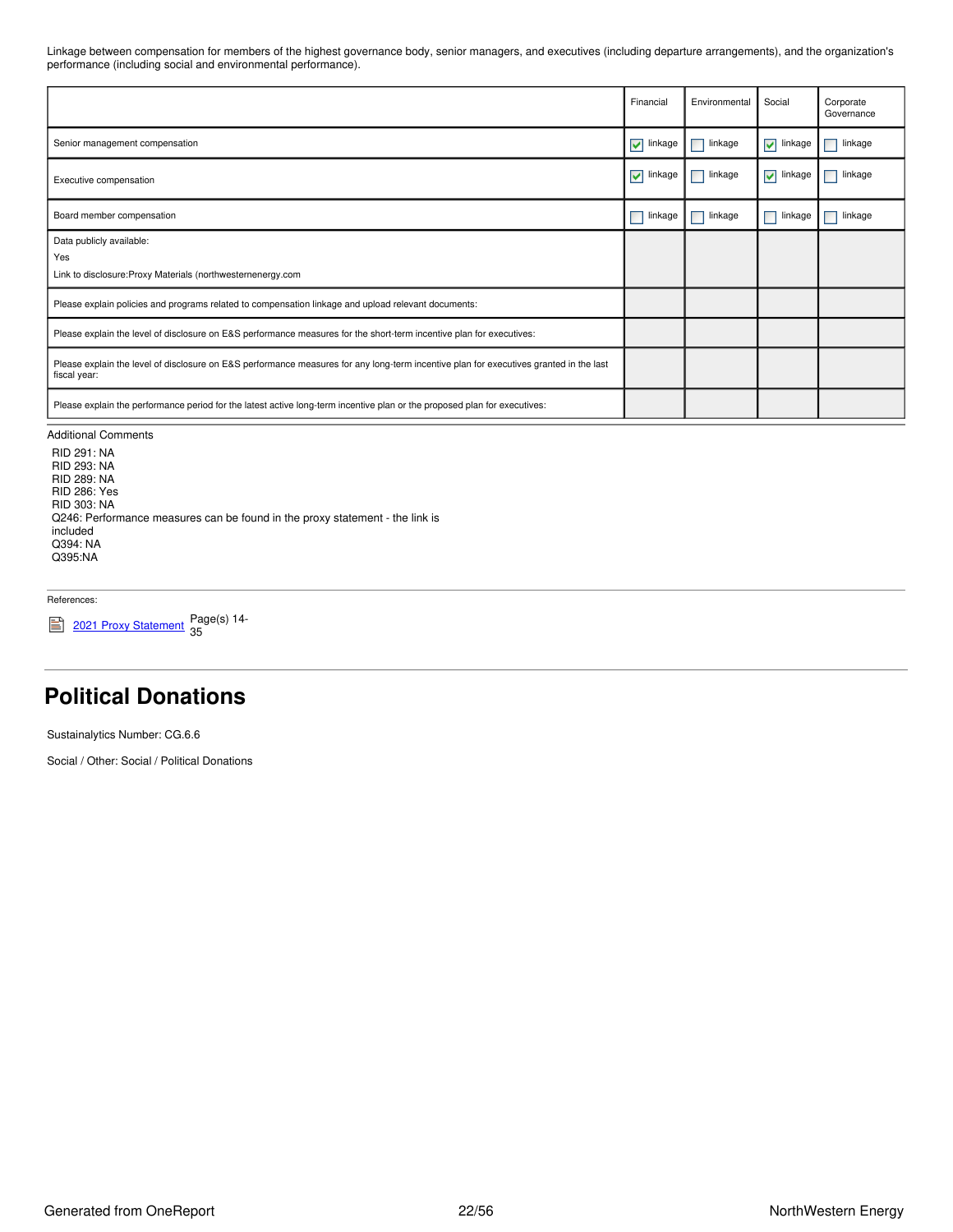Information on the company's code of conduct or policy that addresses political donations. Please upload this code or policy and select all that apply below.

| The company does not have such a code or policy                                                       |         |
|-------------------------------------------------------------------------------------------------------|---------|
| The policy covers both direct and indirect political donations                                        |         |
| The company's code or policy is publicly disclosed                                                    |         |
| The policy or code prohibits donations to political parties                                           |         |
| Political donations permitted when clear authorization and disclosure procedures are met              |         |
| Political donations are publicly disclosed at:                                                        |         |
| Disclosure of taxes / royalties paid to governments                                                   |         |
| †Disclosure of the amount of corporate contributions undertaken                                       |         |
| †Disclosure of the amount of corporate contributions undertaken include 'soft money'<br>contributions |         |
| †Policy addresses contributions to 527 organizations                                                  |         |
| †Company sponsors a Political Action Committee                                                        |         |
| †Company discloses involvement in government lobbying                                                 |         |
|                                                                                                       |         |
| <b>Political Involvement Policy Attributes</b>                                                        | Comment |
| Prohibits political involvement of any kind on the company's behalf                                   |         |
| Partially prohibits political involvement                                                             |         |
|                                                                                                       |         |
| Approved by senior management                                                                         |         |
|                                                                                                       |         |

#### References:



Code of [Conduct](https://www.northwesternenergy.com/docs/default-source/documents/corporategovernance/nwe_2021_code_lowres.pdf) and Ethics

### <span id="page-22-0"></span>**Political Contribution GRI 415-1**

Sustainalytics Number: CG.6.7

Social / Public Policy / Political Contribution GRI 415-1 Total value of political contributions by country and recipient/beneficiary

| <b>Reporting Currency:</b> | 2020 | 2019 | 2018 | 2017 |
|----------------------------|------|------|------|------|
| Recipient:<br>Country:     |      |      |      |      |
| Data publicly available:   |      |      |      |      |

### **Reason for Omission:**

Not Applicable Why considered not applicable:

### Additional Comments

NorthWestern Energy does not make direct or indirect contributions to candidates for political office, political parties or committees, or political committees, organized for the advancement of political candidates, whether federal, state or local.

References:

Corporate Political [Contributions](https://www.northwesternenergy.com/docs/default-source/default-document-library/about-us/esg/politicalcontributionspolicy.pdf?sfvrsn=4ced8f0b_8) e

**Policy** 

Page(s) 2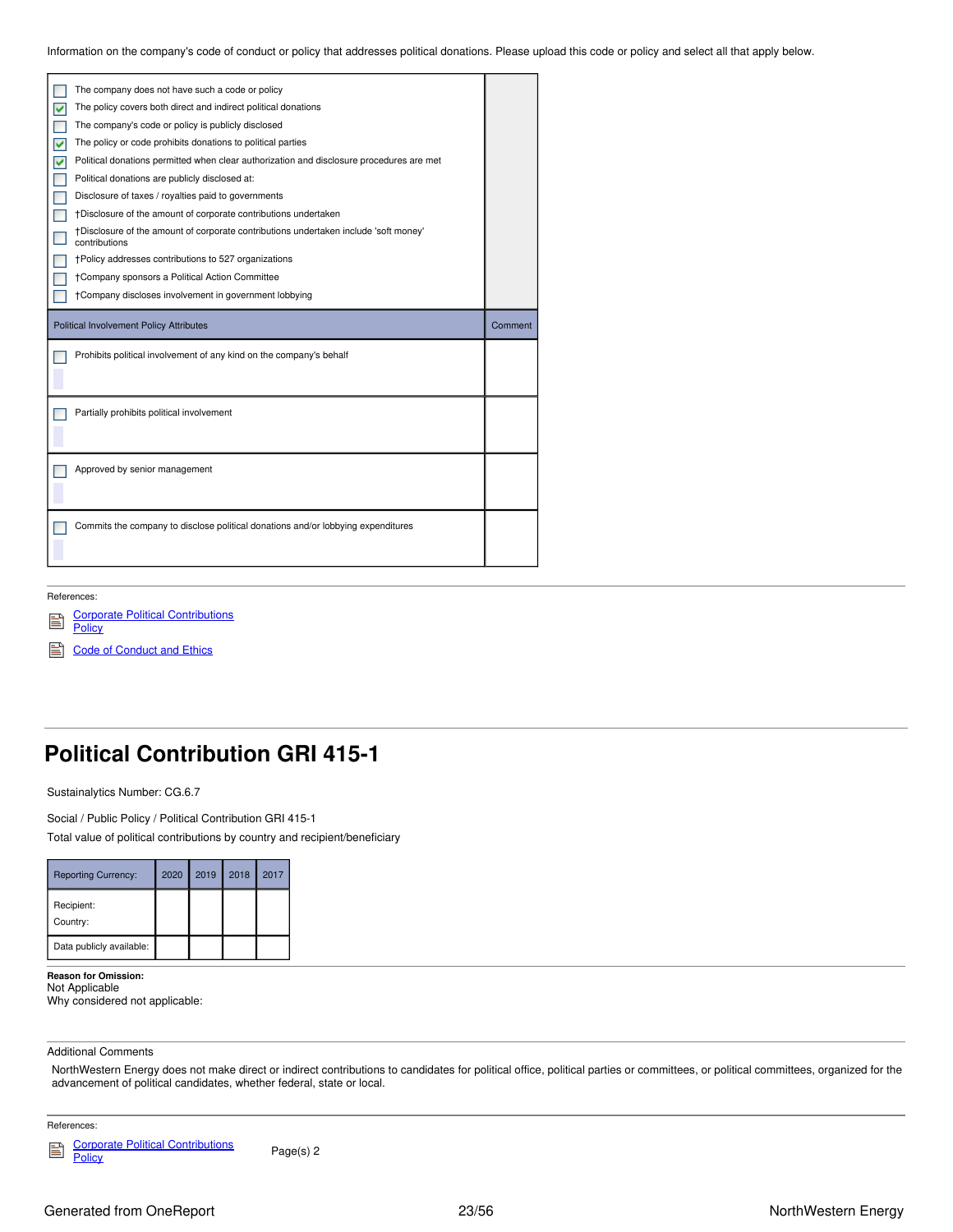# <span id="page-23-0"></span>**Contributions & Other Spending**

Sustainalytics Number: CG.6.7

Economic / Other: Economic / Contributions & Other Spending

Annual total monetary contributions to and spending for political campaigns, political organizations, lobbyists or lobbying organizations, trade associations and other taxexempt groups. PAC contributions by employees should not be included.

| <b>Itemized Figures</b><br>Attach up to five (5) references.                                                                                                                                                                                                                                                                                                                                                                                                                      |                             | FY 2017     | FY 2018     | FY 2019 | FY 2020 |
|-----------------------------------------------------------------------------------------------------------------------------------------------------------------------------------------------------------------------------------------------------------------------------------------------------------------------------------------------------------------------------------------------------------------------------------------------------------------------------------|-----------------------------|-------------|-------------|---------|---------|
| Lobbying, interest representation or similar                                                                                                                                                                                                                                                                                                                                                                                                                                      |                             | 118235      | 66000       | 107903  | 66000   |
| Local, regional or national political campaigns / candidates                                                                                                                                                                                                                                                                                                                                                                                                                      |                             | $\mathbf 0$ | $\mathbf 0$ | 0       | 0       |
| Trade associations or tax-exempt groups (e.g. think tanks)                                                                                                                                                                                                                                                                                                                                                                                                                        |                             | 484191      | 492772      | 512021  | 529025  |
| Other (e.g. spending related to ballot measures or referendums)                                                                                                                                                                                                                                                                                                                                                                                                                   |                             | $\mathbf 0$ | 0           | 0       | 0       |
| Total contributions and other spending                                                                                                                                                                                                                                                                                                                                                                                                                                            | Use your Reporting Currency |             |             |         |         |
| Data coverage (as % of denominator)                                                                                                                                                                                                                                                                                                                                                                                                                                               | Percentage of:              |             |             |         |         |
| <b>Total Figures Only</b><br>Attach up to five (5) references.                                                                                                                                                                                                                                                                                                                                                                                                                    |                             |             |             |         |         |
| Lobbying, interest representation or similar                                                                                                                                                                                                                                                                                                                                                                                                                                      | Included                    |             |             |         |         |
| Local, regional or national political campaigns / candidates                                                                                                                                                                                                                                                                                                                                                                                                                      | No contribution             |             |             |         |         |
| Trade associations or tax-exempt groups (e.g. think tanks)                                                                                                                                                                                                                                                                                                                                                                                                                        | Included                    |             |             |         |         |
| Other (e.g. spending related to ballot measures or referendums)                                                                                                                                                                                                                                                                                                                                                                                                                   | No contribution             |             |             |         |         |
|                                                                                                                                                                                                                                                                                                                                                                                                                                                                                   |                             | FY 2017     | FY 2018     | FY 2019 | FY 2020 |
| Total contributions and other spending                                                                                                                                                                                                                                                                                                                                                                                                                                            | Use your Reporting Currency |             |             |         |         |
| Data coverage (as % of denominator)                                                                                                                                                                                                                                                                                                                                                                                                                                               | Percentage of:              |             |             |         |         |
| Please select one of the following options. (Required)<br>We are able to itemize the figures, and have completed the "Itemized Figures" table above.<br>◯ We can only report the total spending figures, and have completed the "Total Figures Only" table above.<br>◯ We do not track our annual monetary contributions and other spending for political and related purposes.<br>Not applicable. Please provide explanations in the appropriate comment box below.<br>Not known |                             |             |             |         |         |

Additional Comments

We do not make direct or indirect contributions to candidates for political office, political parties or committees, or political committees organized for the advancement of political candidates, whether federal, state, or local. We do reflect internal lobbying costs. In Montana, the legislature meets every other year; the legislatures in South Dakota and Nebraska meet annually.

References:

- 閶 **[Community](https://www.northwesternenergy.com/community-works/community-works-fund) Works Fund**
- Corporate Political [Contributions](https://www.northwesternenergy.com/docs/default-source/default-document-library/about-us/esg/politicalcontributionspolicy.pdf?sfvrsn=4ced8f0b_8) B
- **Policy**

# <span id="page-23-1"></span>**Corruption & Bribery**

Sustainalytics Number: CG.6.8

General Disclosures / Ethics and Integrity / Corruption & Bribery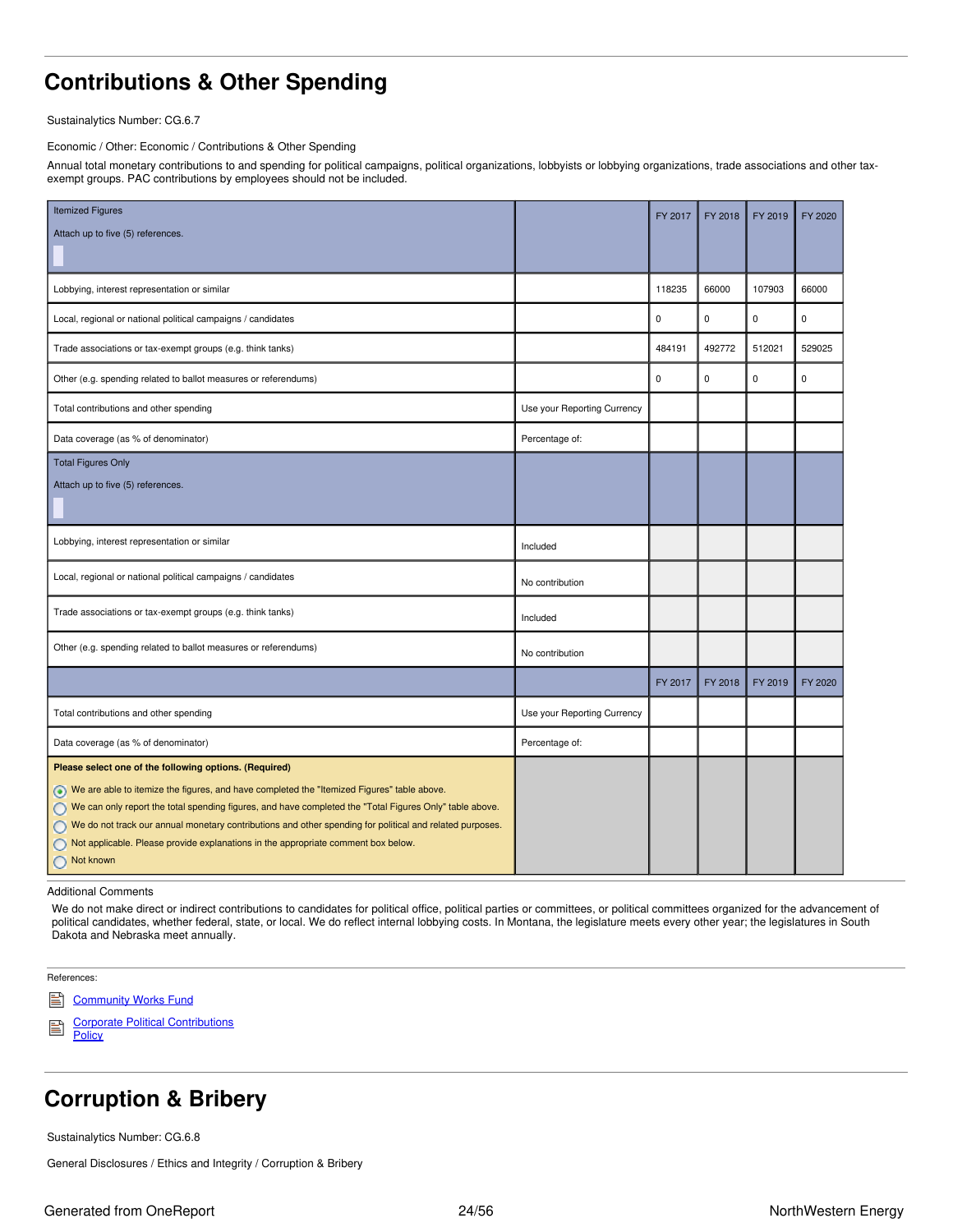### Aspects covered by the company's anti-corruption and bribery policy at a group level (including subsidiaries).

#### Additional Comments

We have a Code of Conduct and Ethics and a Supplier Code of Conduct which each prohibit bribery by company employees and our suppliers.

| References:                        |  |
|------------------------------------|--|
| Code of Conduct and Ethics Page(s) |  |
| Supplier Code of Conduct Page(s) 7 |  |

# <span id="page-24-0"></span>**Bribery, Corruption and Business Ethics**

Sustainalytics Number: CG.6.8

General Disclosures / Ethics and Integrity / Bribery, Corruption and Business Ethics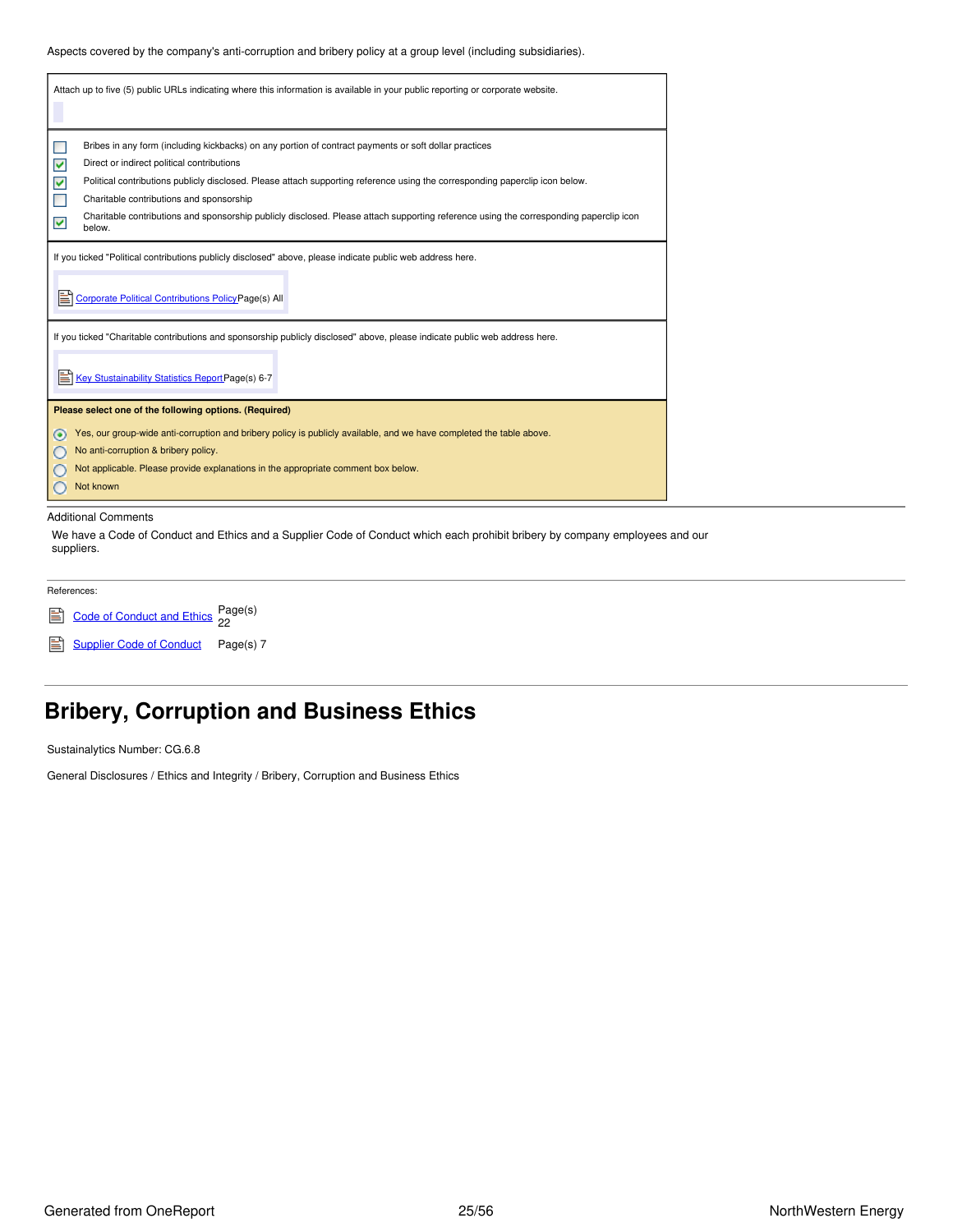Details of the company's programs on bribery, corruption and business ethics.

| <b>Bribery and Corruption Program</b> |                                                                                                  |  |  |  |
|---------------------------------------|--------------------------------------------------------------------------------------------------|--|--|--|
| v                                     | Managerial responsibility for bribery and corruption                                             |  |  |  |
| M                                     | Regular bribery and corruption risk assessments                                                  |  |  |  |
| ⊻                                     | Operating guidelines addressing record keeping, approval procedures and appropriate<br>behaviour |  |  |  |
| M                                     | Annual signoff of the policy on bribery and corruption by employees                              |  |  |  |
| M                                     | Regular training on bribery and corruption                                                       |  |  |  |
| M                                     | Internal monitoring system to detect corruption                                                  |  |  |  |
| M                                     | Mechanisms for employees to consult on ethical issues                                            |  |  |  |
|                                       | <b>Business Ethics Program</b>                                                                   |  |  |  |
| M                                     | Commitment to address major business ethics risks                                                |  |  |  |
| v                                     | Board responsibility for business ethics issues                                                  |  |  |  |
| M                                     | Managerial responsibility for business ethics                                                    |  |  |  |
| M                                     | Ethical risk assessments                                                                         |  |  |  |
| M                                     | Operating guidelines                                                                             |  |  |  |
| M                                     | Annual training of employees on the Code of Conduct                                              |  |  |  |
| M                                     | Measures to deter non-compliance and reduce exposure to unethical opportunities                  |  |  |  |
| M                                     | Incident investigation and corrective actions                                                    |  |  |  |

#### References:

| <b>Code of Conduct and Ethics</b>                            | Page(s)<br>All |
|--------------------------------------------------------------|----------------|
| <b>Supplier Code of Conduct</b>                              | Page(s)<br>All |
| https://www.northwesternenergy.com/docs/default-source/defau | Page(s)<br>All |
| <b>Auditing and Accounting Complaints Policy</b>             | Page(s)<br>All |
| <b>Anti-Fraud Policy</b>                                     | Page(s)<br>All |
| <b>Code of Conduct Internal Investigation Policy</b>         | Paqe(s)<br>All |
| <b>Conflicts of Interest and Gifts Policy</b>                | Page(s)<br>All |

### <span id="page-25-0"></span>**Tax Strategy and Governance**

Sustainalytics Number: CG.6.13

Economic / Tax / Tax Strategy and Governance

Details on whether NorthWestern Energy has a publicly available and group-wide tax policy, strategy or principles in place which indicate your approach towards taxation.

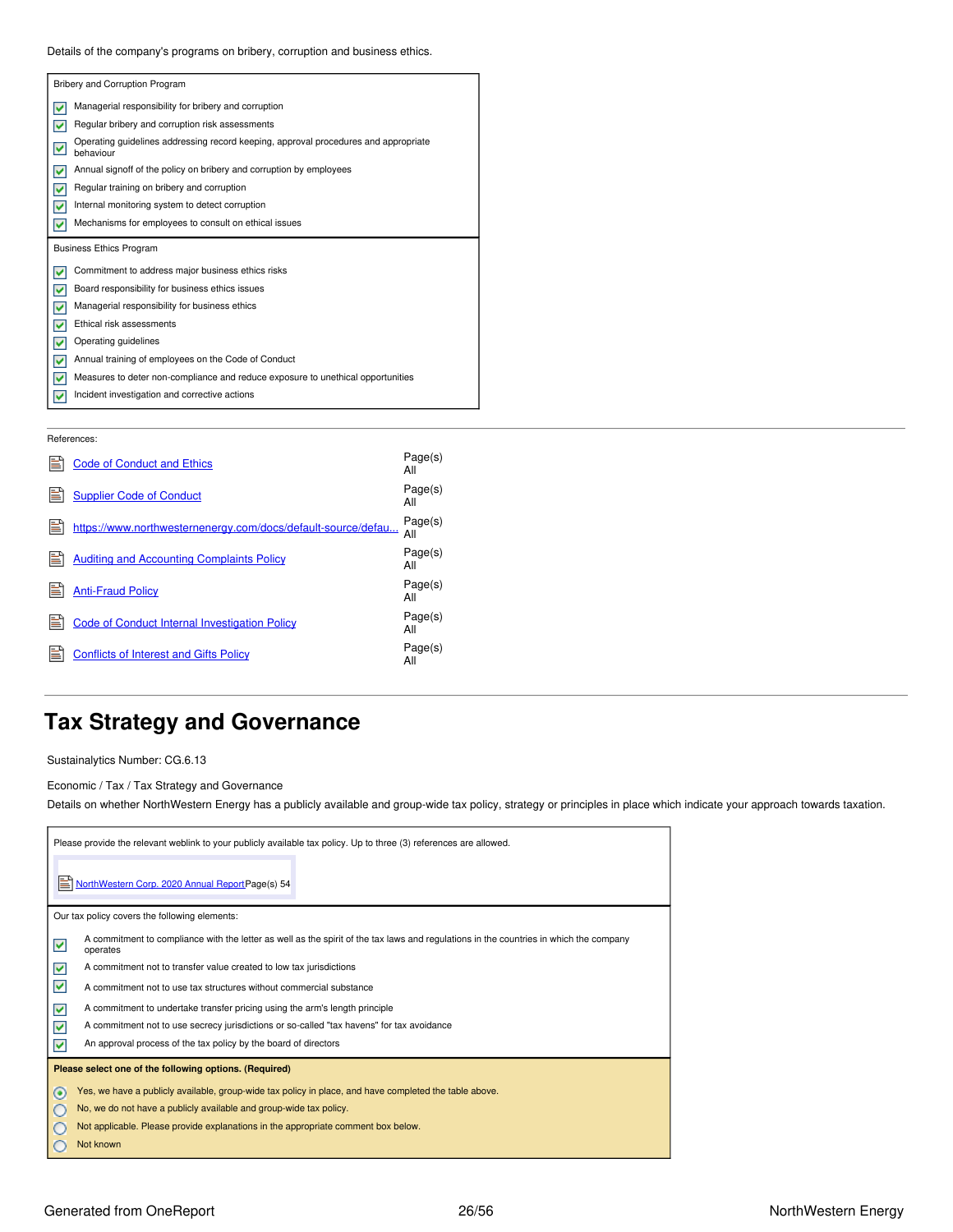# <span id="page-26-0"></span>**Tax Reporting**

Sustainalytics Number: CG.6.13

### Economic / Tax / Tax Reporting

Details on the public reporting of key business, financial and tax information by country in which the company operates.

| Please attach up to five (5) references with the weblink for information regarding your company's public reporting on key business, financial and tax information for regions or countries in which you operate.<br>If your company publicly reports both country and regional data, please answer at the country level. |
|--------------------------------------------------------------------------------------------------------------------------------------------------------------------------------------------------------------------------------------------------------------------------------------------------------------------------|
| E1<br>2020 FERC Financial Report (FORM No. 1) Page(s) Various<br>NorthWestern Corp. 2020 Annual Report Page(s) Various                                                                                                                                                                                                   |
| We publicly report on the following for each tax jurisdiction in which we operate:                                                                                                                                                                                                                                       |
| Names of all the resident entities<br>V                                                                                                                                                                                                                                                                                  |
| V<br>Primary activities                                                                                                                                                                                                                                                                                                  |
| V<br>Number of employees                                                                                                                                                                                                                                                                                                 |
| V<br>Revenue                                                                                                                                                                                                                                                                                                             |
| V<br>Profit (Loss) before tax                                                                                                                                                                                                                                                                                            |
| V<br>Income tax accrued (Current year)                                                                                                                                                                                                                                                                                   |
| V<br>Income tax paid                                                                                                                                                                                                                                                                                                     |
| Please select one of the following options. (Required)                                                                                                                                                                                                                                                                   |
| We publicly report tax-related metrics for each tax jurisdiction in which we operate, and have completed the table above.<br>$\circ$                                                                                                                                                                                     |
| $\circ$<br>No, we do not report on tax related metrics on a tax jurisdiction basis.                                                                                                                                                                                                                                      |
| $\circledcirc$<br>Not applicable. Please provide explanations in the appropriate comment box below.                                                                                                                                                                                                                      |
| $\circ$<br>Not known                                                                                                                                                                                                                                                                                                     |

#### Additional Comments

Our operations are located within the United States of America, so all taxes reported / paid are in one country. [Note: We do have one very immaterial investment in a natural gas pipeline that partially resides in Canada. This represents approximately \$4 million "investment in subsidiaries" of our total \$2.1 billion equity balance (or < 0.2%).]

# <span id="page-26-1"></span>**Non-Discrimination**

Sustainalytics Number: CG.6.14

Social / Non-Discrimination / Non-Discrimination

Does NorthWestern Energy follow a sexual harassment and/or a non-discrimination policy?



References:

[Human](https://www.northwesternenergy.com/docs/default-source/documents/corporategovernance/human-rights-policy.pdf) Rights Policy Page(s) 2

code of [Conduct](https://www.northwesternenergy.com/docs/default-source/documents/corporategovernance/nwe_2021_code_lowres.pdf) and Ethics Page(s) 16

## <span id="page-26-2"></span>**Supplier Implementation**

Sustainalytics Number: CG.6.15

Social / Supplier Social Assessment / Supplier Implementation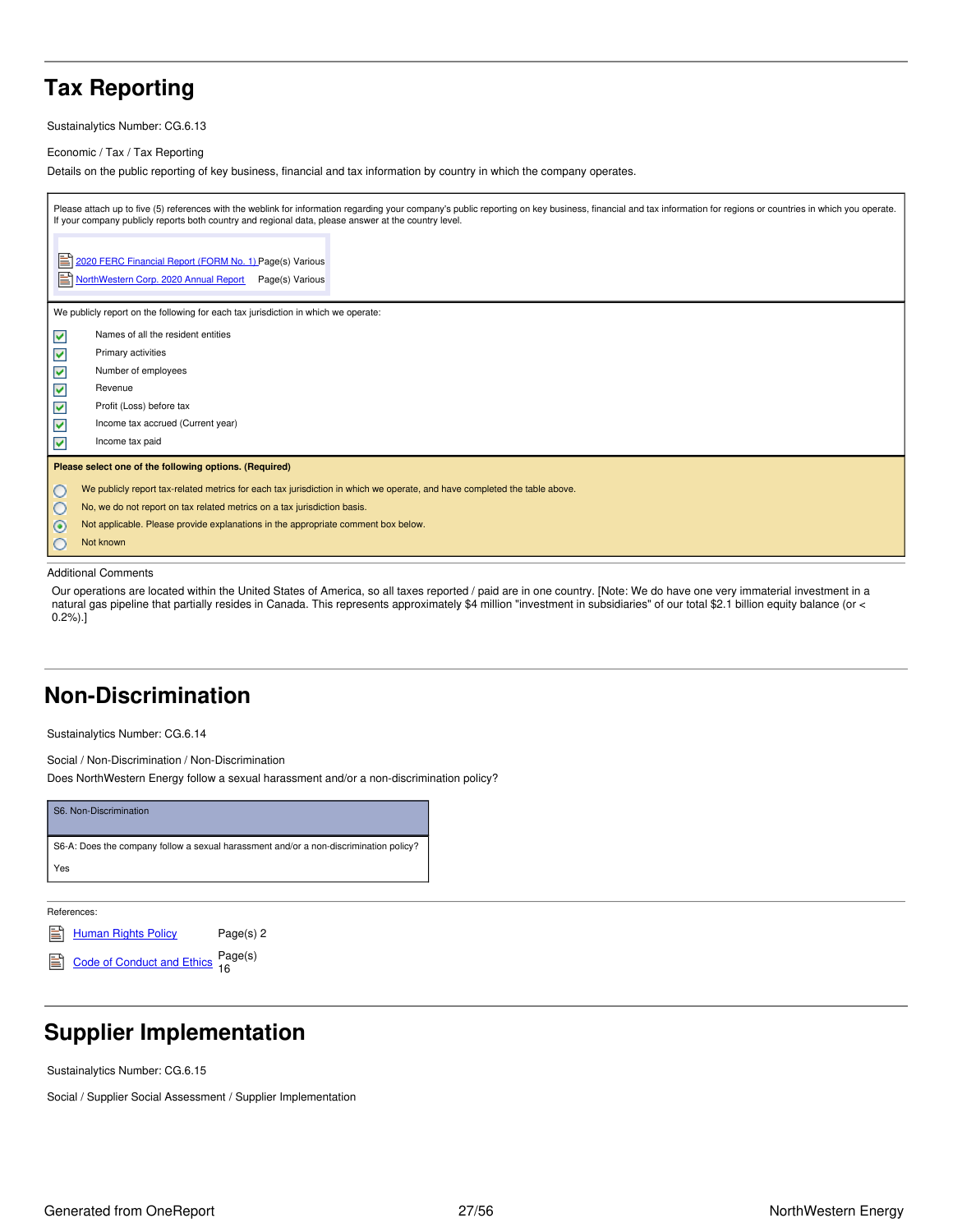Details on whether NorthWestern Energy monitors its suppliers'/contractors' implementation of and compliance with social/ethical standards.

| Program for monitoring suppliers/contractors suppliers/contractor':<br>No Please Explain: We have provided supplier code of conduct to our largest vendors, smaller vendors are in process |  |  |
|--------------------------------------------------------------------------------------------------------------------------------------------------------------------------------------------|--|--|
| Monitors compliance of suppliers/contractors in non-OECD countries:<br><b>No</b><br>Please Explain: We do not have a monitoring program in place yet                                       |  |  |
| Monitors compliance of suppliers/contractors with local law:<br>No<br>Please Explain: We would respond if notified                                                                         |  |  |

References:

[Supplier](https://www.northwesternenergy.com/docs/default-source/documents/corporategovernance/suppliercodeofconduct_10-2020.pdf) Code of Conduct

# <span id="page-27-0"></span>**Emissions Reduction Targets**

Sustainalytics Number: CG.6.17

Environmental / Emissions / Emissions Reduction Targets

Please provide data in the following table and where possible indicate NorthWestern Energy 's reduction targets and explain the trend and performance against the target.

| Indicator                                                                                                                                                | Unit of analysis or other if different                                                                                                                                                                                                                                                                                                                                                                                                                                                                                                    | FY2020 | FY2019 | FY2018 | FY2017 | Quantitative<br>reduction<br>target for<br>FY2020: |                |
|----------------------------------------------------------------------------------------------------------------------------------------------------------|-------------------------------------------------------------------------------------------------------------------------------------------------------------------------------------------------------------------------------------------------------------------------------------------------------------------------------------------------------------------------------------------------------------------------------------------------------------------------------------------------------------------------------------------|--------|--------|--------|--------|----------------------------------------------------|----------------|
| Total direct GHG emissions                                                                                                                               | Metric tonnes CO2<br>Г<br>Other unit<br>П                                                                                                                                                                                                                                                                                                                                                                                                                                                                                                 |        |        |        |        |                                                    | C <sub>2</sub> |
| Total energy consumption                                                                                                                                 | Giga Joules<br>П<br>П<br>Other unit                                                                                                                                                                                                                                                                                                                                                                                                                                                                                                       |        |        |        |        |                                                    |                |
| Total water use                                                                                                                                          | Cubic meters (m3)<br>П<br>Г<br>Other unit                                                                                                                                                                                                                                                                                                                                                                                                                                                                                                 |        |        |        |        |                                                    | C <sub>4</sub> |
| Total waste generated                                                                                                                                    | Metric tonnes<br>П<br>Other unit                                                                                                                                                                                                                                                                                                                                                                                                                                                                                                          |        |        |        |        |                                                    | C <sub>5</sub> |
| Program Attribute                                                                                                                                        | Comment                                                                                                                                                                                                                                                                                                                                                                                                                                                                                                                                   |        |        |        |        |                                                    |                |
| Policy commitment to<br>reduce GHG emissions<br>$\blacktriangledown$<br>NorthWestern<br>Corp. 2020<br>Page(s)<br>e<br>Annual<br>$\overline{2}$<br>Report | See page 2 of the 2020 annual report under Environmental Sustainability. NorthWestern has committed to<br>replace 30% of out light-duty vehicles, 20% of new medium/heavy duty vehicles, 30% of new bucket<br>trucks, and 100% of new forklifts with electric alternatives by 2030.<br>NorthWestern has also committed to further reducing the carbon intensity of our electric generation in<br>Montana by 90%, compared to 2010 levels, by 2045. Since these commitments are recent, NorthWestern<br>will track progress going forward. |        |        |        |        |                                                    |                |
| Managerial<br>responsibility for GHG<br>emissions                                                                                                        |                                                                                                                                                                                                                                                                                                                                                                                                                                                                                                                                           |        |        |        |        |                                                    |                |
| Initiatives to reduce<br>GHG emissions                                                                                                                   |                                                                                                                                                                                                                                                                                                                                                                                                                                                                                                                                           |        |        |        |        |                                                    |                |
| GHG reduction targets<br>and deadlines                                                                                                                   |                                                                                                                                                                                                                                                                                                                                                                                                                                                                                                                                           |        |        |        |        |                                                    |                |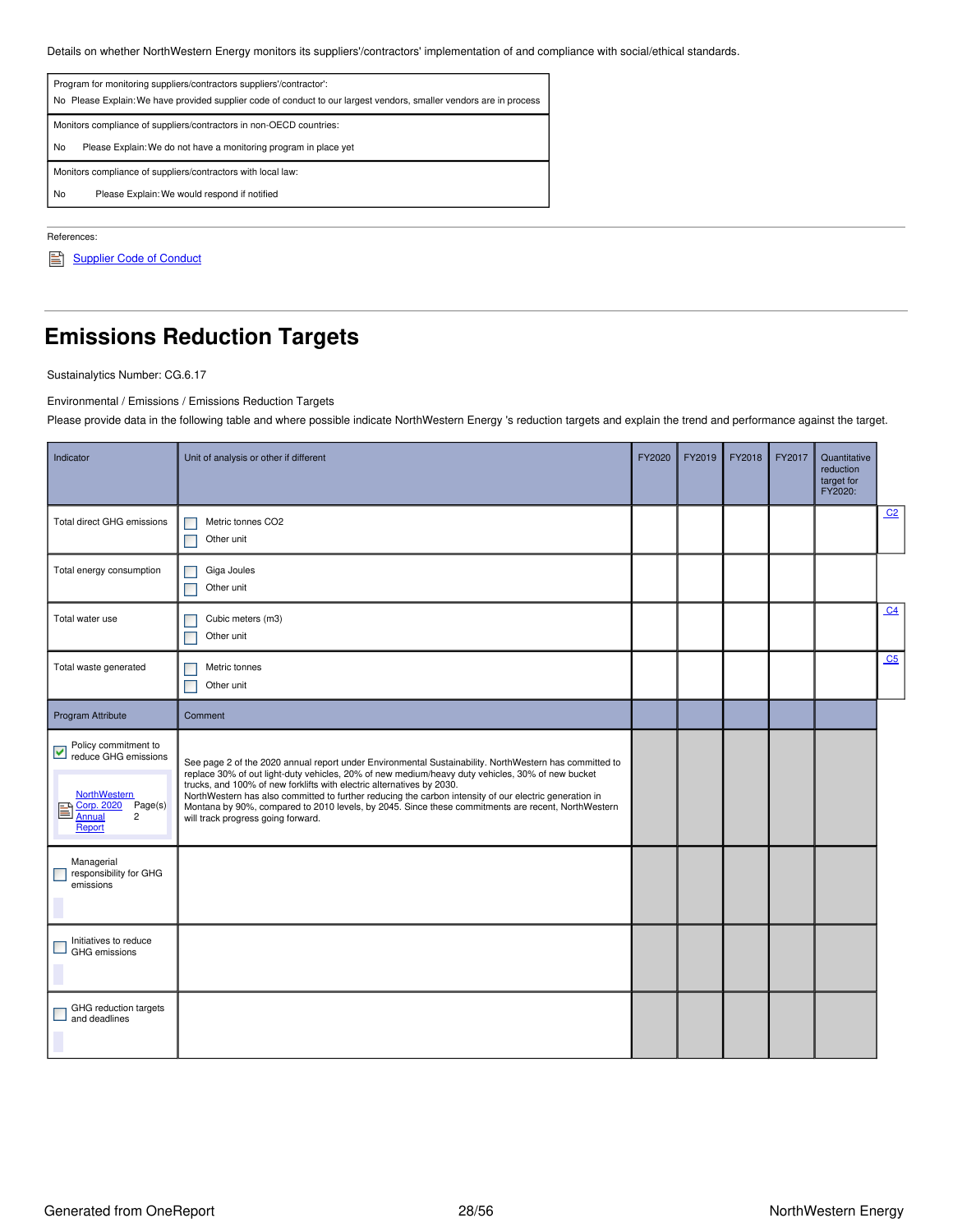| GHG emissions<br>$\sqrt{\phantom{a}}$ monitoring and<br>measurement                | CO2 emissions associated with NorthWestern's electricity supply portfolios and its natural gas business are<br>included in the EEI/ESG and the AGA ESG reports located on NorthWestern's website. |  |  |  |
|------------------------------------------------------------------------------------|---------------------------------------------------------------------------------------------------------------------------------------------------------------------------------------------------|--|--|--|
| <b>ED</b> Key Stustainability<br><b>EEI/ESG</b><br>閶<br>Sustainability<br>Document | Direct CO2 emissions associated with NorthWestern's electricity supply portfolios and vehicle fleet are<br>included in the Key Sustainability Statistics Report.                                  |  |  |  |
| Regular GHG audits or<br>verification                                              |                                                                                                                                                                                                   |  |  |  |
| No such data collected                                                             |                                                                                                                                                                                                   |  |  |  |

<span id="page-28-2"></span>**C2**

Direct emissions are reported in the Key Sustainability Statistics Report.

Also see EEI ESG/Sustainability Report and the AGA ESG Report located on NorthWestern's website.

<span id="page-28-3"></span>**C4**

Total water use is reported in the Key Sustainability Statistics Report.

<span id="page-28-4"></span>**C5**

Wastes generated at NorthWestern owned facilities are tracked and reported in the Key Sustainability Statistics Report.

References:

Key [Stustainability](https://www.northwesternenergy.com/docs/default-source/documents/esg/ESG-Sustainability-Statistics-Nov-2020.pdf) Statistics Report

閶 **EEI/ESG [Sustainability](https://www.northwesternenergy.com/docs/default-source/default-document-library/about-us/esg/eei-esg-sustainability-quantitative-2015-2019.pdf) Document** 

## <span id="page-28-0"></span>**Environmental Procurement**

Sustainalytics Number: CG.6.18

Environmental / Materials / Environmental Procurement

Description of the company's environmental procurement guidelines or policy.

| Percentage of operations covered by environmental procurement policy: 100 |                                                                                               |
|---------------------------------------------------------------------------|-----------------------------------------------------------------------------------------------|
| Description:                                                              |                                                                                               |
| <b>Policy Attribute</b>                                                   | Comment                                                                                       |
| Policy addressing process related requirements                            | NorthWestern is in the process of developing Sustainable Purchasing and Practices Guidelines. |
| Policy addressing product related requirements                            |                                                                                               |
| $\triangleright$ Policy or initiatives addressing office products         |                                                                                               |
| Engagement with suppliers to improve environmental performance            |                                                                                               |

#### Additional Comments

NorthWestern is in the process of developing Sustainable Purchasing and Practices Guidelines. A standing committee made up of various employees from a cross section of the company has been established to steward this initiative. The Guidelines will be put in place in Q4 2021.

### <span id="page-28-1"></span>**Corporate Environmental Policy Areas**

Sustainalytics Number: E.1.1

Environmental / Environmental Compliance / Corporate Environmental Policy Areas

Details regarding the environmental policy of NorthWestern Energy , whether stand alone or integrated into a broader policy statement.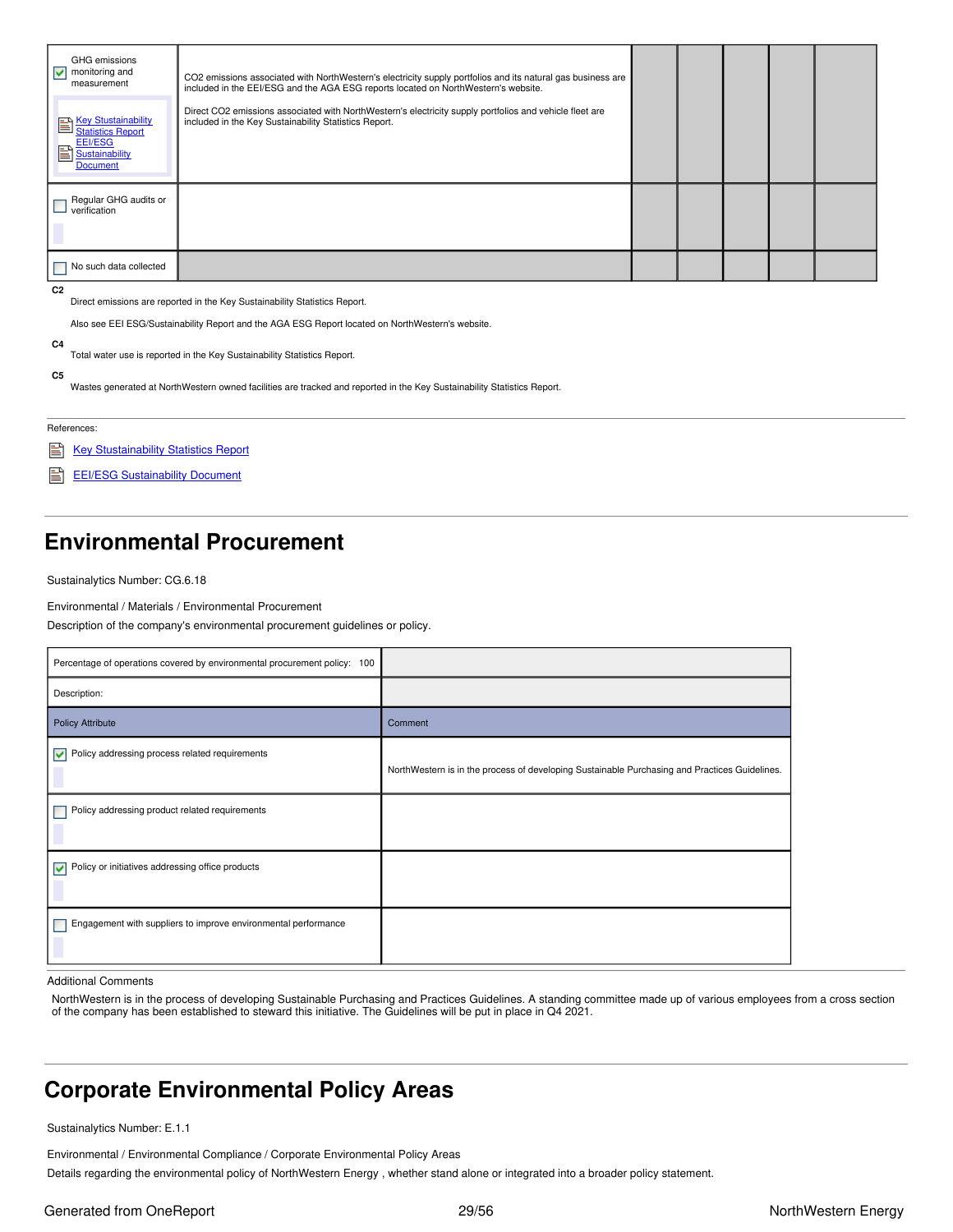| Is the company's environmental management policy publicly<br>available?                   |                                                                                                                                                                                                                                                                                                         |
|-------------------------------------------------------------------------------------------|---------------------------------------------------------------------------------------------------------------------------------------------------------------------------------------------------------------------------------------------------------------------------------------------------------|
| Link to publicly available policy:                                                        |                                                                                                                                                                                                                                                                                                         |
| Environmental Policy                                                                      |                                                                                                                                                                                                                                                                                                         |
| Policy commitments:                                                                       | Comment                                                                                                                                                                                                                                                                                                 |
| Commitment to environmental protection<br>Environmental Policy                            | NorthWestern's Environmental Policy reflects a commitment to environmental stewardship and compliance.                                                                                                                                                                                                  |
| Commitment to create environmental awareness                                              | Under the Training Provision of the Environmental Policy, all employees are provided environmental and stewardship awareness<br>training.                                                                                                                                                               |
| Commitment to implement an environmental management<br>▽<br>system                        | NorthWestern's commitment to its environmental management system is reflected in the Responsibilities Provision of the<br>Environmental Policy. Further, NorthWestern maintains an environmental management information system as a central repository of<br>environmental data and compliance actions. |
| Commitment to use natural resources or energy more<br>$\blacktriangledown$<br>efficiently | The Provisions of the Environmental Policy describe NorthWestern's commitment to the efficient use of natural resources and<br>energy.                                                                                                                                                                  |
| Commitment to reduce emissions, releases and waste<br>⊵                                   | The Provisions of the Environmental Policy describe NorthWestern's commitment to supporting non-carbon emitting energy sources<br>for our customers and minimizing waste.                                                                                                                               |
| Commitment to monitor the company's environmental<br>performance                          | The Board of Directors monitors the company's environmental performance. In addition, the Environmental Policy stipulates that<br>environmental incidents will be tracked and reported.                                                                                                                 |
| NorthWestern Corporation Safety, Environmental,                                           |                                                                                                                                                                                                                                                                                                         |
| Commitment to report regularly on environmental issues                                    |                                                                                                                                                                                                                                                                                                         |
| NorthWestern Corporation Safety, Environmental,                                           | Quarterly environmental reports are provided to the NorthWestern Board. In addition, the Environmental Policy requires that<br>environmental incidents be reported and tracked in its centralized environmental management information system.                                                          |
| Commitment to consult with stakeholders on environmental<br>issues                        | Technical advisory committees have been established and provide input on fisheries, wildlife, and water quality protection, mitigation<br>and enhancement projects associated with our hydroelectric projects.                                                                                          |
| Missouri-Madison Protection, Mitigation and Enhancement                                   |                                                                                                                                                                                                                                                                                                         |
| Approved by senior management or the board of directors                                   | The Environmental Policy is approved by multiple layers of management including the President and CEO.                                                                                                                                                                                                  |
| Policy details:                                                                           |                                                                                                                                                                                                                                                                                                         |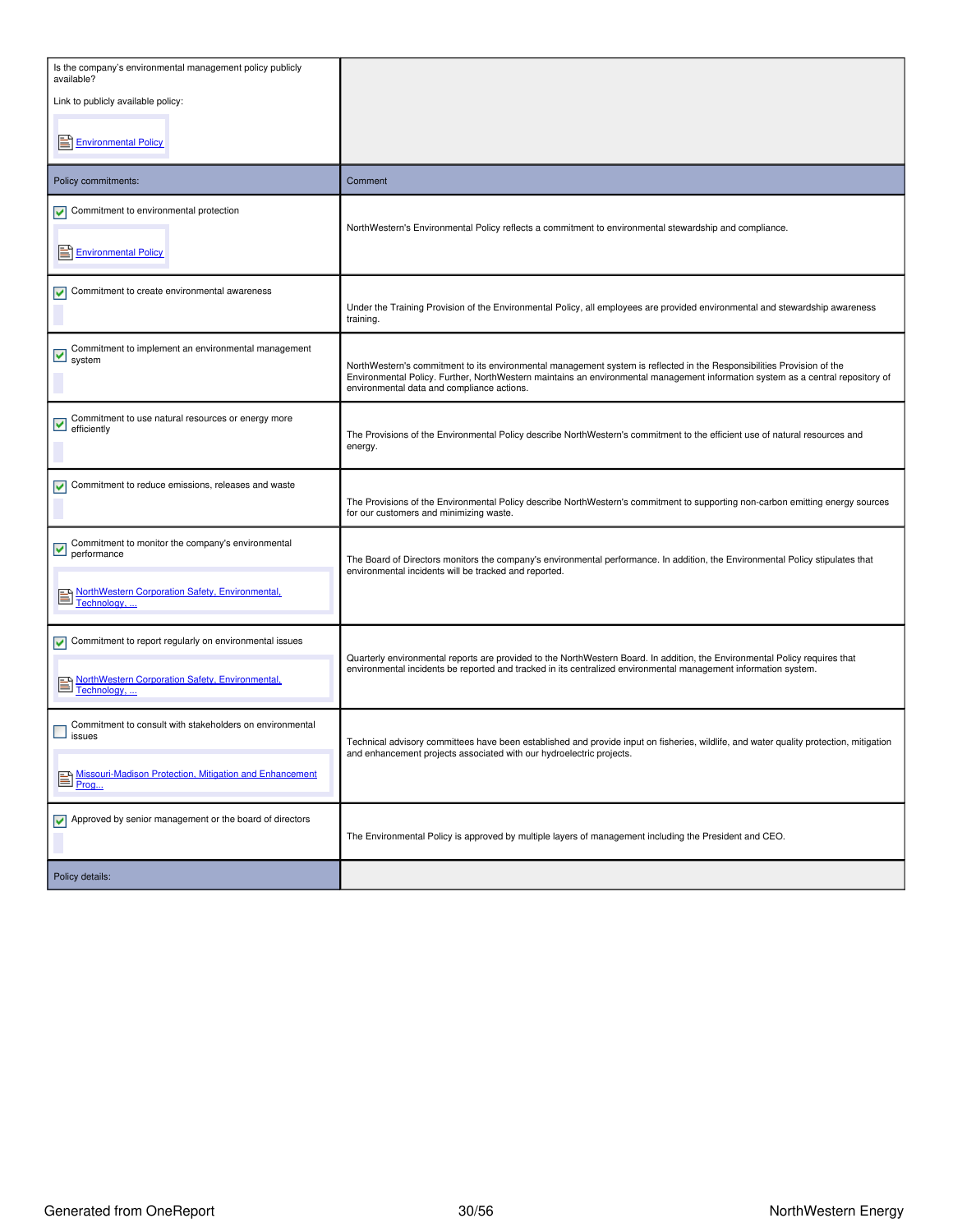|                             | $\triangleright$ Date first issued                                                                                                          | Please July<br>specify: 2017                                 |
|-----------------------------|---------------------------------------------------------------------------------------------------------------------------------------------|--------------------------------------------------------------|
|                             | $\triangleright$ Date last updated                                                                                                          | Please $\frac{$ \text{Jul1}}{1}<br>specify: $\frac{1}{2017}$ |
|                             | Part of another policy/code                                                                                                                 |                                                              |
|                             | Regularly updated/subject to periodic review                                                                                                |                                                              |
| $\Box$                      | †Includes discrete, actionable elements from<br>which programs can be derived and/or progress<br>measured                                   |                                                              |
| $\Box$                      | Binding for all subsidiaries worldwide                                                                                                      |                                                              |
|                             | Approved by the relevant board                                                                                                              |                                                              |
|                             | †Board of Directors is specifically mentioned as<br>having responsibility for the environmental policy                                      |                                                              |
|                             | $\blacktriangleright$ Publicly available                                                                                                    |                                                              |
|                             | * Covers environmental impact of company's<br>$\overline{\smash{\bigtriangledown}}$ own operations                                          |                                                              |
|                             | * Covers environmental impacts/risks of products<br>& services                                                                              |                                                              |
|                             | * Regular communication to executive<br>management an/or board of directors                                                                 |                                                              |
|                             | *†Covers/ applies to suppliers and service<br>providers (e.g. contractors)                                                                  |                                                              |
|                             | *†Covers/applies to other key business partners<br>(e.g. non-managed operations, JV partners, etc.)                                         |                                                              |
|                             | †Specifically references areas of challenge for<br>$\Box$ the company and its industry                                                      |                                                              |
|                             | ✔ Applies to <sub>2</sub> % of the company's operations                                                                                     | Please<br>specify: 100%                                      |
|                             | $\blacktriangleright$ † Policy is enterprise level                                                                                          |                                                              |
|                             | †Global policy applying the same<br>$\triangleright$ comprehensive standards to all company<br>operations regardless of geographic location |                                                              |
|                             | *Policy is in development and will be<br>implemented in <u>months</u>                                                                       |                                                              |
|                             |                                                                                                                                             |                                                              |
|                             | Policy addresses:                                                                                                                           |                                                              |
|                             | $\sqrt{\phantom{a}}$ Greenhouse gases                                                                                                       |                                                              |
|                             | Other emissions                                                                                                                             |                                                              |
|                             | $\sqrt{\phantom{a}}$ Energy use/conservation                                                                                                |                                                              |
|                             | Water use/conservation                                                                                                                      |                                                              |
|                             | Policy provides commitments to:                                                                                                             |                                                              |
| L                           | Stakeholder involvement in the development of the<br>environmental policy                                                                   |                                                              |
| L                           | Stakeholder involvement in the implementation of the<br>environmental policy                                                                |                                                              |
| $\mathcal{L}_{\mathcal{A}}$ | Stakeholder involvement in the evaluation of effective<br>outcomes of the policy's implementation                                           |                                                              |
|                             | Public reporting                                                                                                                            |                                                              |
|                             | Auditing                                                                                                                                    |                                                              |
|                             | Third-party auditing                                                                                                                        |                                                              |
|                             | Quantifiable targets or goals                                                                                                               |                                                              |
|                             | Company only has a mission/vision/values statement that<br>vincludes reference to environmental issues without providing<br>specific detail |                                                              |

### Additional Comments

NorthWestern's Vision, Mission, and Value Statement is in its Code of Conduct and includes:

"Environment: We are committed to providing all customers with utility services that meet their current and future needs, while protecting and enhancing the quality of the environment. We will utilize our limited natural resources wisely and act responsibly to limit impacts on our air, water and land resources. "

References:

[Environmental](https://www.northwesternenergy.com/docs/default-source/documents/environment/environmental-commitment/environmental-policy-07012017.pdf) Policy

P **Code of [Conduct](https://www.northwesternenergy.com/docs/default-source/documents/corporategovernance/nwe_2021_code_lowres.pdf) and Ethics**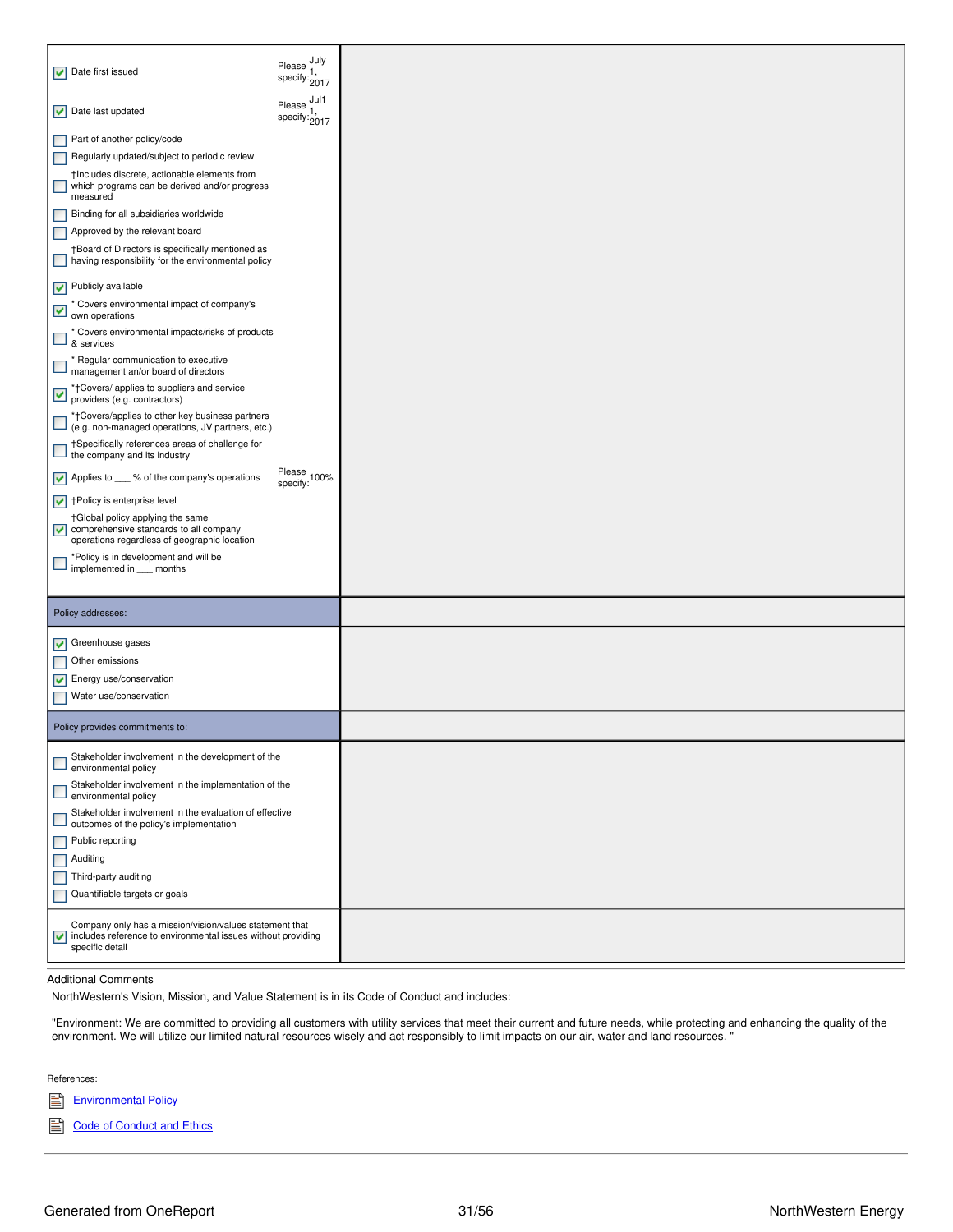# <span id="page-31-0"></span>**Environmental Policy**

Sustainalytics Number: E.1.1; CG.6.10

Environmental / Environmental Compliance / Environmental Policy

Details on whether NorthWestern Energy has an environmental policy, whether standalone or integrated into a broader policy statement, follow.

| Company has a group-wide<br>⊻<br>environmental policy.<br>Company does not have a group-<br>wide environmental policy.                                         |                                                                                                                                                                                                                                                                                                      |
|----------------------------------------------------------------------------------------------------------------------------------------------------------------|------------------------------------------------------------------------------------------------------------------------------------------------------------------------------------------------------------------------------------------------------------------------------------------------------|
| <b>Environmental Policy Detail</b>                                                                                                                             | Comment                                                                                                                                                                                                                                                                                              |
| Commitment to environmental<br>V<br>protection                                                                                                                 | NorthWestern's Environmental Policy reflects a commitment to environmental stewardship and compliance.                                                                                                                                                                                               |
| Commitment to create<br>V<br>environmental awareness                                                                                                           | Under the Training Provision of the Environmental Policy, all employees are provided environmental and stewardship awareness training.                                                                                                                                                               |
| Commitment to implement an<br>environmental management<br>M<br>system                                                                                          | NorthWestern's commitment to its environmental management system is reflected in the Responsibilities Provision of the Environmental Policy. Further,<br>NorthWestern maintains an environmental management information system as a central repository of environmental data and compliance actions. |
| Commitment to use natural<br>M<br>resources or energy more<br>efficiently                                                                                      | The Provisions of the Environmental Policy describe NorthWestern's commitment to the efficient use of natural resources and energy.                                                                                                                                                                  |
| Commitment to reduce emissions,<br>V<br>releases and waste                                                                                                     | The Provisions of the Environmental Policy describe NorthWestern's commitment to supporting non-carbon emitting energy sources for our customers and<br>minimizing waste.                                                                                                                            |
| Commitment to monitor the<br>company's environmental<br>M<br>performance<br><b>NorthWestern Corporation</b>                                                    | The Board of Directors monitors the company's environmental performance. In addition, the Environmental Policy stipulates that environmental incidents will be<br>tracked and reported.                                                                                                              |
| B<br>Safety, Environmental,<br>Technology,                                                                                                                     |                                                                                                                                                                                                                                                                                                      |
| Commitment to report regularly on<br>environmental issues<br><b>NorthWestern Corporation</b><br>Safety, Environmental,<br>Technology,                          | Quarterly environmental reports are provided to the NorthWestern Board. In addition, the Environmental Policy requires that environmental incidents be reported<br>and tracked in its centralized environmental management information system.                                                       |
| Commitment to consult with<br>stakeholders on environmental<br>issues<br><b>Missouri-Madison Protection,</b><br>冒<br><b>Mitigation and Enhancement</b><br>Prog | Technical advisory committees have been established and provide input on fisheries, wildlife, and water quality protection, mitigation and enhancement projects<br>associated with our hydroelectric projects.                                                                                       |
| Approved by senior management<br>or the board of directors<br>V                                                                                                | The Environmental Policy is approved by multiple layers of management including the President and CEO.                                                                                                                                                                                               |

References:

[Environmental](https://www.northwesternenergy.com/docs/default-source/documents/environment/environmental-commitment/environmental-policy-07012017.pdf) Policy

# <span id="page-31-1"></span>**Environmental Management System**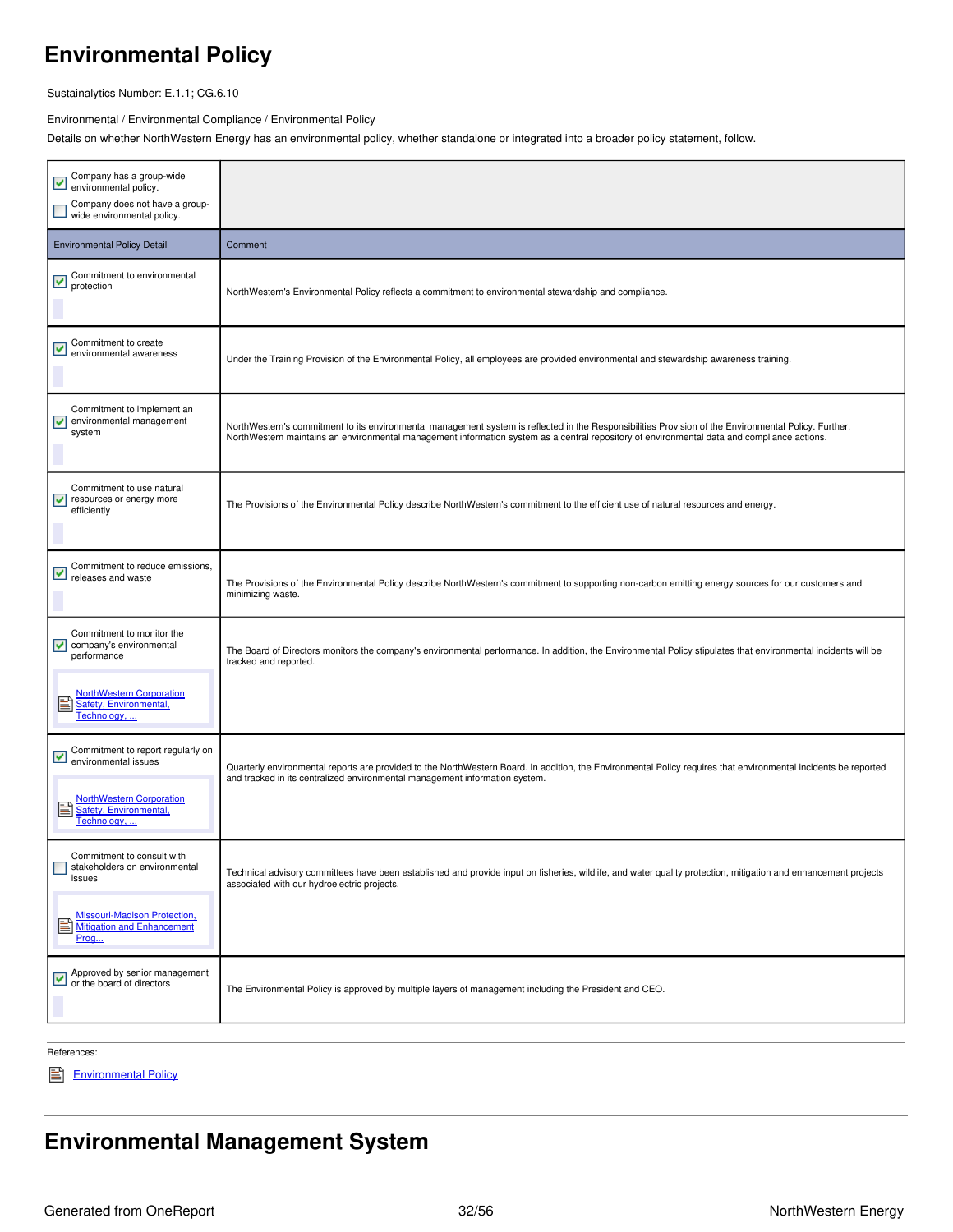### Sustainalytics Number: E.1.2

### Environmental / Other: Environmental / Environmental Management System

Provide details of the company's Environmental Management System.

| <b>EMS Attribute</b>                                                                                                         | Comment                                                                                                                                                           |
|------------------------------------------------------------------------------------------------------------------------------|-------------------------------------------------------------------------------------------------------------------------------------------------------------------|
| Managerial or board level responsibility for<br>$\blacktriangledown$<br>environmental issues                                 |                                                                                                                                                                   |
| NorthWestern Corporation Safety,<br>Environmental, Technology,<br>閶<br><b>Environmental Policy</b>                           |                                                                                                                                                                   |
| Identification of products, activities, and<br>services that have significant impacts on the<br>M<br>environment             | Key Provision #4 of NorthWestern's Environmental Policy                                                                                                           |
| 閶<br><b>Environmental Policy</b>                                                                                             |                                                                                                                                                                   |
| $\triangleright$ Compliance with environmental regulation                                                                    | Key Provision #3 of NorthWestern's Environmental Policy                                                                                                           |
| Ei<br><b>Environmental Policy</b>                                                                                            |                                                                                                                                                                   |
| Objectives, targets and deadlines                                                                                            |                                                                                                                                                                   |
| $\sqrt{\phantom{a}}$ Environmental programmes                                                                                |                                                                                                                                                                   |
| <b>Environmental Stewardship: Our</b><br>B<br><b>Commitment in Action</b>                                                    |                                                                                                                                                                   |
| $\triangleright$ Assigned roles and responsibilities                                                                         | The Responsibilities Provision of the Environmental Policy specifies assigned roles and responsibilities.                                                         |
| Ħ<br><b>Environmental Policy Page(s) 3</b>                                                                                   |                                                                                                                                                                   |
| Training and awareness programmes for<br>✓<br>employees                                                                      | Onboarding and refresher Environmental awareness training required in the Environmental Policy is provided through NorthWestern's internal iLearn<br>application. |
| ë<br><b>Environmental Policy</b>                                                                                             |                                                                                                                                                                   |
| Internal and external communications on<br>✔<br>environmental management issues                                              | Management reporting responsibilities concerning environmental issues are described in the Environmental Policy. NorthWestern also publishes an                   |
| Page(s)<br>B<br><b>Environmental Policy</b><br>$2 - 3$<br>Environmental Stewardship: Our<br>E<br><b>Commitment in Action</b> | Environmental Stewardship Report that is widely distributed and available on its website. Reports are also made quarterly to the Board of Directors.              |
| NorthWestern Corporation Safety,<br>e<br>Environmental, Technology,                                                          |                                                                                                                                                                   |
| Monitoring and measurement                                                                                                   | Environmental compliance events are reported through NorthWestern's Environmental Management Software System (Eco System). Work flow and                          |
| Environmental Policy Page(s) 2 - 3<br>圁                                                                                      | corrective actions are monitored by internal management via the system reporting tools and automated escalation emails.                                           |
| Environmental performance records                                                                                            | As described in the Environmental Policy, EcoSystem (the Environmental Management Software System) is the central repository for environmental                    |
| B<br><b>Environmental Policy</b>                                                                                             | records.                                                                                                                                                          |
| External environmental audits                                                                                                |                                                                                                                                                                   |
| Internal environmental audits<br>⊻                                                                                           | Eco System, NorthWestern's Environmental Management Software System, is used to conduct periodic internal compliance audits.                                      |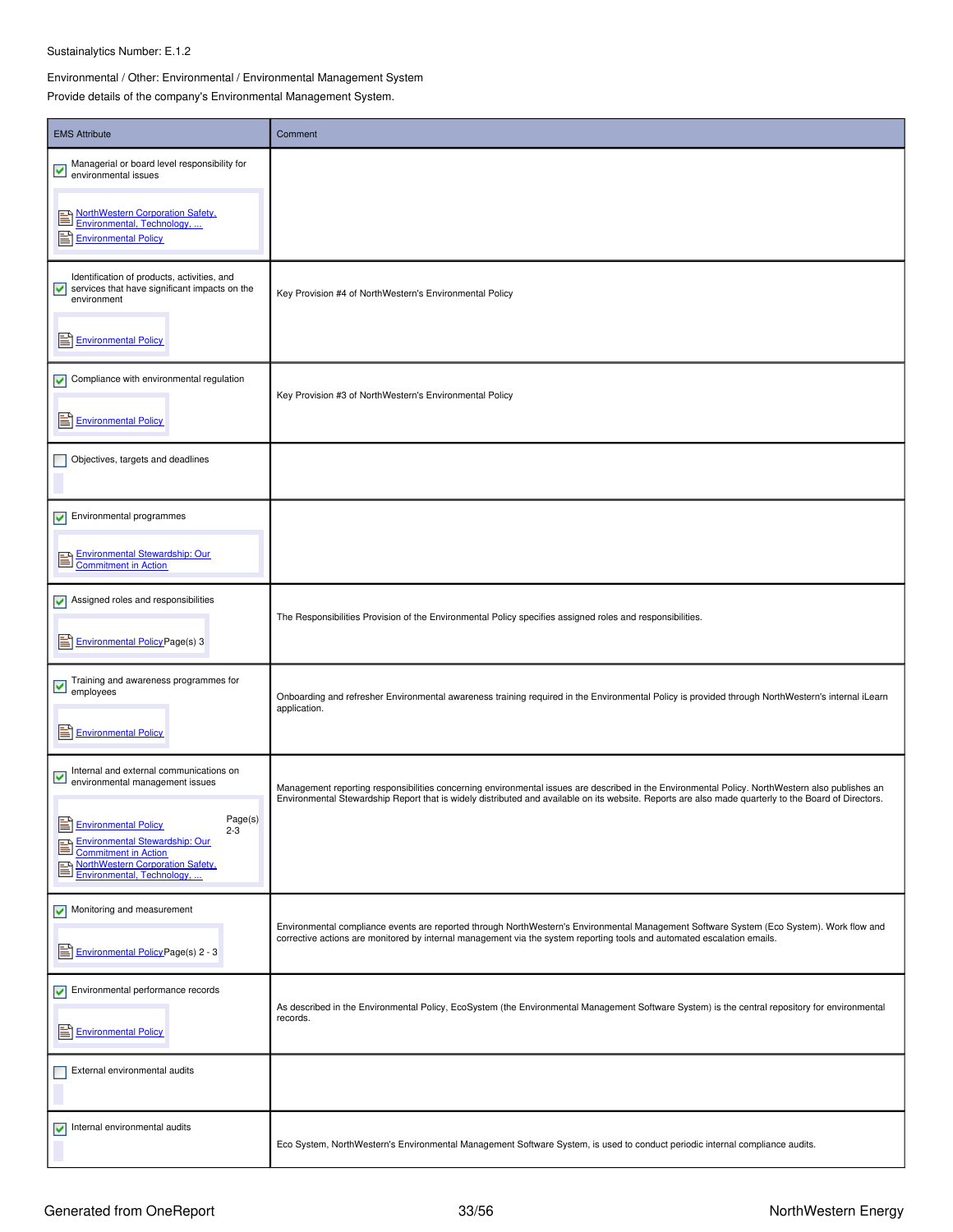| Corrective actions to stimulate continual<br>Oorrective active active<br>Environmental Policy |  |
|-----------------------------------------------------------------------------------------------|--|
| Externally certified (provide details of<br>certifications at right)                          |  |

Additional Comments

NorthWestern's Environmental Management System is not certified however it is generally structured after the framework of ISO 14000 and 14001- 2015.

# <span id="page-33-0"></span>**Biodiversity Program**

Sustainalytics Number: E.1.2.1

Environmental / Biodiversity / Biodiversity Program

Please indicate whether NorthWestern Energy has a formal policy, action plan, or programs to reduce impact on land and/or biodiversity/wildlife. Please provide supporting documentation. If plan is under development, please indicate date it will be in place.

| Company does not have a biodiversity policy or<br>action plan, but will have one by:                                                                                                            | Date:                                                                                                                                                                                                                                                                              |
|-------------------------------------------------------------------------------------------------------------------------------------------------------------------------------------------------|------------------------------------------------------------------------------------------------------------------------------------------------------------------------------------------------------------------------------------------------------------------------------------|
| Company has had a biodiversity policy or action plan<br>⊽<br>since:                                                                                                                             | Date:<br>July 1, 2017                                                                                                                                                                                                                                                              |
| *Company publicly discloses the presence of land<br>conservation programs:                                                                                                                      | Please NorthWestern's Protection, Mitigation and Enhancement Program for its hydroelectric projects includes several projects to<br>Yes<br>specify: enhance habitats or conserve lands. Description of PM&E Projects are publicly available at https://www.northwesterne           |
| *Company publicly discloses the presence of a<br><b>Biodiversity Program:</b>                                                                                                                   | Yes<br>Link to disclosure: https://www.northwesterne                                                                                                                                                                                                                               |
| The company has a policy to source natural<br>resources from suppliers with an operating<br>biodiversity policy or certification scheme                                                         | Timber sourcing: % of products certified:<br>Agricultural sourcing: % of products certified:<br>Fish sourcing: % of products certified:                                                                                                                                            |
| The company carries out local biodiversity<br>⊽<br>enhancement projects or funds local biodiversity<br>action                                                                                   | Details:<br>NorthWestern funds biodiversity enhancement projects through its Missouri-Madison FERC Project 2188 Protection, Mitigation and<br>Enhancement Programs. All PM&E Projects are publicly available at Our Environment (northwesternenergy.com).                          |
| Program Attributes                                                                                                                                                                              | Comment                                                                                                                                                                                                                                                                            |
| Managerial or board level responsibility for<br>V<br>biodiversity issues                                                                                                                        | Responsibility for environmental compliance, including biodiversity is described in our Environmental Policy.                                                                                                                                                                      |
| Ħ<br><b>Environmental Policy</b><br>Missouri-Madison Protection, Mitigation and<br>Enhancement Prog<br>NorthWestern Corporation Safety, Environmental,<br>Technology,                           |                                                                                                                                                                                                                                                                                    |
|                                                                                                                                                                                                 |                                                                                                                                                                                                                                                                                    |
|                                                                                                                                                                                                 |                                                                                                                                                                                                                                                                                    |
| Identification of biodiversity priority areas<br>Missouri-Madison FERC Project 2188<br>Memorandum of Understandi<br>Missouri-Madison Protection, Mitigation and<br>B<br><b>Enhancement Prog</b> | Priority areas for protection, mitigation or enhancement projects are identified through an annual collaborative process with the Technical<br>Advisory Committees (TACs). The TACs are made up of biologists and other technical experts from resource agencies and NorthWestern. |
| Biodiversity management plans for priority areas                                                                                                                                                |                                                                                                                                                                                                                                                                                    |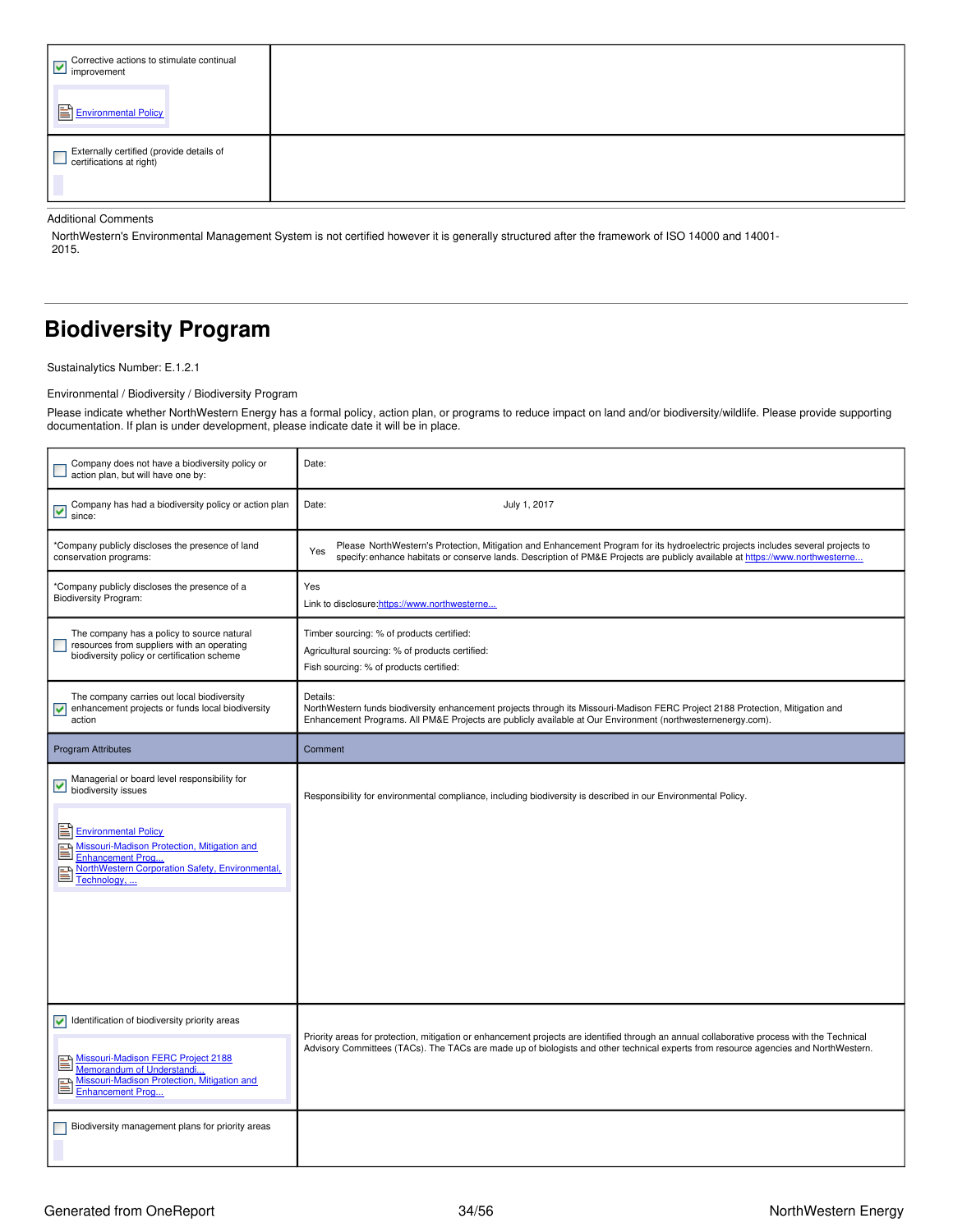| Systematic consideration of local threats to<br>biodiversity beyond the company's business<br>activities                              |                                                                                                                                                                                                                                                                                                                                               |
|---------------------------------------------------------------------------------------------------------------------------------------|-----------------------------------------------------------------------------------------------------------------------------------------------------------------------------------------------------------------------------------------------------------------------------------------------------------------------------------------------|
| Implementation of best-practice mitigation hierarchy                                                                                  |                                                                                                                                                                                                                                                                                                                                               |
| Targets and deadlines related to biodiversity                                                                                         |                                                                                                                                                                                                                                                                                                                                               |
| Engagement with local residents or biodiversity<br>V<br>experts                                                                       | Protection, mitigation or enhancement projects are identified through a collaborative process with the Technical Advisory Groups who provide<br>technical advise and guidance on the Protection, Mitigation and Enhancement Program. The annual TAC meetings are open to local residents or<br>other stakeholders interested in the projects. |
| Reporting on biodiversity programs or impacts<br>⊽                                                                                    | Reports are prepared annually on PM&E projects and posted on the NorthWestern Energy website Our Environment (northwesternenergy.com)                                                                                                                                                                                                         |
| Formal policy commitment to avoid operating in<br>L<br>areas with the highest biodiversity value                                      |                                                                                                                                                                                                                                                                                                                                               |
| Formal commitment to 'no net loss' or having a 'net<br>positive impact' on biodiversity                                               |                                                                                                                                                                                                                                                                                                                                               |
| Formal commitment to minimize impact on<br>biodiversity or to consider biodiversity in planning<br>Environmental Policy               | The Environmental Policy includes principles that NorthWestern is to be good stewards of the environment and that environmental concerns be<br>considered in business planning and decision making.                                                                                                                                           |
| Framework for minimizing impacts in High<br>Conservation Value (HCV) areas                                                            |                                                                                                                                                                                                                                                                                                                                               |
| Framework for minimizing impacts in High<br>Conservation Value (HCV) areas includes references<br>to external standards or guidelines |                                                                                                                                                                                                                                                                                                                                               |
| Framework for minimizing impacts in High<br>Conservation Value (HCV) areas describes a formal<br>process for evaluating projects      |                                                                                                                                                                                                                                                                                                                                               |

References:

[Missouri-Madison](https://www.northwesternenergy.com/environment/missouri-madison-project-2188) Protection, Mitigation and Enhancement Prog...

### <span id="page-34-0"></span>**EMS**

Sustainalytics Number: E.1.2; E.1.3

Environmental / Other: Environmental / EMS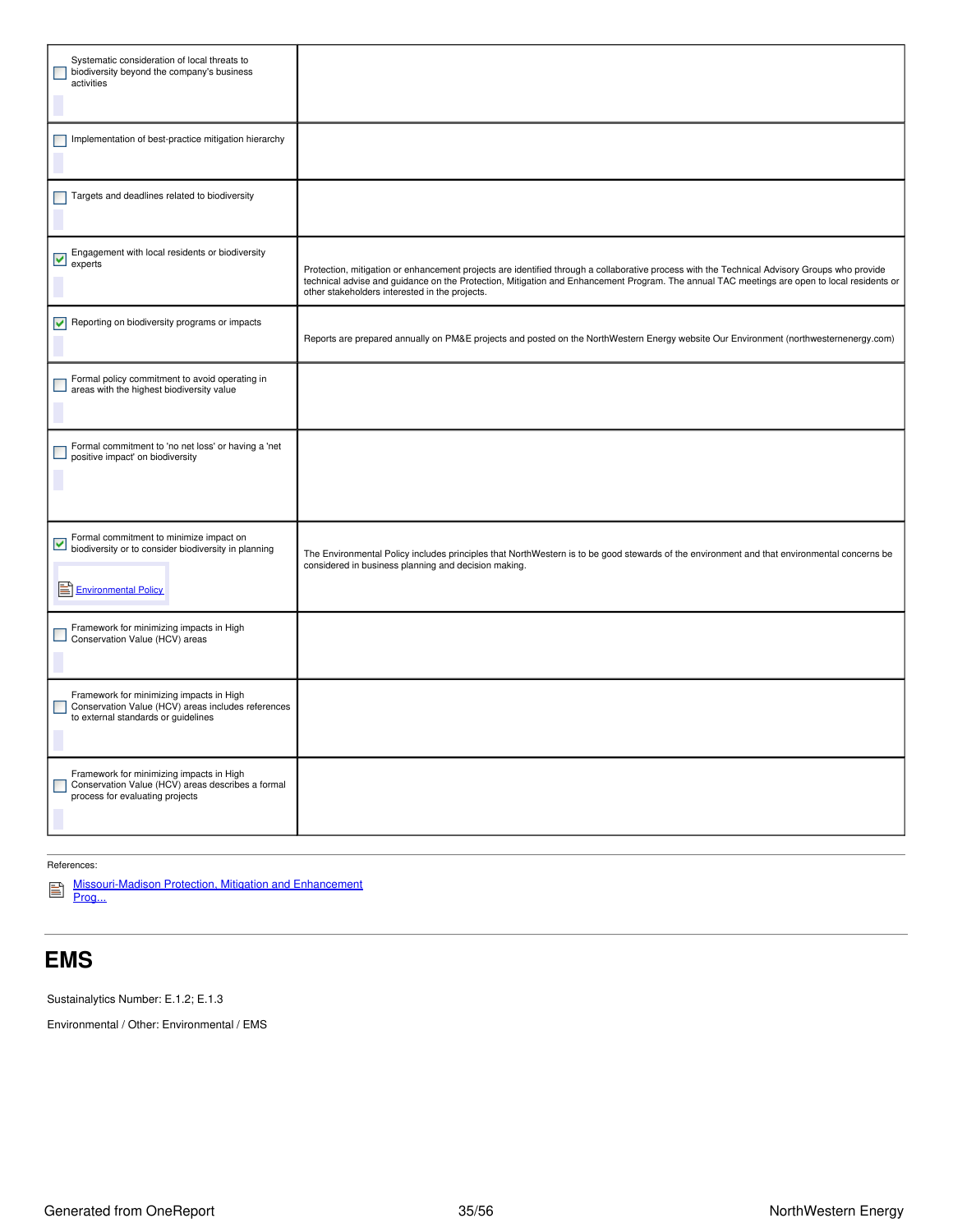Please indicate whether NorthWestern Energy has implemented an Environmental Management System (EMS). Please upload a full description of the company's EMS, including managerial structure, responsibility and procedures, and number of employees in environmental management positions. If NorthWestern Energy does not have an EMS, please upload a full description of any systems in place for managing environmental issues. Select all that apply to the company's EMS below.

| Are there formal policies in place to address<br>environmental impact?<br>Formal policies are in place to address environmental<br>impact (air emissions, water discharges and waste)                                                                                                                                                                                                                                                    |                                                                                                                                                                                                                                                                                                                                                                                                                                                                                                                                                                                                                                    |
|------------------------------------------------------------------------------------------------------------------------------------------------------------------------------------------------------------------------------------------------------------------------------------------------------------------------------------------------------------------------------------------------------------------------------------------|------------------------------------------------------------------------------------------------------------------------------------------------------------------------------------------------------------------------------------------------------------------------------------------------------------------------------------------------------------------------------------------------------------------------------------------------------------------------------------------------------------------------------------------------------------------------------------------------------------------------------------|
| Description of the company's EMS (check<br>all that apply):<br>Company has not implemented an<br><b>EMS</b><br>Applies worldwide<br>▽<br>Applies in non-OECD† countries<br>Has no internal audits<br>Contains specific goals and objectives<br>Has management incentives<br>Has publicly disclosed external audits<br>certified by third party<br>Includes an environmental policy<br>M<br>Staff training and awareness<br>▽<br>measures |                                                                                                                                                                                                                                                                                                                                                                                                                                                                                                                                                                                                                                    |
| Conducts periodic management<br>reviews of the EMS<br>Applies to a percentage of company's<br>Please 100%<br>V<br>activities<br>specify:                                                                                                                                                                                                                                                                                                 |                                                                                                                                                                                                                                                                                                                                                                                                                                                                                                                                                                                                                                    |
| List the business units to which EMS applies:                                                                                                                                                                                                                                                                                                                                                                                            | EMS applies to all of NorthWestern's business units including Energy Supply and Electric and Gas Transmission and Distribution.                                                                                                                                                                                                                                                                                                                                                                                                                                                                                                    |
| *Climate change is integrated into business strategy:                                                                                                                                                                                                                                                                                                                                                                                    | Yes<br>See NorthWestern's 2020 Supplement to the 2019 Electric Energy Supply Resource Plan.<br>See page 2 of the 2020 annual report under Environmental Sustainability. NorthWestern has committed to replace 30% of out light-duty<br>vehicles, 20% of new medium/heavy duty vehicles, 30% of new bucket trucks, and 100% of new forklifts with electric alternatives by 2030.<br>NorthWestern has also committed to further reducing the carbon intensity of our electric generation in Montana by 90%, compared to 2010<br>levels, by 2045. Since these commitments are recent, NorthWestern will track progress going forward. |
| Incentives are given to employees for meeting company<br>energy conservation goals:                                                                                                                                                                                                                                                                                                                                                      | No                                                                                                                                                                                                                                                                                                                                                                                                                                                                                                                                                                                                                                 |
| Publicly disclose the presence of an Environmental<br>Management System:                                                                                                                                                                                                                                                                                                                                                                 | Yes<br>Link to disclosure(s):NorthWestern's EMS is described generally in its Environmental Policy                                                                                                                                                                                                                                                                                                                                                                                                                                                                                                                                 |
| Percentage of sites with hazardous waste guidance that                                                                                                                                                                                                                                                                                                                                                                                   |                                                                                                                                                                                                                                                                                                                                                                                                                                                                                                                                                                                                                                    |
| achieved HAZWOPER certification or follow ISO 14001:                                                                                                                                                                                                                                                                                                                                                                                     | 0%                                                                                                                                                                                                                                                                                                                                                                                                                                                                                                                                                                                                                                 |
| Publicly disclose the percentage of sites with<br>HAZWOPER certification or ISO 14001:                                                                                                                                                                                                                                                                                                                                                   | No                                                                                                                                                                                                                                                                                                                                                                                                                                                                                                                                                                                                                                 |

#### Additional Comments

NorthWestern's Environmental Management System generally reflects the framework of an effective environmental program as described in ISO 14000 and 14001- 2015.

### References:

| <b>ED</b> 2020 Supplement to the 2019 Electric Supply Resource<br>Procure |
|---------------------------------------------------------------------------|
|                                                                           |

昏 [Environmental](https://www.northwesternenergy.com/docs/default-source/documents/environment/environmental-commitment/environmental-policy-07012017.pdf) Policy

[NorthWestern](https://www.northwesternenergy.com/docs/default-source/documents/annual-report/2020-annual-report-10k-final.pdf) Corp. 2020 Annual Report Page(s) 2

### <span id="page-35-0"></span>**Air Emission Reduction**

Sustainalytics Number: E.1.3.3

Environmental / Emissions / Air Emission Reduction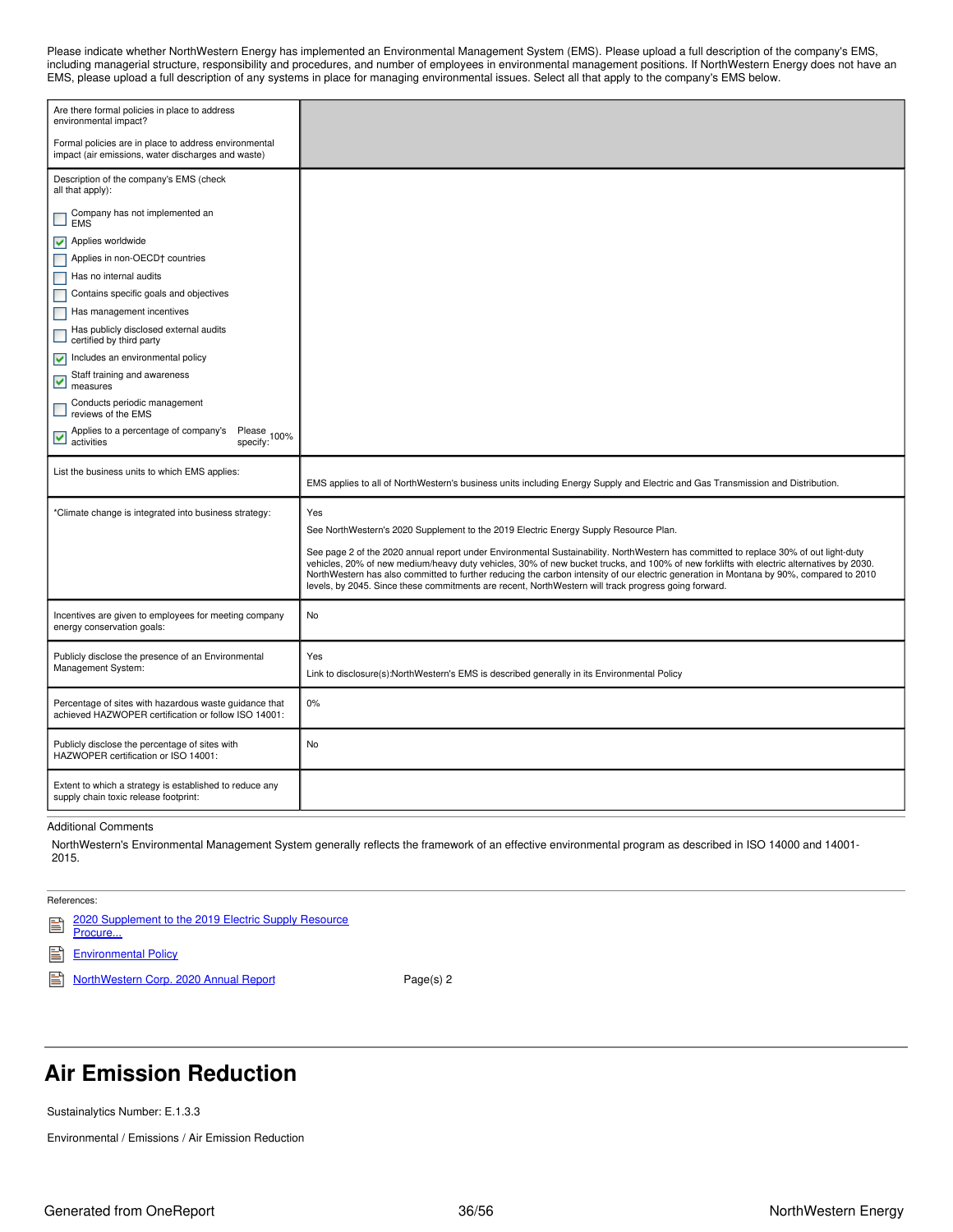The following targets and programs are in place to reduce air emissions.

| Corporate-wide program with targets and measuring plan<br>Involves management incentives<br>Includes employee training |
|------------------------------------------------------------------------------------------------------------------------|
| Percent of operations covered by program(s):                                                                           |

Description of program(s) to reduce air emissions:

# <span id="page-36-0"></span>**Global Totals by Year**

Sustainalytics Number: E.1.3.3

Environmental / Emissions / Global Totals by Year

Global totals of capacity, production, emissions, and emissions intensity for all countries included in NorthWestern Energy 's CDP response.

| Year ending                                                                                                            | Nameplate capacity (MW)                                                                                                                                                                                                                                                                                                                                                                                                                            | Production<br>(GWh) | Absolute<br>emissions<br>(metric<br>tonnes<br>CO <sub>2e</sub> ) | <b>Emissions</b><br>intensity<br>(metric<br>tonnes<br>CO2e/MWh) | C1             |
|------------------------------------------------------------------------------------------------------------------------|----------------------------------------------------------------------------------------------------------------------------------------------------------------------------------------------------------------------------------------------------------------------------------------------------------------------------------------------------------------------------------------------------------------------------------------------------|---------------------|------------------------------------------------------------------|-----------------------------------------------------------------|----------------|
| Current reporting<br>year                                                                                              |                                                                                                                                                                                                                                                                                                                                                                                                                                                    |                     |                                                                  |                                                                 | C <sub>2</sub> |
| Historical reporting<br>year                                                                                           |                                                                                                                                                                                                                                                                                                                                                                                                                                                    |                     |                                                                  |                                                                 | C3             |
| Forecasted<br>reporting year                                                                                           |                                                                                                                                                                                                                                                                                                                                                                                                                                                    |                     |                                                                  |                                                                 | C <sub>4</sub> |
| Program Attributes                                                                                                     | Comment                                                                                                                                                                                                                                                                                                                                                                                                                                            |                     |                                                                  |                                                                 |                |
| Commitment to<br>reduce air<br>▽<br>emissions<br>NorthWestern<br>Corp. 2020<br>$\mathbf{E}$<br><b>Annual</b><br>Report | See page 2 of the 2020 annual report under Environmental Sustainability. NorthWestern has committed to replace 30% of out<br>light-duty vehicles, 20% of new medium/heavy duty vehicles, 30% of new bucket trucks, and 100% of new forklifts with electric<br>alternatives by 2030.<br>NorthWestern has also committed to further reducing the carbon intensity of our electric generation in Montana by 90%,<br>compared to 2010 levels, by 2045. |                     |                                                                  |                                                                 |                |
| Identification of<br>relevant air<br>Г<br>emissions                                                                    |                                                                                                                                                                                                                                                                                                                                                                                                                                                    |                     |                                                                  |                                                                 |                |
| Initiatives to<br>reduce air<br>г<br>emissions                                                                         |                                                                                                                                                                                                                                                                                                                                                                                                                                                    |                     |                                                                  |                                                                 |                |
| Targets to<br>reduce air<br>emissions                                                                                  |                                                                                                                                                                                                                                                                                                                                                                                                                                                    |                     |                                                                  |                                                                 |                |
| Deadlines to<br>reduce air<br>emissions                                                                                |                                                                                                                                                                                                                                                                                                                                                                                                                                                    |                     |                                                                  |                                                                 |                |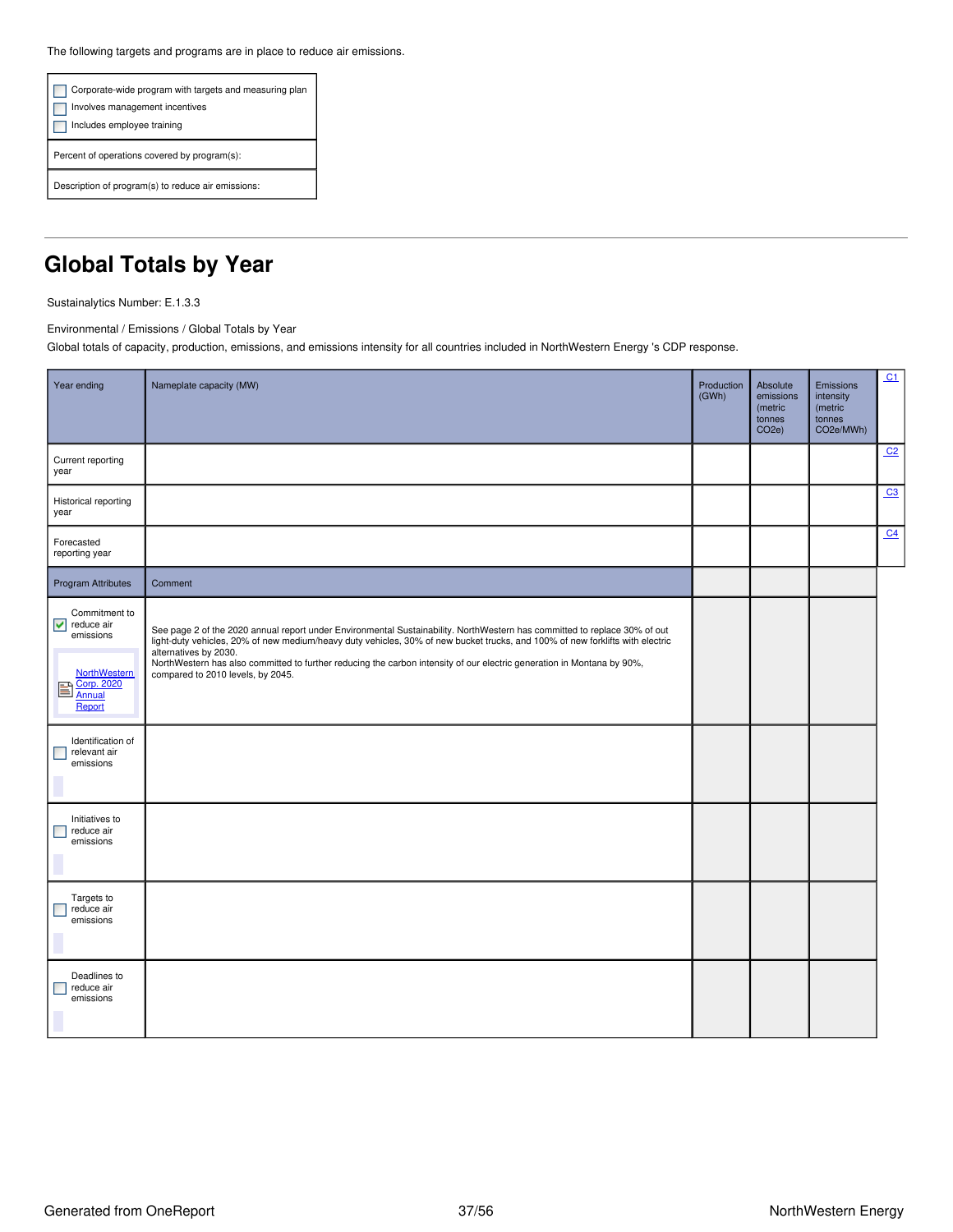<span id="page-37-2"></span><span id="page-37-1"></span>

| Air emissions<br>V<br>monitoring<br>Key<br>Stustainability<br>Report | NorthWestern Energy tracks and reports air emissions associated with its owned fossil fueled power plants individually as<br>required by applicable air quality permits. This information is publicly available from the relevant permitting authority.<br>NorthWestern currently reports emissions of GHGs, NOx, SOx, and Hg for owned (including jointly owned facilities) and<br>purchased power on the EEI/ESG Sustainability form, which can be found on its corporate website at<br>www.northwesternenergy.com.<br>NorthWestern does not currently report, in a single location, emissions of CO, PM10 and VOCs from its energy supply portfolios<br>or the percentages of emissions near areas of dense population but is in the process of developing an emissions database for its<br>portfolios which will be posted to its website and included in its Key Sustainability Statistics Report. |  |  |  |  |  |  |  |  |  |
|----------------------------------------------------------------------|---------------------------------------------------------------------------------------------------------------------------------------------------------------------------------------------------------------------------------------------------------------------------------------------------------------------------------------------------------------------------------------------------------------------------------------------------------------------------------------------------------------------------------------------------------------------------------------------------------------------------------------------------------------------------------------------------------------------------------------------------------------------------------------------------------------------------------------------------------------------------------------------------------|--|--|--|--|--|--|--|--|--|
| C <sub>1</sub>                                                       | See referenced documents below.                                                                                                                                                                                                                                                                                                                                                                                                                                                                                                                                                                                                                                                                                                                                                                                                                                                                         |  |  |  |  |  |  |  |  |  |
| C <sub>2</sub>                                                       | See referenced documents below.                                                                                                                                                                                                                                                                                                                                                                                                                                                                                                                                                                                                                                                                                                                                                                                                                                                                         |  |  |  |  |  |  |  |  |  |
| C <sub>3</sub>                                                       |                                                                                                                                                                                                                                                                                                                                                                                                                                                                                                                                                                                                                                                                                                                                                                                                                                                                                                         |  |  |  |  |  |  |  |  |  |
|                                                                      | See referenced documents below.                                                                                                                                                                                                                                                                                                                                                                                                                                                                                                                                                                                                                                                                                                                                                                                                                                                                         |  |  |  |  |  |  |  |  |  |
| C <sub>4</sub>                                                       | See referenced documents below.                                                                                                                                                                                                                                                                                                                                                                                                                                                                                                                                                                                                                                                                                                                                                                                                                                                                         |  |  |  |  |  |  |  |  |  |
|                                                                      |                                                                                                                                                                                                                                                                                                                                                                                                                                                                                                                                                                                                                                                                                                                                                                                                                                                                                                         |  |  |  |  |  |  |  |  |  |
| References:                                                          |                                                                                                                                                                                                                                                                                                                                                                                                                                                                                                                                                                                                                                                                                                                                                                                                                                                                                                         |  |  |  |  |  |  |  |  |  |
| Ħ                                                                    | <b>EEI/ESG Sustainability Document</b>                                                                                                                                                                                                                                                                                                                                                                                                                                                                                                                                                                                                                                                                                                                                                                                                                                                                  |  |  |  |  |  |  |  |  |  |
| 閶                                                                    | <b>Key Stustainability Statistics Report</b>                                                                                                                                                                                                                                                                                                                                                                                                                                                                                                                                                                                                                                                                                                                                                                                                                                                            |  |  |  |  |  |  |  |  |  |

# <span id="page-37-4"></span><span id="page-37-3"></span><span id="page-37-0"></span>**Water Reduction**

Sustainalytics Number: E.1.3.4

Environmental / Water / Water Reduction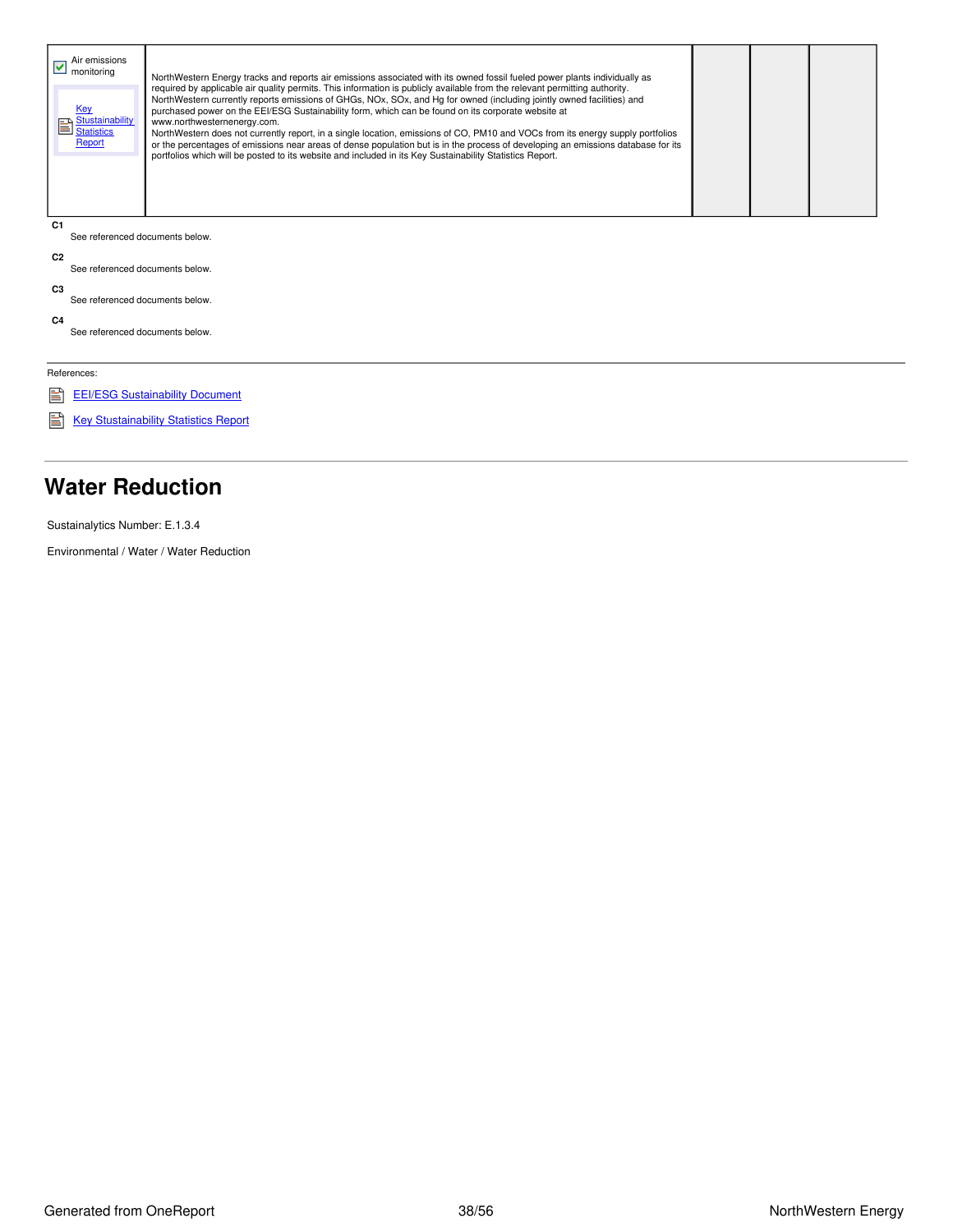What measures is NorthWestern Energy taking to reduce water consumption or increase efficiency of water use? Are there any quantifiable objectives and have there been any improvements with respect to water use? Please describe, and upload relevant documentation.

| Measures taken to reduce water consumption or increase efficiency of water use:                                                                         |         |  |  |  |  |
|---------------------------------------------------------------------------------------------------------------------------------------------------------|---------|--|--|--|--|
| Details on company's use of alternative water sources                                                                                                   |         |  |  |  |  |
| Percentage of water consumption from alternative water sources (i.e. grey water, rainwater, sewage):                                                    |         |  |  |  |  |
| *Specific objectives and expected date of attainment:                                                                                                   |         |  |  |  |  |
| Improvements with respect to water use, and implemented measures:                                                                                       |         |  |  |  |  |
| These measures are tied to the following policy, strategy, plan:                                                                                        |         |  |  |  |  |
| Data publicly available:<br>The company's data on their measures to reduce water consumption or increase efficiency of water use is publicly available: |         |  |  |  |  |
| Program Attributes                                                                                                                                      | Comment |  |  |  |  |
| Policy commitment to reduce water use                                                                                                                   |         |  |  |  |  |
| Managerial responsibility for water use                                                                                                                 |         |  |  |  |  |
| Initiatives to reduce fresh water use                                                                                                                   |         |  |  |  |  |
| Water reduction targets and deadlines                                                                                                                   |         |  |  |  |  |
| Water use monitoring and measurement                                                                                                                    |         |  |  |  |  |
| Water use reporting                                                                                                                                     |         |  |  |  |  |

Additional Comments

No policies or procedures currently in place but potential policies and procedures to reduce water consumption will be evaluated.

# <span id="page-38-0"></span>**CO2e Intensity**

Sustainalytics Number: E.1.9; E.1.10

Environmental / Emissions / CO2e Intensity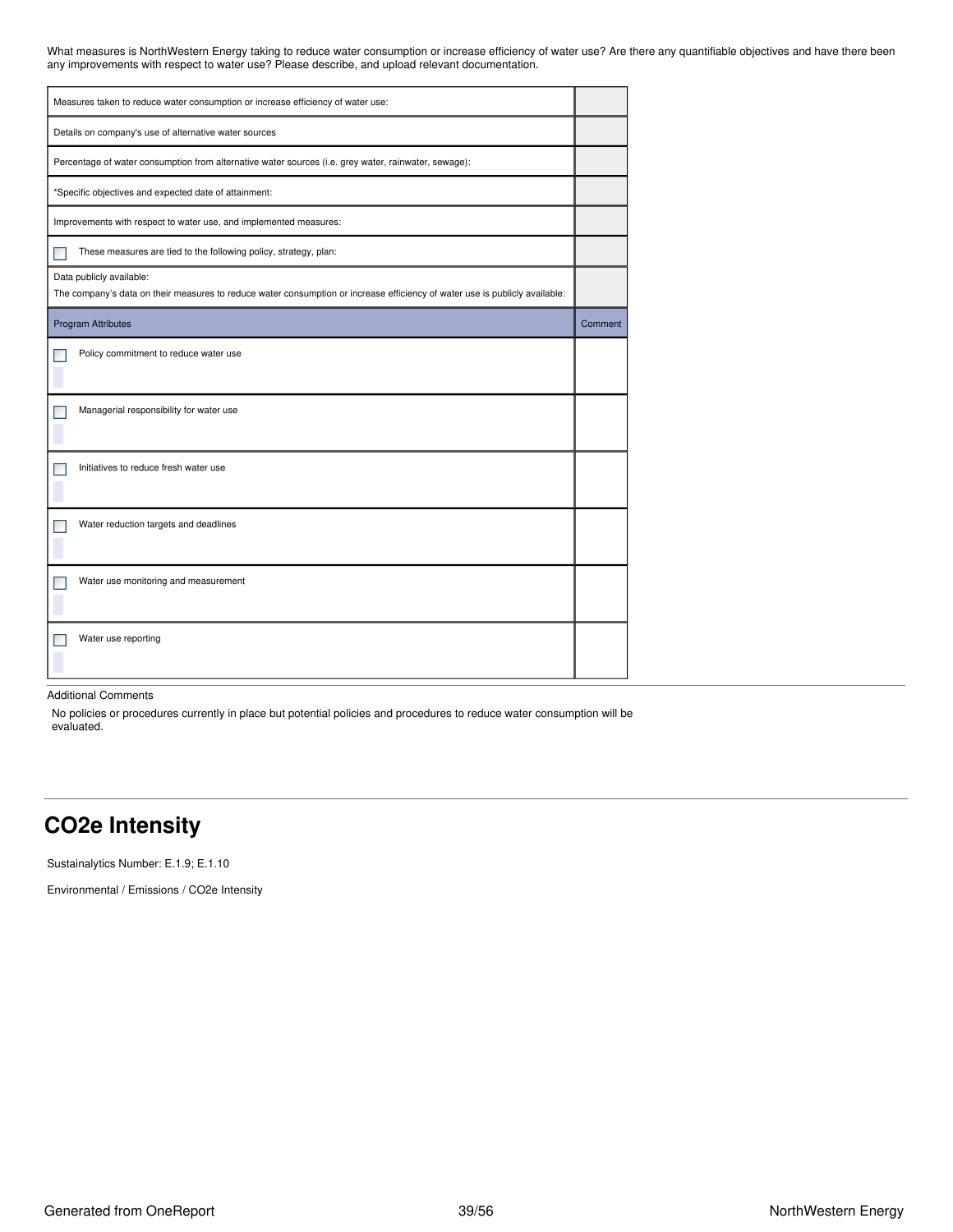Details on CO2e intensity as a management KPI at NorthWestern Energy follow:

|                                                                                                      | Unit of<br>Data/Dimension | Indicator Value for<br>Most Recent<br><b>Financial Year</b> |                                                                                                                                                                                                                                                             |
|------------------------------------------------------------------------------------------------------|---------------------------|-------------------------------------------------------------|-------------------------------------------------------------------------------------------------------------------------------------------------------------------------------------------------------------------------------------------------------------|
| Carbon Intensity KPI                                                                                 | Metric Tons /<br>MWh      | 0.417                                                       | Comment on carbon intensity trend:<br>NorthWestern Energy commits to a 90% reduction to the carbon intensity of our electric energy portfolio for<br>Montana by 2045 (as compared with our 2010 baseline carbon intensity of 1.12 metric tons of CO2 / MWh) |
| Carbon Intensity is not used as a<br>management KPI. Please explain in<br><b>Additional Comments</b> |                           |                                                             |                                                                                                                                                                                                                                                             |

Additional Comments

| References:                                |              |
|--------------------------------------------|--------------|
| <b>E</b> Our Vision For Montana            | Page $(s)$ 2 |
| E ELIESG Sustainability Document Page(s) 5 |              |

# <span id="page-39-0"></span>**Intensity Targets**

Sustainalytics Number: E.1.9; E.1.10

Environmental / Emissions / Intensity Targets

Details of intensity targets for NorthWestern Energy follow:

| ID | Scope | $%$ of<br>emissions<br>in scope | $\%$<br>reduction<br>from<br>base<br>year | <b>Metric</b>                                                              | Base<br>year | <b>Start</b><br>year | Normalized<br>base year<br>emissions<br>(metric<br>tonnes<br>CO <sub>2e</sub> ) | Target<br>year | Science-<br>based<br>target                                                       | $\%$<br>achieved<br>(emissions) | Target<br>status | Please explain                                                                                                                                                                                                                                                                                                                                                                                                              | % change<br>anticipated<br>in absolute<br>Scope 1+2<br>emissions | % change<br>anticipated<br>in absolute<br>Scope 3<br>emissions |                |
|----|-------|---------------------------------|-------------------------------------------|----------------------------------------------------------------------------|--------------|----------------------|---------------------------------------------------------------------------------|----------------|-----------------------------------------------------------------------------------|---------------------------------|------------------|-----------------------------------------------------------------------------------------------------------------------------------------------------------------------------------------------------------------------------------------------------------------------------------------------------------------------------------------------------------------------------------------------------------------------------|------------------------------------------------------------------|----------------------------------------------------------------|----------------|
|    | Scope | 71                              | 90                                        | metric<br>tonnes<br>CO <sub>2</sub> e per<br>megawatt<br>hour<br>$(MWh)^*$ | 2010         | 2019                 |                                                                                 | 2045           | No, and<br>we do<br>not<br>anticipate<br>setting<br>one in<br>the next<br>2 years | 55                              | Underway         | The 2010 Baseline intensity of the<br>Montana owned and long-term<br>contracted resources used to<br>serve our Montana customers was<br>1.01 MT/MWh. In 2019, the<br>intensity was .45 MT/MWh which<br>is about a 55% reduction. The<br>2010 Baseline intensity can be<br>found on NorthWestern's website<br>on the ESG Sustainability page in<br>the Our Vision for Montana<br>document which is also referenced<br>below. | 90                                                               |                                                                | C <sub>2</sub> |

<span id="page-39-2"></span>**C2**

NorthWestern's goal is based on intensity not total tons. The CO2e associated with our MT and SD portfolios can be found in the EEI/ESG sustainability document or the Key Sustainability Statistics report, both of which are posted on NorthWestern's website. See references.

### Additional Comments

It is important to note that on average 40% of the CO2 emissions associated with NorthWestern's MT electricity supply portfolio are associated with two Qualifying Facilities, one using petroleum coke as fuel and the other using waste coal as fuel, and NorthWestern is required by federal law to purchase the electricity from those two facilities. See line 7.3.1.2 on the "Montana" sheet of the referenced EEI/ESG Sustainability Excel document. These resources are required in NorthWestern's MT portfolio at least until the expiration of the associated contracts (one in 2024 and the other in 2028). NorthWestern cannot control the generation or emissions from these QF facilities.

| References:                                   |           |
|-----------------------------------------------|-----------|
| <b>Key Stustainability Statistics Report</b>  |           |
| <b>EEI/ESG Sustainability Document</b>        |           |
| NorthWestern Corp. 2020 Annual<br>≣<br>Report | Page(s) 2 |
| <b>Our Vision For Montana</b>                 |           |

# <span id="page-39-1"></span>**Supplier Environmental Programs**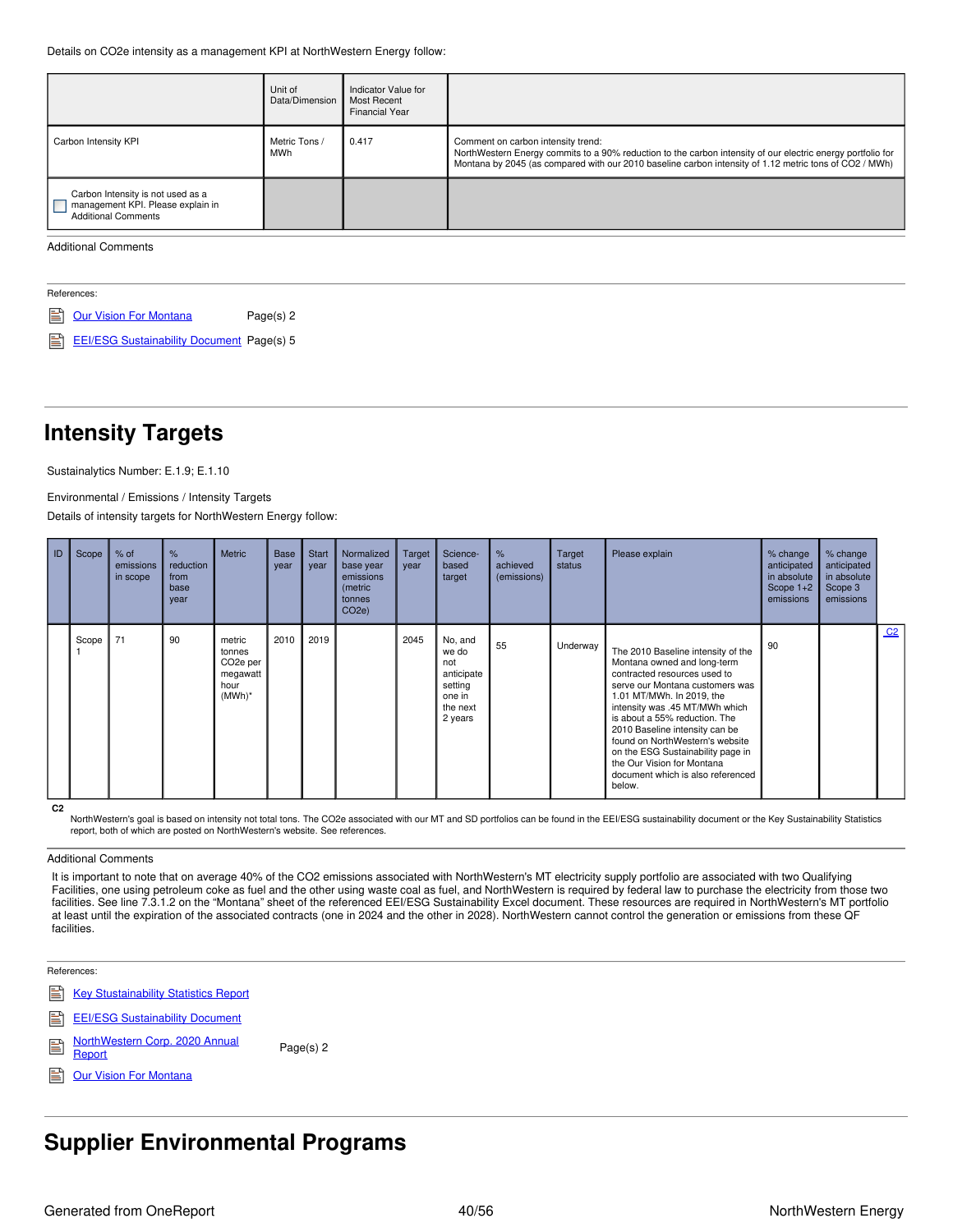### Sustainalytics Number: E.2.1.1

Environmental / Supplier Environmental Assessment / Supplier Environmental Programs

Please provide NorthWestern Energy 's targets and programs for environmental improvement by suppliers.

| Program Attribute                                                                                                                                                                        | Comment                                                                                                                                          |
|------------------------------------------------------------------------------------------------------------------------------------------------------------------------------------------|--------------------------------------------------------------------------------------------------------------------------------------------------|
| Company-wide managerial responsibility for environmental management of<br>$\overline{\phantom{a}}$ suppliers<br>E<br><b>Environmental Policy</b><br>P<br><b>Supplier Code of Conduct</b> | See Environmental Policy and Supplier Code of Conduct                                                                                            |
| Systematic consideration of suppliers' environmental performance during<br>procurement                                                                                                   | Sustainable Procurement and Practices Guidelines being developed. Anticipated adoption Q4 2021.                                                  |
| Compliance with environmental standards included in legally binding<br>agreements with suppliers<br>Supplier Code of Conduct                                                             | Besides the Supplier Code of Conduct, NorthWestern includes provisions in its contracts requiring compliance with<br>environmental requirements. |
| Monitoring of suppliers' environmental performance                                                                                                                                       |                                                                                                                                                  |
| Engagement with suppliers to address non-compliance or improve their<br>environmental performance                                                                                        |                                                                                                                                                  |
| Targets and deadlines for the environmental improvement of suppliers                                                                                                                     |                                                                                                                                                  |
| External certification (ISO 14001, organic, etc) covering over 50% of the<br>company's suppliers                                                                                         |                                                                                                                                                  |
| Engagement with NGOs or industry peers to address environmental issues in<br>the supply chain                                                                                            |                                                                                                                                                  |
| Reporting on environmental issues in the supply chain                                                                                                                                    |                                                                                                                                                  |
| Percentage of suppliers receiving external certification                                                                                                                                 |                                                                                                                                                  |

References:

[Environmental](https://www.northwesternenergy.com/docs/default-source/documents/environment/environmental-commitment/environmental-policy-07012017.pdf) Policy

[Supplier](https://www.northwesternenergy.com/docs/default-source/documents/corporategovernance/suppliercodeofconduct_10-2020.pdf) Code of Conduct

# <span id="page-40-0"></span>**Labor Policy**

Sustainalytics Number: S.1.1

Social / Labor/Management Relations / Labor Policy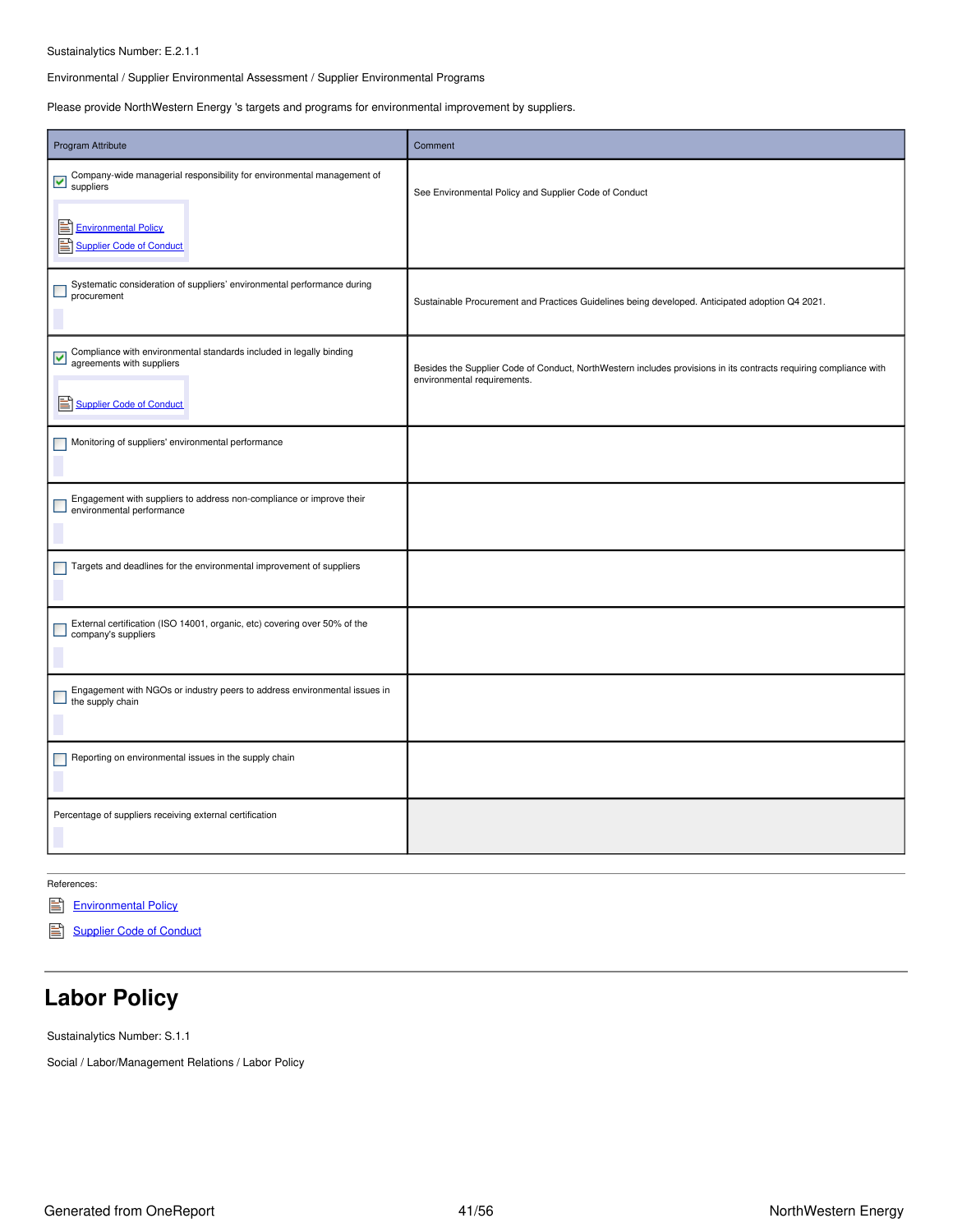Does NorthWestern Energy have a policy, set of principles, or code of conduct regarding labor standards and/or employee relations? If so, please upload supporting documentation, including date policy was created, and when it was last updated. Check all that apply below.

| ⊽ | <b>+Policy exists at enterprise level</b>                                                                          |                    |     |
|---|--------------------------------------------------------------------------------------------------------------------|--------------------|-----|
| M | †Policy includes discrete, actionable elements from which programs can be derived and/or progress<br>measured      |                    |     |
| ⊽ | Policy applies to all of the company's operations (including world-wide)                                           |                    |     |
| ▽ | Policy applies to all of the company's U.S. operations                                                             |                    |     |
| ▽ | Policy applies to all of the company's non-U.S. operations                                                         |                    |     |
| ⊽ | †Policy addresses partners                                                                                         |                    |     |
| ⊽ | †Policy addresses suppliers/vendors                                                                                |                    |     |
| ▽ | Policy applies to contract operations                                                                              |                    |     |
| ▽ | †Same policy standards for company apply to suppliers/vendors                                                      |                    |     |
| ⊻ | †Same policy standards for company apply to partners                                                               |                    |     |
| ⊽ | Policy addresses employee rights                                                                                   |                    |     |
| ▿ | †Policy addresses forced labor, prison labor, and/or indentured labor                                              |                    |     |
| ▽ | +Clearly states workforce policy regarding the use of child labor                                                  |                    |     |
| ▽ | *Policy addresses freedom of association                                                                           |                    |     |
| ▽ | *Percentage of employees covered by collective bargaining agreements                                               | Please specify: 42 |     |
| ⊽ | Policy meets ILO minimum standards                                                                                 |                    |     |
| ▽ | The company publishes policies/principles regarding employees                                                      |                    |     |
| ⊽ | Policy applies to a percentage of company's employees                                                              | Please<br>specify: | 100 |
|   | †Policy includes a commitment to quantifiable targets or goals                                                     |                    |     |
| ⊽ | *Policy addresses working conditions                                                                               |                    |     |
| ⊽ | Policy addresses anti-discrimination/diversity and inclusion                                                       |                    |     |
|   |                                                                                                                    |                    |     |
|   | Company only has a mission/vision/values statement concerning its approach to workforce development and management |                    |     |

References:

- **[Human](https://www.northwesternenergy.com/docs/default-source/documents/corporategovernance/human-rights-policy.pdf) Rights Policy**
- **[Supplier](https://www.northwesternenergy.com/docs/default-source/documents/corporategovernance/suppliercodeofconduct_10-2020.pdf) Code of Conduct** B
- Code of [Conduct](https://www.northwesternenergy.com/docs/default-source/documents/corporategovernance/nwe_2021_code_lowres.pdf) and Ethics

# <span id="page-41-0"></span>**Diversity Tracking**

Sustainalytics Number: S.1.3

Social / Diversity and Equal Opportunity / Diversity Tracking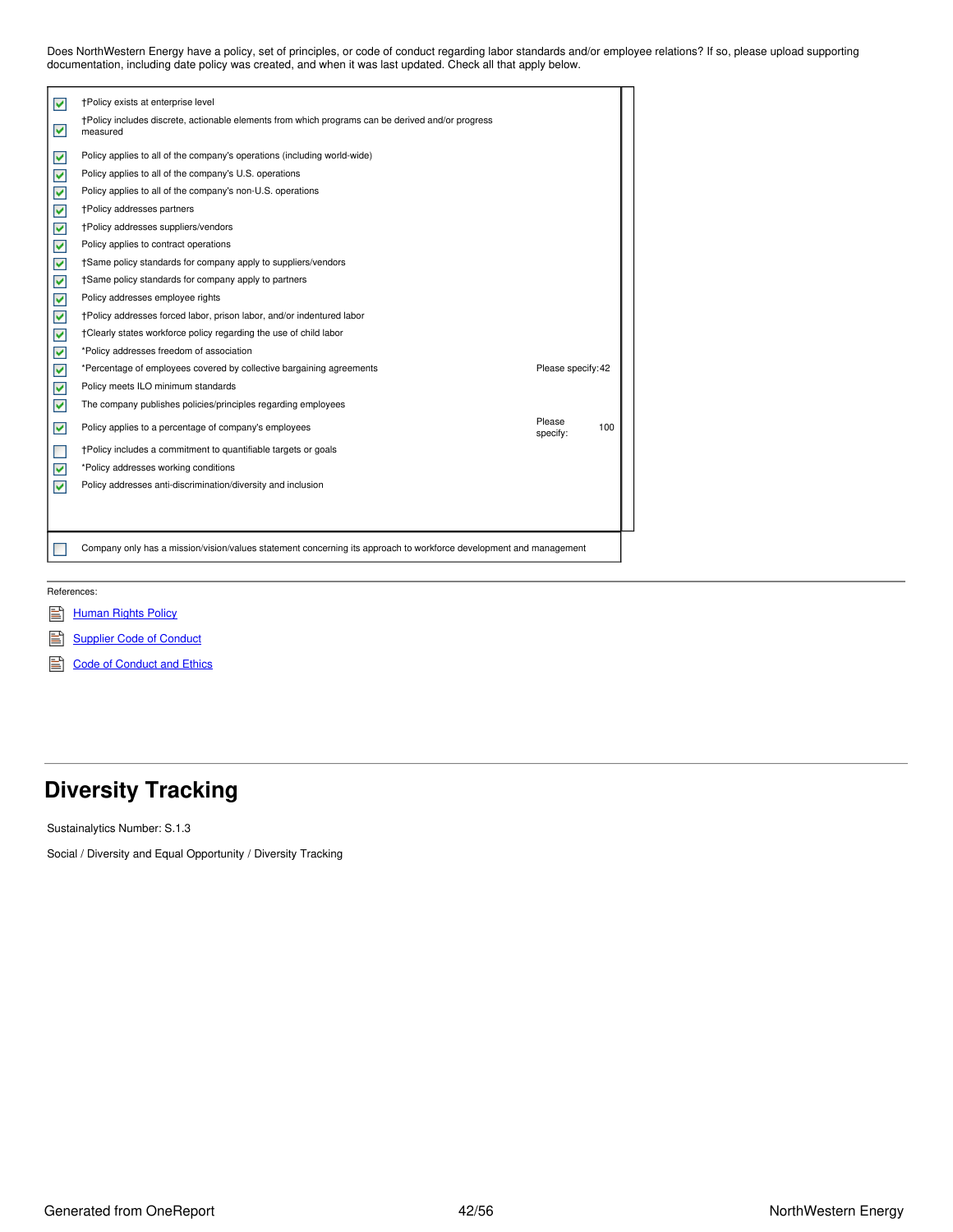| Diversity performance objectives and targets:<br>NorthWestern Energy's diversity plan includes the following objectives:<br>• Realize the moral, ethical, and strategic innovation benefits of a diverse and valued workforce as a result of our overall Diversity, Equity, and Inclusion program efforts<br>• Grow our inclusive culture demonstrating value for all forms of through employee feedback, employee and leadership education programs such as unconscious bias and inclusiveness,<br>conscious communication efforts, and the encouragement of inclusive behaviors<br>• Cultivate and recruit diverse candidates for energy careers in our service through general and targeted outreach and career development programs<br>• Maintain ongoing fairness and compliance in our human resources processes and practices through ongoing training, measurement and monitoring |         |
|-------------------------------------------------------------------------------------------------------------------------------------------------------------------------------------------------------------------------------------------------------------------------------------------------------------------------------------------------------------------------------------------------------------------------------------------------------------------------------------------------------------------------------------------------------------------------------------------------------------------------------------------------------------------------------------------------------------------------------------------------------------------------------------------------------------------------------------------------------------------------------------------|---------|
| Has company achieved its targets?                                                                                                                                                                                                                                                                                                                                                                                                                                                                                                                                                                                                                                                                                                                                                                                                                                                         |         |
| Systems to monitor/track diversity data and indicate if baseline data have been established:<br>NorthWestern Energy is an Affirmative Action employer and as such maintains an annual affirmative action plan.                                                                                                                                                                                                                                                                                                                                                                                                                                                                                                                                                                                                                                                                            |         |
| Diversity Program Attribute                                                                                                                                                                                                                                                                                                                                                                                                                                                                                                                                                                                                                                                                                                                                                                                                                                                               | Comment |
| Managerial or board level responsibility for diversity initiatives<br>$\blacktriangledown$                                                                                                                                                                                                                                                                                                                                                                                                                                                                                                                                                                                                                                                                                                                                                                                                |         |
| Targeted recruitment<br>V                                                                                                                                                                                                                                                                                                                                                                                                                                                                                                                                                                                                                                                                                                                                                                                                                                                                 |         |
| Training and guidance regarding diversity<br>V                                                                                                                                                                                                                                                                                                                                                                                                                                                                                                                                                                                                                                                                                                                                                                                                                                            |         |
| Diversity initiatives that go beyond legal compliance<br>▽                                                                                                                                                                                                                                                                                                                                                                                                                                                                                                                                                                                                                                                                                                                                                                                                                                |         |
| Employee affinity groups, diversity councils, or networking groups                                                                                                                                                                                                                                                                                                                                                                                                                                                                                                                                                                                                                                                                                                                                                                                                                        |         |
| Mentorship programs<br>V                                                                                                                                                                                                                                                                                                                                                                                                                                                                                                                                                                                                                                                                                                                                                                                                                                                                  |         |
| Initiatives supporting a diverse workforce<br>V                                                                                                                                                                                                                                                                                                                                                                                                                                                                                                                                                                                                                                                                                                                                                                                                                                           |         |
| Diversity monitoring or audits<br>V                                                                                                                                                                                                                                                                                                                                                                                                                                                                                                                                                                                                                                                                                                                                                                                                                                                       |         |

# <span id="page-42-0"></span>**Employee Turnover Rate**

Sustainalytics Number: S.1.5

Social / Employment / Employee Turnover Rate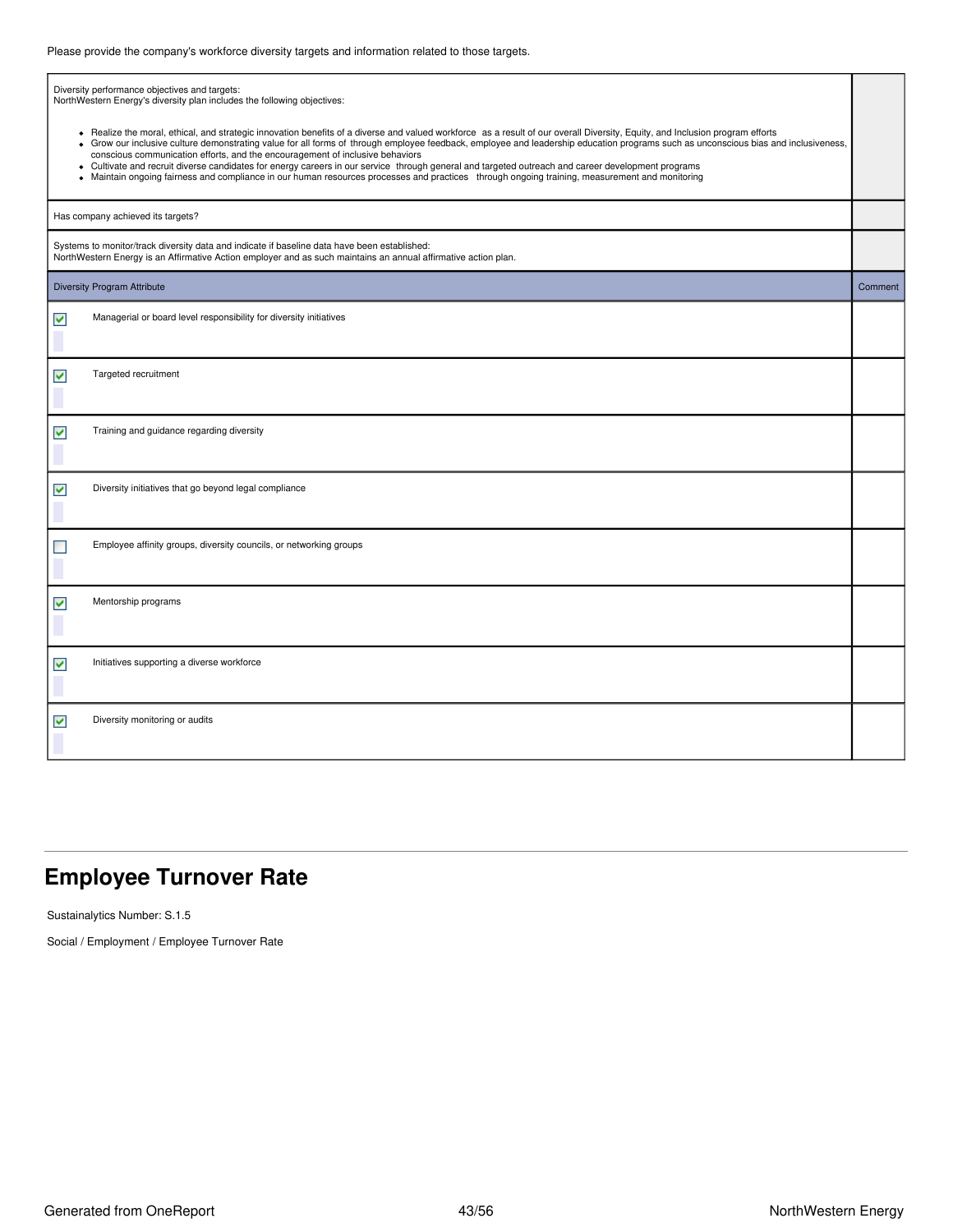Please indicate your company's total, voluntary and involuntary turnover rates for the last four years as a percentage of total number of employees in the table below.

|                                                                                                                                                                                                                                                                                                                                                                                                                                         | 2020 | 2019 | 2018 | 2017              |
|-----------------------------------------------------------------------------------------------------------------------------------------------------------------------------------------------------------------------------------------------------------------------------------------------------------------------------------------------------------------------------------------------------------------------------------------|------|------|------|-------------------|
| Employee Turnover Rate (% of total employees). Please provide supporting evidence by attaching up to three (3) references (public URLs only)                                                                                                                                                                                                                                                                                            | 9.4  | 8.0  | 8.6  | 7.1               |
| % of company this employee turnover rate covers                                                                                                                                                                                                                                                                                                                                                                                         | 100  | 100  | 100  | 100               |
| Voluntary turnover (% of total employees). Please provide supporting evidence by attaching up to three (3) references (public URLs only)                                                                                                                                                                                                                                                                                                | 8.8  | 9.8  | 10.1 | 9.0               |
| Involuntary turnover (% of total employees)                                                                                                                                                                                                                                                                                                                                                                                             | 6.6  | 1.1  | 1.2  | $\boldsymbol{.8}$ |
| Voluntary turnover (% of total turnover)                                                                                                                                                                                                                                                                                                                                                                                                | 8.8  | 9.8  | 10.1 | 9.0               |
| Percentage of company covered by indicators                                                                                                                                                                                                                                                                                                                                                                                             | 100  | 100  | 100  | 100               |
| Company breaks down the data of the total employee turnover rate based on the following categories. Please provide supporting evidence by attaching up to three (3)<br>references:<br>Age group<br>$\overline{\phantom{a}}$<br>$\blacktriangledown$<br>Gender<br>$\Box$<br>Management level (e.g. junior/low level, middle, senior/top level management)<br>V<br>Race, ethnicity, nationality, country of origin or cultural background |      |      |      |                   |
| Currency used for average hiring cost/FTE                                                                                                                                                                                                                                                                                                                                                                                               |      |      |      |                   |
| Average hiring cost /FTE for the last fiscal year:<br>Not tracked                                                                                                                                                                                                                                                                                                                                                                       |      |      |      |                   |
| Data publicly available:<br>No                                                                                                                                                                                                                                                                                                                                                                                                          |      |      |      |                   |
| Please select one of the following options. (Required)<br>$\circ$<br>We track employee turnover and hiring costs, and have completed the table above.<br>$\odot$<br>We do not track employee turnover and hiring costs.<br>$\circ$<br>Not applicable. Please provide explanations in the appropriate comment box below.<br>$\circ$<br>Not known                                                                                         |      |      |      |                   |

# <span id="page-43-0"></span>**H&S Management**

Sustainalytics Number: S.1.6.2.1

Social / Occupational Health and Safety / H&S Management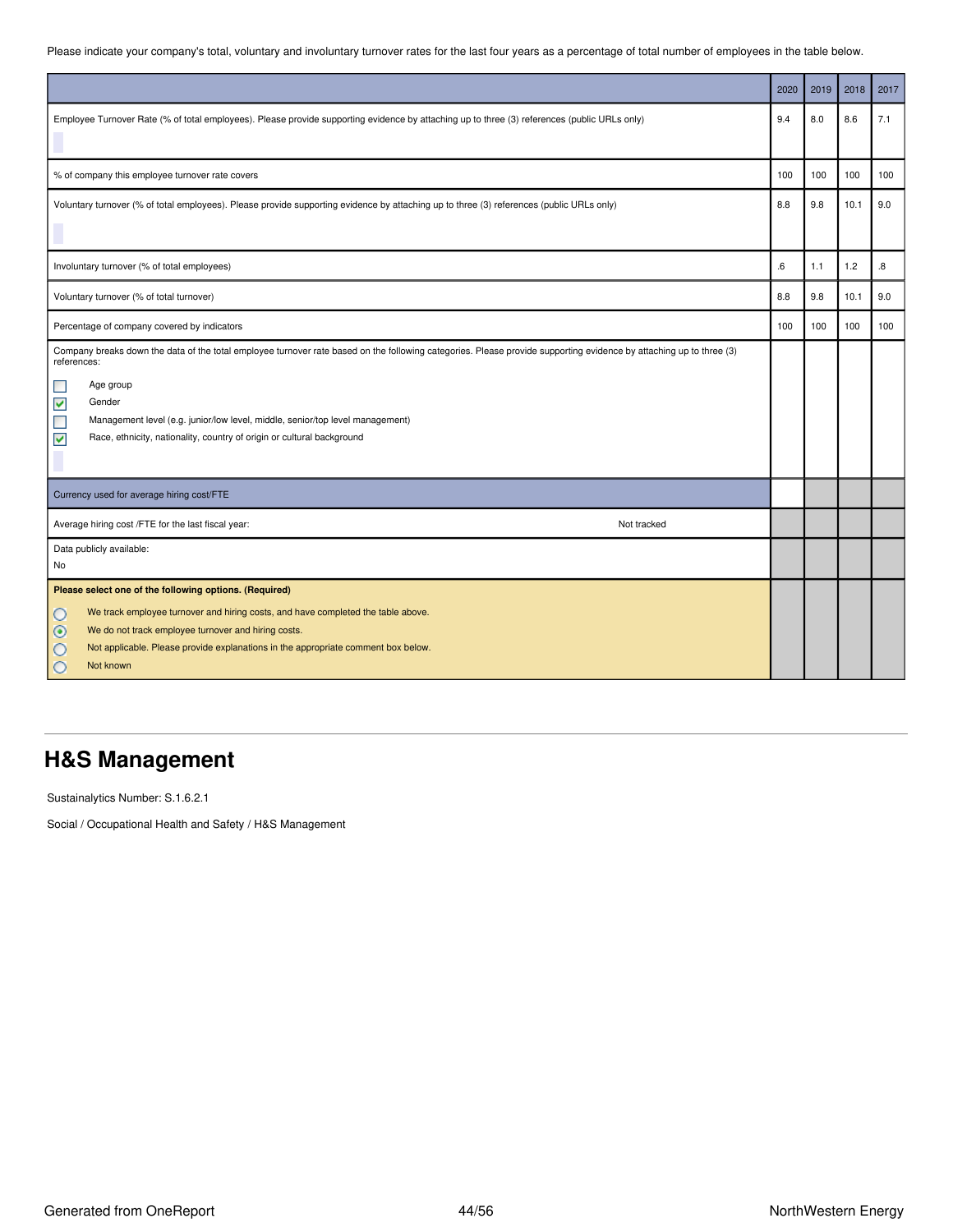Information about NorthWestern Energy 's systems for managing health and safety issues follows. Please include managerial structure, responsibility and procedures, and the number of employees in health and safety management positions. Upload any relevant documentation.

| Health and Safety Policy is group wide                                                                                                                                                                                                                                                                                                                                                                                                                                                                                                                                                                                                                                                  | Yes |
|-----------------------------------------------------------------------------------------------------------------------------------------------------------------------------------------------------------------------------------------------------------------------------------------------------------------------------------------------------------------------------------------------------------------------------------------------------------------------------------------------------------------------------------------------------------------------------------------------------------------------------------------------------------------------------------------|-----|
| Has a formal health and safety management system                                                                                                                                                                                                                                                                                                                                                                                                                                                                                                                                                                                                                                        | Yes |
| Health and safety performance a factor in executive compensation                                                                                                                                                                                                                                                                                                                                                                                                                                                                                                                                                                                                                        | Yes |
| System for identifying and tracking work-related risks:                                                                                                                                                                                                                                                                                                                                                                                                                                                                                                                                                                                                                                 |     |
| Requirement to track near misses in the system.<br>M                                                                                                                                                                                                                                                                                                                                                                                                                                                                                                                                                                                                                                    |     |
| Attributes of Health & Safety Mgmt program<br>Formal health and safety policy commitment<br>М<br>◛<br>Managerial responsibility for health and safety issues<br>⊽<br>Procedures for hazard identification and risk assessment<br>⊽<br>Regular health and safety training programs for employees<br>⊽<br>Operating guidelines or procedures that are relevant for the industry<br>▿<br>Targets to reduce health and safety incidents<br>⊽<br>Emergency preparedness procedures<br>M<br>Performance monitoring and measurement<br>Internal or external health and safety audits conducted at least every three years<br>ᢦ<br>v<br>Reporting on health and safety programs and performance |     |
| *Details on formal health and safety management system:<br>Internal safety management system in place                                                                                                                                                                                                                                                                                                                                                                                                                                                                                                                                                                                   |     |
| *Certification of the health and safety management system to an international standard:<br>Does the company have certification of the health and safety management system to an international standard?<br>No.                                                                                                                                                                                                                                                                                                                                                                                                                                                                          |     |
| Health and Safety policy is enforced with auditing at least every three years:<br>Yes<br>Please explain: Part of our internal auditing purview                                                                                                                                                                                                                                                                                                                                                                                                                                                                                                                                          |     |
| Percentage of health and safety system certified to OSHAS 18001:                                                                                                                                                                                                                                                                                                                                                                                                                                                                                                                                                                                                                        | 0   |
| Data publicly available:<br>Is the data on the company's systems for managing health and safety issues publicly available?<br>No                                                                                                                                                                                                                                                                                                                                                                                                                                                                                                                                                        |     |

# <span id="page-44-0"></span>**Accidents, Fatalities and Incidents**

Sustainalytics Number: S.1.6.5

Social / Occupational Health and Safety / Accidents, Fatalities and Incidents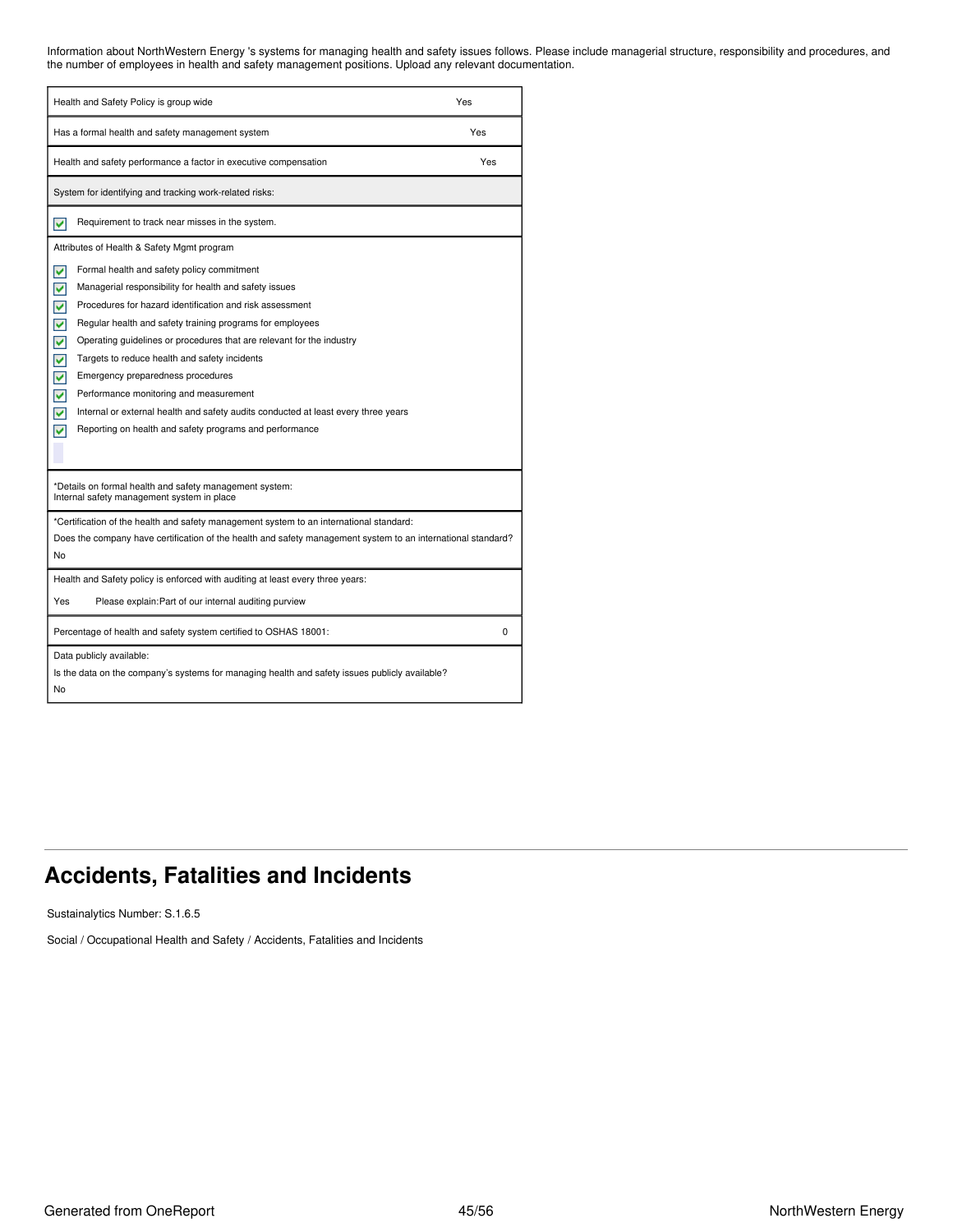Employee, contractor and third party accidents, fatalities and incidents totals and rates.

| Employees                                                                                               |                     |             |             |             |             |
|---------------------------------------------------------------------------------------------------------|---------------------|-------------|-------------|-------------|-------------|
| <b>Incident Category</b>                                                                                | Unit of Measurement | 2017        | 2018        | 2019        | 2020        |
| Total number of accidents:                                                                              |                     | 8           | 10          | 10          | 6           |
| Total number of hours of lost work due to accidents:                                                    |                     | 6632        | 2536        | 2504        | 992         |
| Total number of recordable incidents:                                                                   |                     | 30          | 27          | 29          | 21          |
| Lost-Time Incident Rate (LTIR):                                                                         | Per 100 employees   | 0.51        | 0.64        | 0.65        | 0.39        |
| Total Recordable Incidence Rate (TRIR) or Equivalent:                                                   | Per 100 employees   | 1.92        | 1.73        | 1.87        | 1.37        |
| Total number of fatalities:                                                                             |                     | $\mathbf 0$ | $\pmb{0}$   | $\mathbf 0$ | $\mathbf 0$ |
| Fatality rate:                                                                                          | Per 100 employees   | $\Omega$    | $\mathbf 0$ | $\Omega$    | $\mathbf 0$ |
| <b>Contractors and Third Parties</b>                                                                    |                     |             |             |             |             |
| <b>Incident Category</b>                                                                                | Unit of Measure     | 2017        | 2018        | 2019        | 2020        |
| Total number of accidents:                                                                              |                     |             |             |             |             |
| Total number of recordable incidents:                                                                   |                     |             |             |             |             |
| Lost-Time Incident Rate (LTIR):                                                                         |                     |             |             |             |             |
| Total number of fatalities:                                                                             |                     |             |             |             |             |
| Total number of third party fatalities:                                                                 |                     |             |             |             |             |
| Total number of employee and contractor fatalities:                                                     |                     | $\Omega$    | $\Omega$    | $\Omega$    | $\Omega$    |
| Public Disclosure of TRIR or Equivalent:<br>No, we do not publicly disclose our TRIR or TRIR Equivalent |                     |             |             |             |             |
| Details on TRIR and a description of the TRIR Equivalent if it was used instead of a TRIR:              |                     |             |             |             |             |
| Explanation for the employee's Lost-Time Incident Rate (LTIR) trend:                                    |                     |             |             |             |             |
| Public Disclosure of NMFR:<br>No, we do not publicly disclose our NMFR                                  |                     |             |             |             |             |

Additional Comments

We do not have a formalized process for tracking contractor recordable injuries or fatalities.

Safety related incidents are reviewed at the point of contact.

If there is an incident it gets reported to the company representative and an investigation is completed but we do not track OSHA Recordables or Lost Time.

References:

Key [Stustainability](https://www.northwesternenergy.com/docs/default-source/documents/esg/ESG-Sustainability-Statistics-Nov-2020.pdf) Statistics Report Page(s) 7

# <span id="page-45-0"></span>**Supplier Social Compliance**

Sustainalytics Number: S.2.1; CG.6.15

Social / Human Rights Assessment / Supplier Social Compliance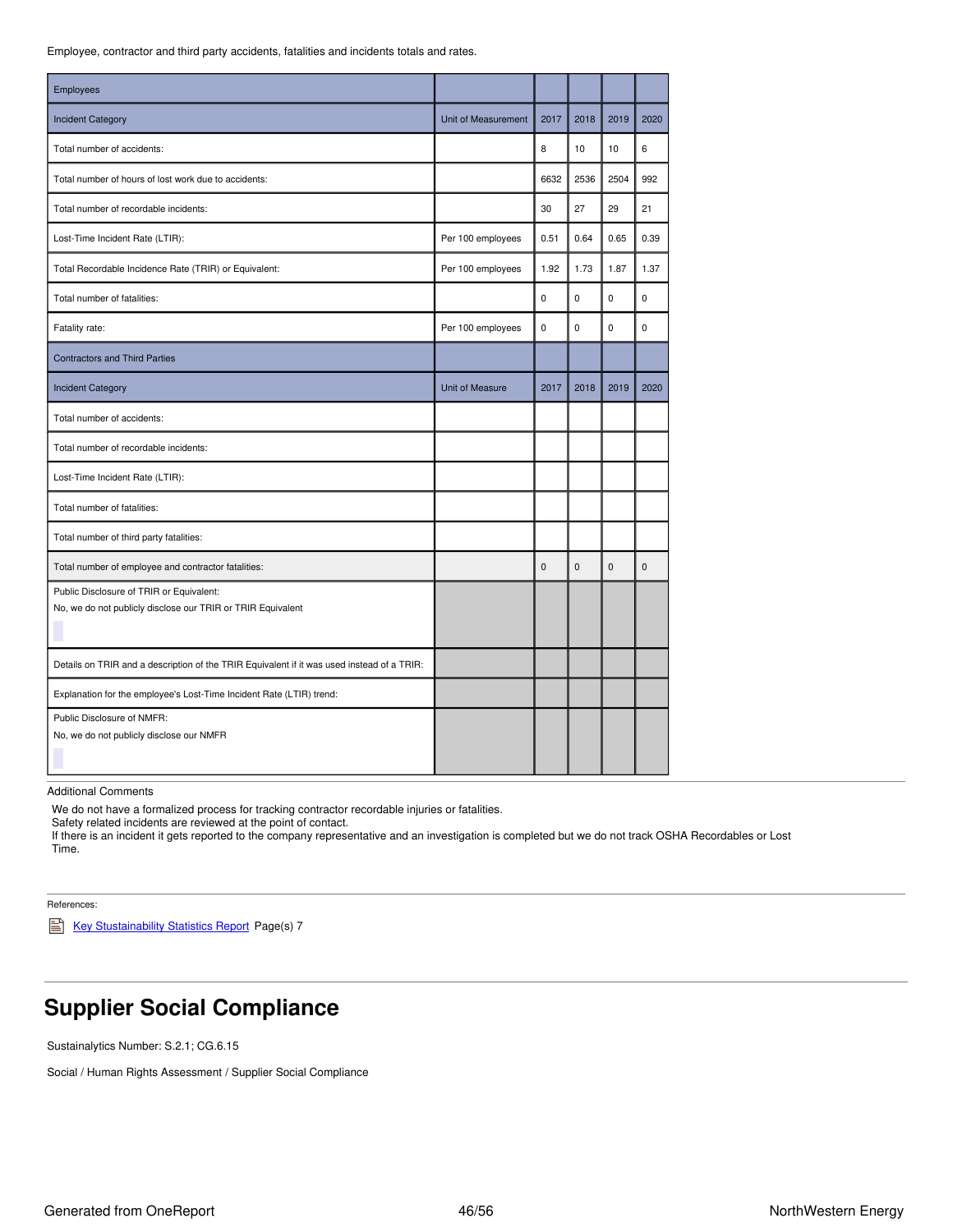Information on the company's supplier Code of Conduct assessments and audits.

| Supply Chain Standards                                                                                                      |
|-----------------------------------------------------------------------------------------------------------------------------|
| We have a supplier Code of Conduct or set of standards                                                                      |
| <b>Supplier Code of Conduct</b>                                                                                             |
| Code of Conduct                                                                                                             |
| Supplier code of conduct covers:                                                                                            |
| Forced Labor<br>▽                                                                                                           |
| Child Labor<br>⊽                                                                                                            |
| <b>Working Hours</b><br>⊻                                                                                                   |
| Paid Overtime<br>▽                                                                                                          |
| V<br>Minimum Wage                                                                                                           |
| ⊽<br>Anti-Discrimination                                                                                                    |
| $\blacktriangledown$<br>Freedom of Association                                                                              |
| V<br>Health & Safety                                                                                                        |
| Regular Employment<br>$\Box$                                                                                                |
| $\Box$<br><b>Migrant Workers</b>                                                                                            |
| Acceptable Living Conditions                                                                                                |
| Corporal Punishment/Disciplinary Practices<br>Other                                                                         |
|                                                                                                                             |
| Training of Suppliers:                                                                                                      |
| We have not taken steps to train suppliers on the Code of Conduct and/or specific labor issues                              |
| Is labor management performance is a factor when selecting new suppliers or awarding new contracts with existing suppliers? |
| Please explain:                                                                                                             |
| Scope of Supplier Audits                                                                                                    |
| Type of audit used to assess suppliers' compliance with the Code of Conduct:                                                |
| Auditors are internal                                                                                                       |
| Third-Party                                                                                                                 |
| Other                                                                                                                       |
| Suppliers and type of audits:                                                                                               |
| Tier 1 (Final product assembly)                                                                                             |
| Tier 2 (Components)                                                                                                         |
| Tier 3 (Raw Materials)                                                                                                      |
| Public reporting of suppliers' non-compliance or violations of the Code of Conduct                                          |
|                                                                                                                             |
|                                                                                                                             |
| Actions taken to address the issues of suppliers' non-compliance with the Code of Conduct:                                  |

### Additional Comments

We are not aware of any instances of non compliance with our supplier code of conduct.

# <span id="page-46-0"></span>**Community Engagement**

Sustainalytics Number: S.4.2.2

General Disclosures / Stakeholder Engagement / Community Engagement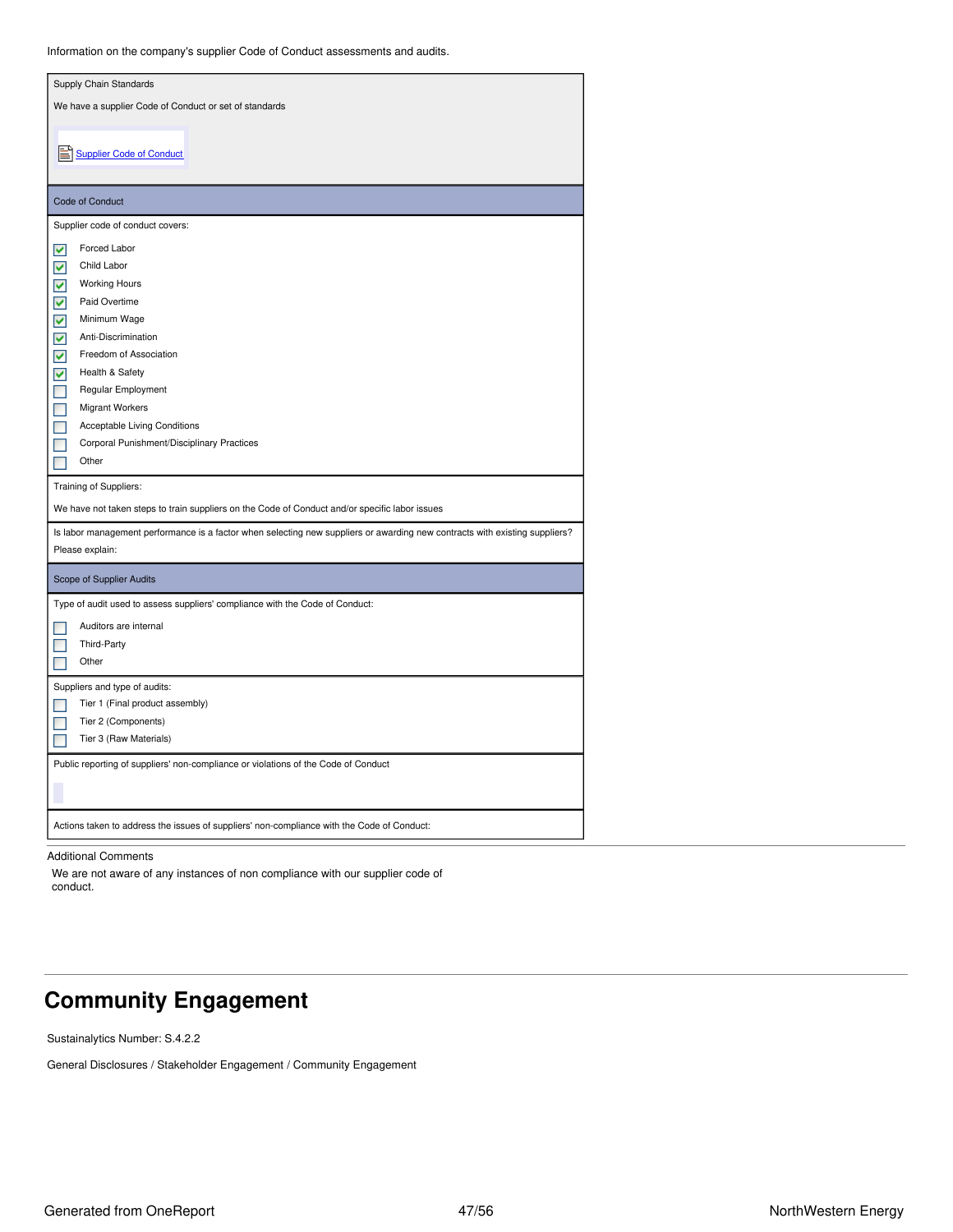Note whether NorthWestern Energy has formal programs for engagement and/or consultation with affected community stakeholders, such as community advisory panels, or action boards, NGOs, government agencies or other community entities.

| Does your company have a formal community involvement strategy:                                                                                                                                                                                                                                                                                                                                                                                                                                                                                                                                                                                                                                                                      |
|--------------------------------------------------------------------------------------------------------------------------------------------------------------------------------------------------------------------------------------------------------------------------------------------------------------------------------------------------------------------------------------------------------------------------------------------------------------------------------------------------------------------------------------------------------------------------------------------------------------------------------------------------------------------------------------------------------------------------------------|
| Yes, it is aligned with the overall corporate strategy                                                                                                                                                                                                                                                                                                                                                                                                                                                                                                                                                                                                                                                                               |
| Our company:                                                                                                                                                                                                                                                                                                                                                                                                                                                                                                                                                                                                                                                                                                                         |
| Participates in community involvement programs<br>M<br>Has established strategic community partnerships<br>v                                                                                                                                                                                                                                                                                                                                                                                                                                                                                                                                                                                                                         |
| Has an operations team in charge of community involvement issues<br>M                                                                                                                                                                                                                                                                                                                                                                                                                                                                                                                                                                                                                                                                |
| Community involvement programs include:                                                                                                                                                                                                                                                                                                                                                                                                                                                                                                                                                                                                                                                                                              |
| Process for identifying stakeholders<br>M<br>Has formal programs for engagement/consultation with affected communities<br>M<br>†Provides support for disaster response and humanitarian relief efforts<br>⊽<br>Performance objectives, goals and/or benchmarks<br>Consults local communities<br>⊽<br>M<br>Builds relationships/partners with NGOs<br>†Builds relationships/partners with non-profit organizations<br>⊽<br>Community involvement projects independently assessed<br>M<br>⊽<br>Mechanisms for integrating community feedback into corporate practices<br>Takes measures to enhance community awareness and outreach<br>M<br>Executive responsibility for community relations<br>M<br>Community consultation guidelines |
| Consultation conducted at early stages of a project<br>⊽                                                                                                                                                                                                                                                                                                                                                                                                                                                                                                                                                                                                                                                                             |
| With regards to community involvement, please indicate which of the following apply to your company:<br>Set specific goals for community involvement<br>M<br>Use key performance indicators (KPIs) to measure progress towards community involvement<br>◛<br>goals<br>Monitor and evaluate community projects, including information on outcome and impact<br>м<br>Evaluate business decisions in the context of societal impact<br>v<br>Disclose total value of community spending by category (cash, in-kind donations, employee time)<br>M                                                                                                                                                                                        |
| <b>Community Report</b>                                                                                                                                                                                                                                                                                                                                                                                                                                                                                                                                                                                                                                                                                                              |
| In what ways do you encourage employees to support and add value in local communities:<br>Matching employee charitable donations<br>M<br>Paid time off for employee volunteer efforts<br>Encouraging or requiring employees serve on the boards of charitable organizations<br>M<br>Facilitating donation drives, (e.g., clothing, food, etc.)<br>M<br>Other unique or innovative ways<br>M<br>Toys for Tots<br>Please specify Food Bank food drives<br>Christmas Drives for community organizations                                                                                                                                                                                                                                 |
| Describe Access to Basic Services programs<br>Website                                                                                                                                                                                                                                                                                                                                                                                                                                                                                                                                                                                                                                                                                |
| Community Relations and Governmental Affairs                                                                                                                                                                                                                                                                                                                                                                                                                                                                                                                                                                                                                                                                                         |

# <span id="page-47-0"></span>**Community Development Program**

Sustainalytics Number: S.4.2.11

Social / Local Communities / Community Development Program Information on community development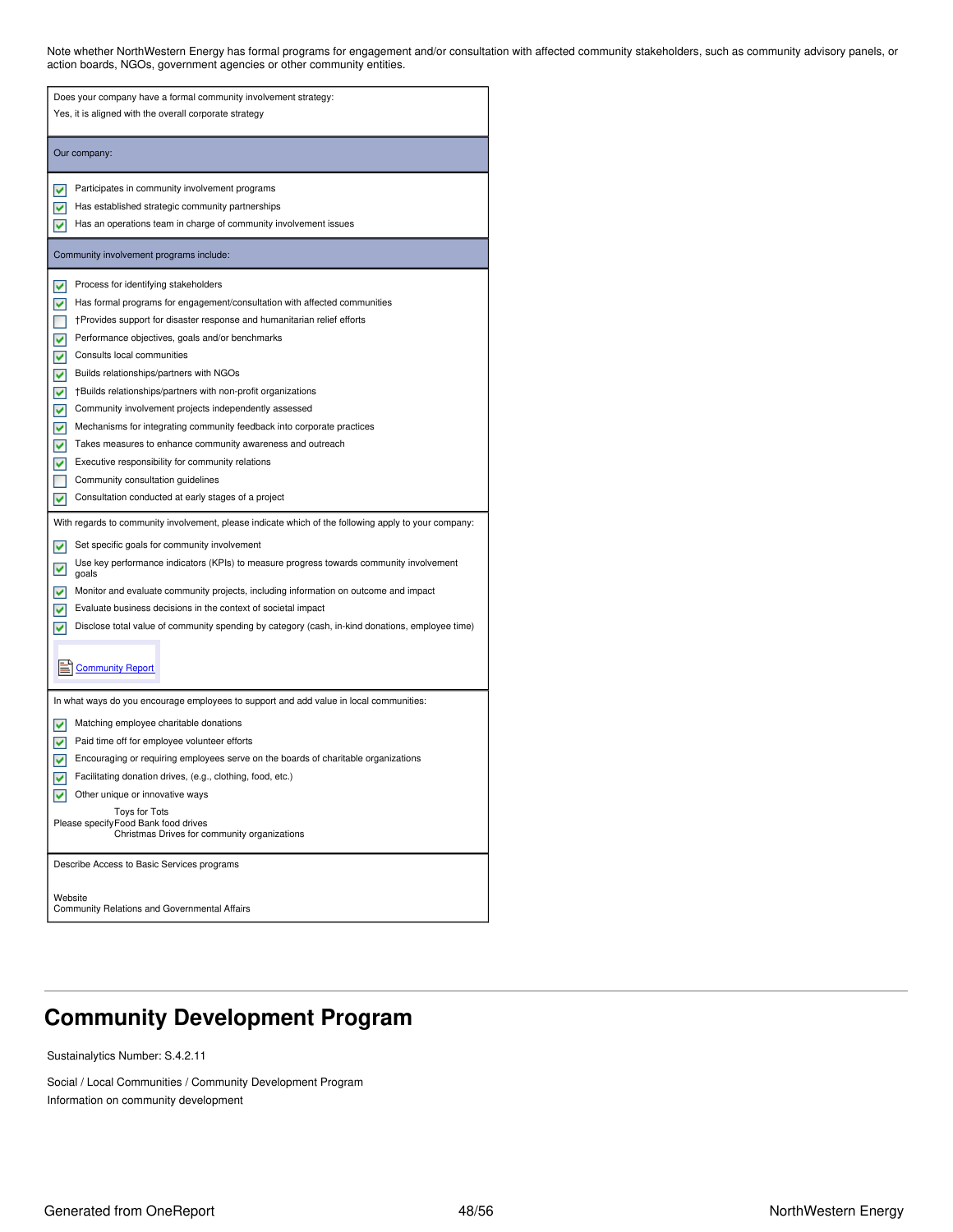| Commitment to promote community development<br>$\blacktriangledown$                                                         | Please provide details<br>Economic Development Plan<br>At-A-Glance<br>Economic Impact Analysis Grant Program<br>Charitable Contribution Programs<br>Dedicated employees working in community relations, economic development and key account<br>activities<br>Community Volunteerism<br>Sponsorship Program<br>Community Infrastructure Upgrades/Expansions                                                              |
|-----------------------------------------------------------------------------------------------------------------------------|--------------------------------------------------------------------------------------------------------------------------------------------------------------------------------------------------------------------------------------------------------------------------------------------------------------------------------------------------------------------------------------------------------------------------|
| Community development initiatives<br>M                                                                                      | Please provide details<br>Economic Development Plan<br>At-A-Glance<br>Economic Impact Analysis Grant Program<br>Charitable Contribution Programs<br><b>Community Volunteerism</b><br>Sponsorship Program<br>Community Infrastructure Upgrades/Expansions<br>LED Street Light & Area Conversion<br>Advanced Metering Infrastructure (AMI) Upgrade<br><b>Energy Efficiency Programs</b><br>Renewable Energy Pilot Programs |
| Systematic involvement of local stakeholders in community development planning and/or<br>$\blacktriangledown$<br>monitoring | Please provide details<br>Advantage South Dakota<br>Montana Economic Developers Association<br>Local Economic Development and Chamber of Commerce<br>Montana Ambassadors<br>Specialized Stakeholder Groups such as:<br>-DSM<br>-Green Tariff<br>- Specialized Infrastructure Working Groups                                                                                                                              |
| Community development targets and deadlines<br>M                                                                            | Please provide details<br>Load Growth<br>Revenue Growth<br>Customer Growth/Stability<br>Annual Community Development Budget<br><b>DSM Targets</b><br>EV Implementations<br><b>Fleet Electrification</b><br>Natural Gas Expansion in South Dakota<br>Sustainable Energy Portfolio<br>Renewable Targets                                                                                                                    |
| Monitoring of community development programs<br>M                                                                           | Please provide details<br>JD Power Customer Satisfaction Survey<br>Flynn Wright Operational & Reputational Survey<br>Key Account Customer Satisfaction Survey<br><b>Business Leader Survey</b><br>Community Development Related Budget Reviews<br>Renewable Energy Pilot Programs<br>Sustainability Plans (Missoula MOU)                                                                                                 |
| Initiatives to promote economic development after closure<br>M                                                              | Please provide details<br><b>Succession Planning</b><br><b>Workforce Development</b><br>Next Step Consultation/Identification of Alternatives<br><b>Facility Reuse</b><br>Rate Deviation in South Dakota                                                                                                                                                                                                                 |
| Reporting on community development programs and results<br>M                                                                | Please provide details<br>Community Works Program<br>JD Power Customer Satisfaction Survey<br>Flynn Wright Operational & Reputational Survey<br>Key Account Customer Satisfaction Survey<br><b>Business Leader Survey</b><br>Community Development Related Budget Reviews<br>Renewable Energy Pilot Programs<br>Sustainability Plans (Missoula MOU)<br>Annual Environmental Report                                       |

References:

[Montana's](https://www.northwesternenergy.com/our-company/projects/montana-led-streetlight-project) LED street and yard lighting project

**Natural Gas [Expansion](https://www.northwesternenergy.com/our-company/projects/natural-gas-expansion-sd) in South Dakota** 

**E** [Community](https://www.northwesternenergy.com/docs/default-source/documents/community-works/community_report_2020.pdf) Report

At A [Glance](https://www.northwesternenergy.com/community-works/economic-development/at-a-glance-fact-sheets) Fact Sheets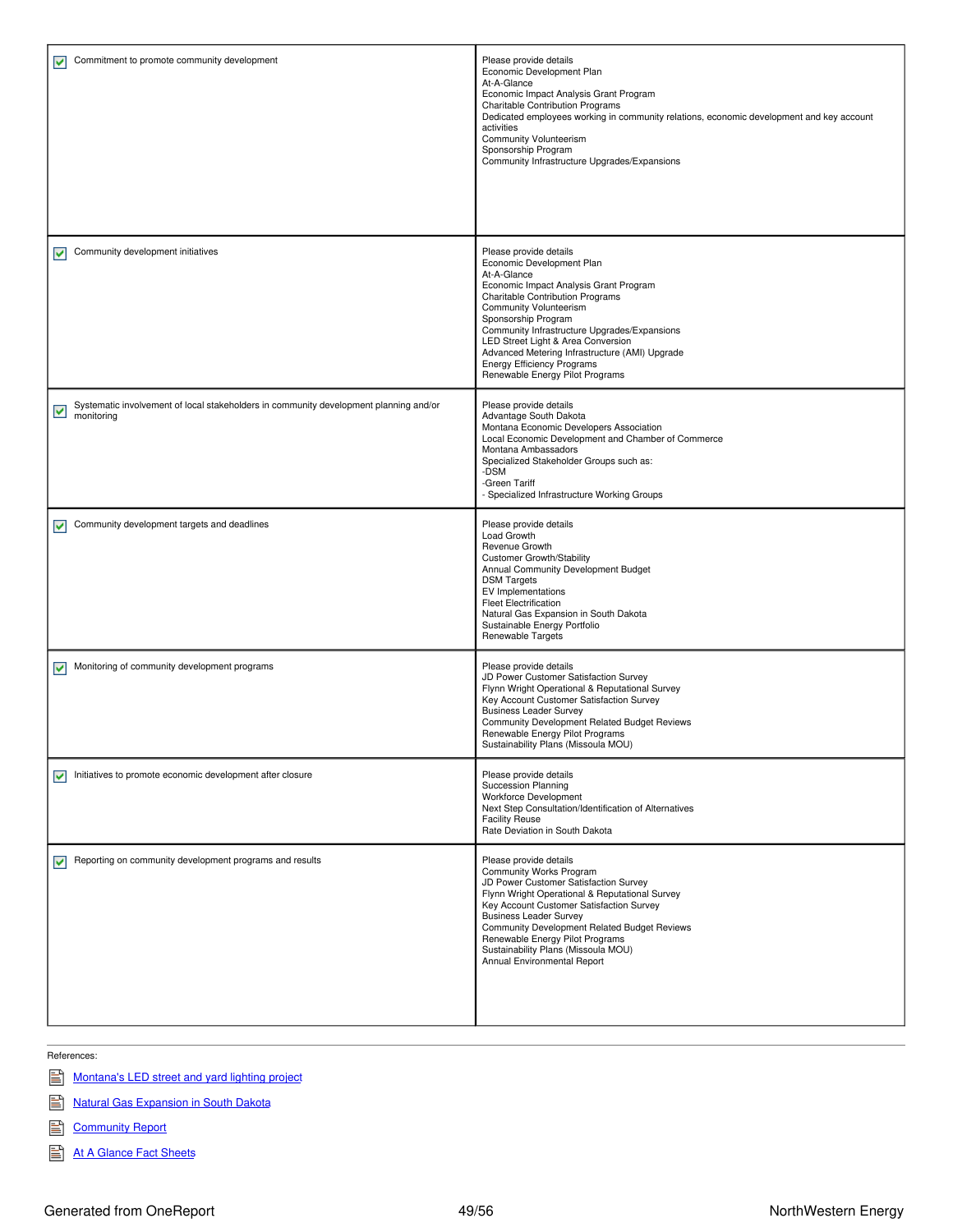[Community](https://www.northwesternenergy.com/community-works/community-works-fund) Works Fund

## <span id="page-49-0"></span>**Code of Conduct**

Sustainalytics Number: G.1.1

Social / Other: Social / Code of Conduct

Details regarding formal policies or code of conduct/ethics for NorthWestern Energy .

| Does your company maintain a stand-alone, company-wide written Code of Ethics and Business Conduct ("Code"): |                           |
|--------------------------------------------------------------------------------------------------------------|---------------------------|
| Yes, and the Code is publicly available                                                                      |                           |
| Code of Conduct and Ethics                                                                                   |                           |
| Policy issue                                                                                                 | Company has formal policy |
| *Discrimination                                                                                              | ⊽                         |
| *Corruption                                                                                                  |                           |
| Money laundering                                                                                             |                           |
| *Facilitation payments (or restrictions and/or controls limiting facilitation payments)                      |                           |
| *Whistle blowing guidelines                                                                                  | ⊽                         |
| Anticompetitive/antitrust practices                                                                          |                           |
| Insider trading/dealing                                                                                      | M                         |
| Validity of financial information                                                                            |                           |
| *Bribes in any form, including kickbacks, on any portion of contract payments or soft dollar practices       | ⊽                         |
| No detriment to employees for refusing to pay or take bribes                                                 |                           |
| Giving or receiving gifts                                                                                    | ⊽                         |
| *Conflict of interest issues                                                                                 | M                         |
| Obeying relevant laws and regulations                                                                        | ⊽                         |
| Transparency on payments to (local) host governments                                                         | V                         |
| Code of Conduct Translation                                                                                  |                           |
| Does your company translate the Code into multiple languages:                                                |                           |
| No, our company's employee base speaks one primary language and the Code is already in that language         |                           |
| Details of Third Party Code                                                                                  |                           |
| Our company maintains a third party (e.g., supplier, agent, intermediary, reseller) Code of Conduct:         |                           |
| No                                                                                                           |                           |
| Is your Third Party Code translated into multiple languages?                                                 |                           |
| No                                                                                                           |                           |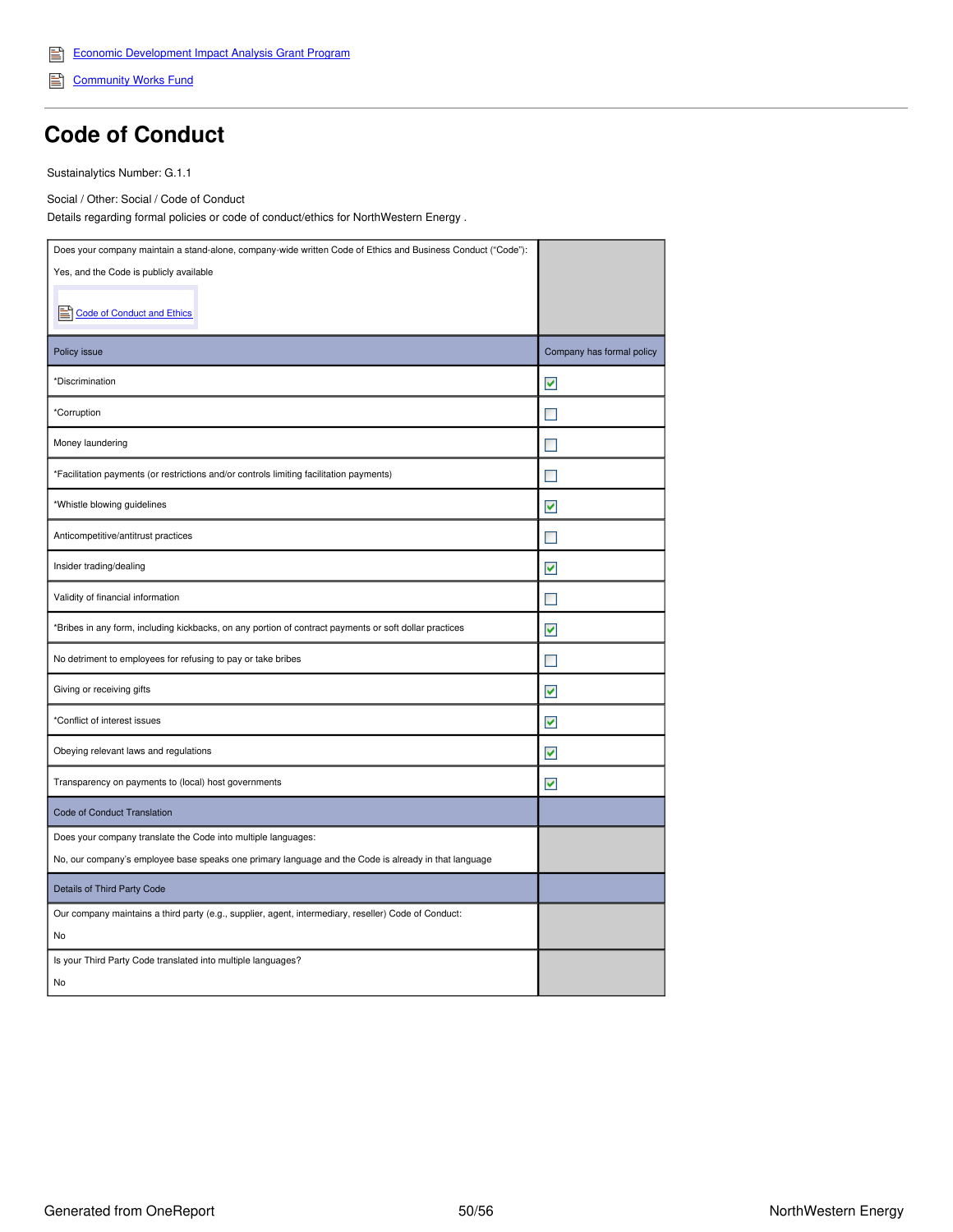|     | Which of the following risk areas are included in the Third Party Code?                           |         |
|-----|---------------------------------------------------------------------------------------------------|---------|
|     | Conflicts of interest                                                                             |         |
| ٠   | Gifts and entertainment                                                                           |         |
|     | Responsibility to report concerns to the company                                                  |         |
| ٠   | Anti-bribery and corruption                                                                       |         |
| П   | Sustainability expectations                                                                       |         |
| П   | Labor laws and human rights                                                                       |         |
| П   | Protecting company confidential information                                                       |         |
|     | Workplace safety and health                                                                       |         |
|     | Discrimination/harassment/bullying                                                                |         |
|     | Accurate records/company's right to audit                                                         |         |
|     | Conflict minerals, as relevant                                                                    |         |
|     | Trade controls, as relevant                                                                       |         |
|     | Reminder of the company's non-retaliation policy                                                  |         |
|     |                                                                                                   |         |
|     | <b>Bribery &amp; Corruption Policy Attributes</b>                                                 | Comment |
|     | Prohibition of bribery                                                                            |         |
|     |                                                                                                   |         |
|     |                                                                                                   |         |
|     | Definition of bribery or corruption                                                               |         |
|     |                                                                                                   |         |
|     |                                                                                                   |         |
|     | Prohibition and definition of conflicts of interest                                               |         |
|     |                                                                                                   |         |
|     |                                                                                                   |         |
|     | Prohibition and definition of facilitation payments                                               |         |
|     |                                                                                                   |         |
|     |                                                                                                   |         |
|     | Guidelines of what is considered acceptable behavior                                              |         |
|     |                                                                                                   |         |
|     |                                                                                                   |         |
|     |                                                                                                   |         |
|     | Data publicly available:                                                                          |         |
|     | Is the company's data regarding its formal policies or code of conduct/ethics publicly available? |         |
| Yes |                                                                                                   |         |

### References:

code of [Conduct](https://www.northwesternenergy.com/docs/default-source/documents/corporategovernance/nwe_2021_code_lowres.pdf) and Ethics

# <span id="page-50-0"></span>**Whistleblowing Programs**

Sustainalytics Number: G.1.2; CG.6.12

Economic / Anti-Corruption / Whistleblowing Programs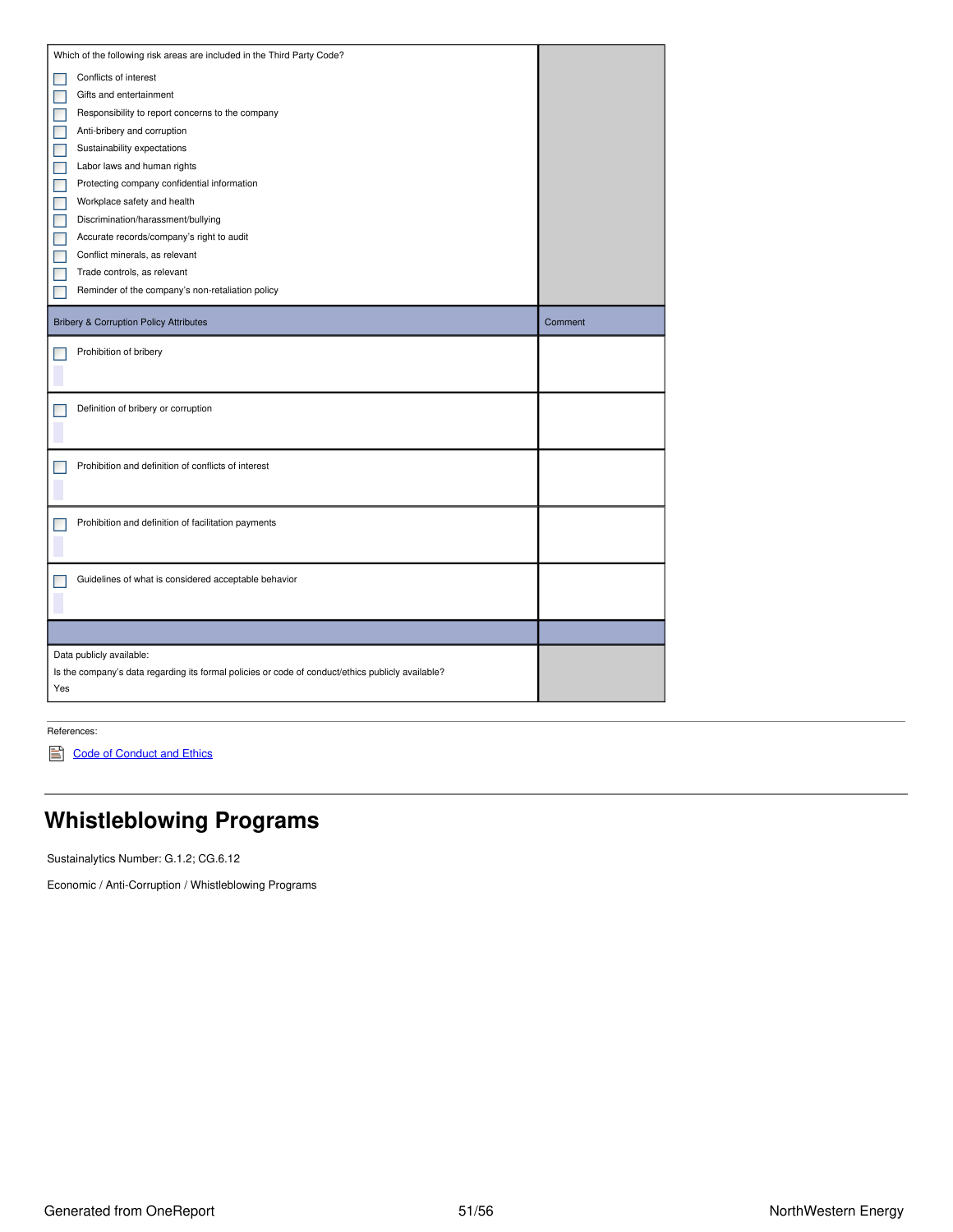| Attributes of our whistleblower policy                                                   |
|------------------------------------------------------------------------------------------|
| Proactively communicated to employees                                                    |
| Available to suppliers, customers and other third parties                                |
| An independent, reporting hotline is available 24/7                                      |
| Possibility for anonymous reporting, and reports are treated confidentially              |
| Non-retaliation policy                                                                   |
| Structures in place to process whistleblower reports                                     |
| Disclosure on the number of reports received, the types of misconduct and measures taken |
| Available in local languages                                                             |
|                                                                                          |

### Additional Comments

We don't have a whistleblower policy per se, but we have a code of conduct and business ethics and other processes which cover this area.

| References: |  |
|-------------|--|
|-------------|--|

- **E** [Anti-Fraud](https://www.northwesternenergy.com/docs/default-source/default-document-library/about-us/esg/anti-fraud-policy.pdf?sfvrsn=8a718bc0_5) Policy
- 閶 **Code of [Conduct](https://www.northwesternenergy.com/docs/default-source/documents/corporategovernance/nwe_2021_code_lowres.pdf) and Ethics**
- 閶 Code of Conduct Internal [Investigation](https://www.northwesternenergy.com/docs/default-source/default-document-library/about-us/esg/code-of-conduct-internal-investigation-policy.pdf?sfvrsn=7b610ca1_5) Policy
- [https://www.northwesternenergy.com/docs/default-source/defau...](https://www.northwesternenergy.com/docs/default-source/default-document-library/about-us/investors/governance/code-of-ethics-for-the-ceo-and-sfos_2021.pdf?sfvrsn=4aa904b4_7) ▤
- [Supplier](https://www.northwesternenergy.com/docs/default-source/documents/corporategovernance/suppliercodeofconduct_10-2020.pdf) Code of Conduct

## <span id="page-51-0"></span>**United Nations Global Compact**

Sustainalytics Number: G.1.3; CG.6.4

General Disclosures / Organizational Profile / United Nations Global Compact Information on the company's, or its subsidiaries, involvement with the UN Global Compact.

| No, we are not a signatory to the UN Global Compact |
|-----------------------------------------------------|
| Data publicly available:                            |

#### Additional Comments

NorthWestern Corp only operates in the United States and has not elected to pursue membership in the UN Global Compact at this time.

## <span id="page-51-1"></span>**CSR Report**

Sustainalytics Number: G.2.1; G.2.2; CG.6.2; CG.6.3

General Disclosures / Stakeholder Engagement / CSR Report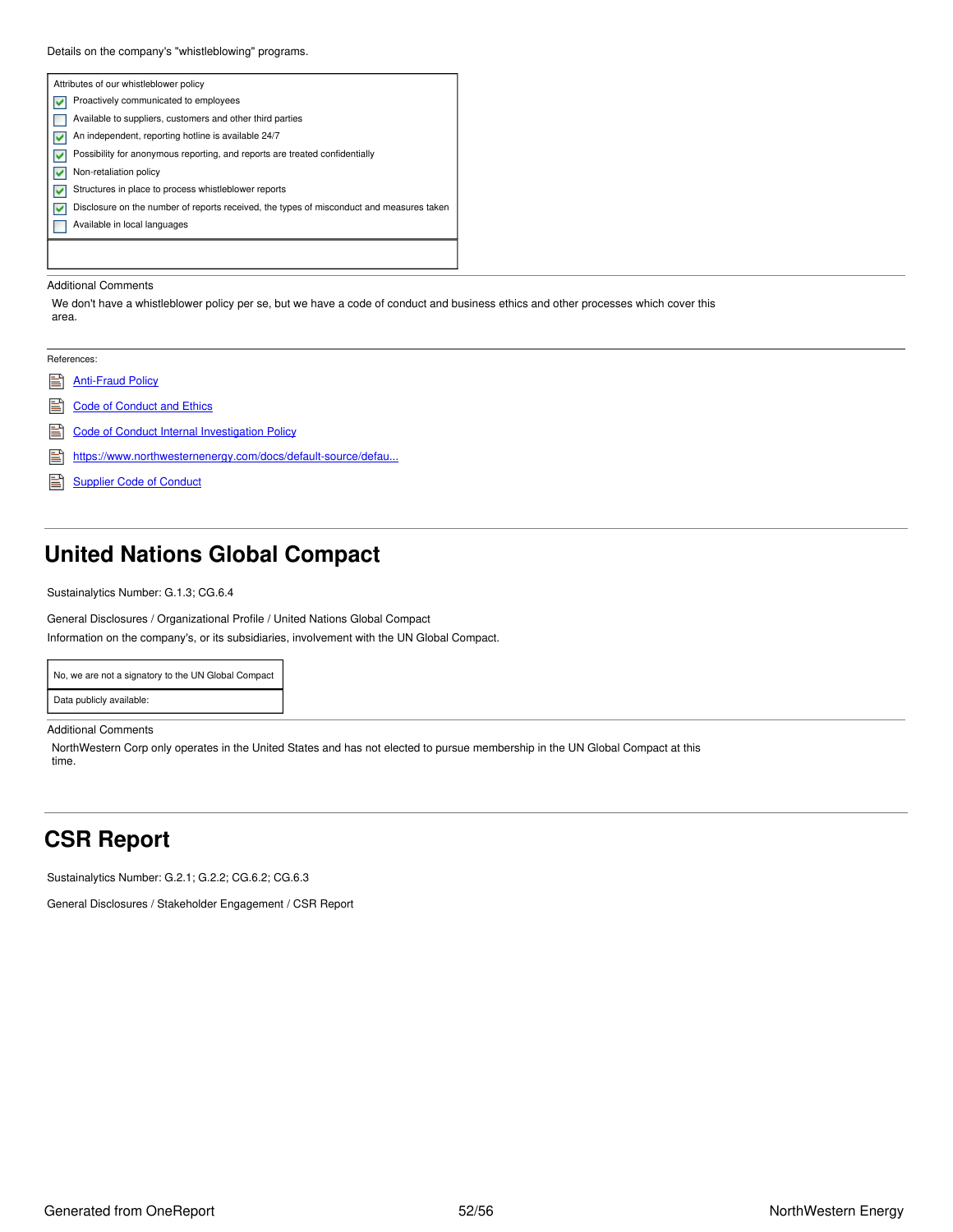### Details on how corporate social responsibility (CSR) at NorthWestern Energy is communicated.

| No<br>□<br>Yes, we produce a stand-alone Corporate Citizenship, Responsibility and Sustainability Report ("CSR Report")<br>$\Box$<br>□<br>Yes, we produce a stand-alone CSR Report and our CSR Report is publicly available<br>E<br>Yes, we include such reporting as part of our annual report<br>Г<br>Yes, we maintain an interactive website that summarizes our CSR initiatives<br>Yes, while we don't maintain an interactive website that summarizes our CSR initiatives, we do include information regarding such initiatives on our website equivalent to that found in a CSR/EHS<br>V<br>report.<br>Please provide the URL: https://www.northwesterne<br>Yes, and our reporting adheres to GRI Sustainability Reporting Guidelines<br>$\Box$<br>Yes, but we do not report on CSR initiatives in a CSR Report, rather our reporting is contained in a unique report<br>⊽<br>Title of the report: Community Report<br>Yes, and our reporting adheres to a set of standard reporting guidelines other than GRI (Please specify the reporting standard in the space provided)<br>П<br>E<br><b>Community Report</b><br>탙<br>Environmental Stewardship: Our Commitment in Action<br><b>Key Stustainability Statistics Report</b><br>*If CSR/EHS report is not explicitly GRI based, does the company use language that references GRI implying that its CSR/EHS report incorporates GRI elements:<br>No<br>How often is your CSR Report or other report regarding your company's CSR initiatives produced:<br>Annually<br>Year of the company's FIRST report on corporate responsibility:<br>2016<br>Date of MOST RECENT report:<br>2020<br>Details on CSR Report audit or assurance:<br>We self-audit our CSR Report<br>Details on assurances and practices to ensure reporting quality of environmental data:<br>Our Community and Environmental Reports are reviewed by various members of our ESG committee to ensure the report is accurate. |                                                                                                            |  |  |  |  |  |  |  |
|------------------------------------------------------------------------------------------------------------------------------------------------------------------------------------------------------------------------------------------------------------------------------------------------------------------------------------------------------------------------------------------------------------------------------------------------------------------------------------------------------------------------------------------------------------------------------------------------------------------------------------------------------------------------------------------------------------------------------------------------------------------------------------------------------------------------------------------------------------------------------------------------------------------------------------------------------------------------------------------------------------------------------------------------------------------------------------------------------------------------------------------------------------------------------------------------------------------------------------------------------------------------------------------------------------------------------------------------------------------------------------------------------------------------------------------------------------------------------------------------------------------------------------------------------------------------------------------------------------------------------------------------------------------------------------------------------------------------------------------------------------------------------------------------------------------------------------------------------------------------------------------------------------------------------------------------------|------------------------------------------------------------------------------------------------------------|--|--|--|--|--|--|--|
|                                                                                                                                                                                                                                                                                                                                                                                                                                                                                                                                                                                                                                                                                                                                                                                                                                                                                                                                                                                                                                                                                                                                                                                                                                                                                                                                                                                                                                                                                                                                                                                                                                                                                                                                                                                                                                                                                                                                                      | Does your company produce a report regarding its corporate citizenship, responsibility and sustainability: |  |  |  |  |  |  |  |
|                                                                                                                                                                                                                                                                                                                                                                                                                                                                                                                                                                                                                                                                                                                                                                                                                                                                                                                                                                                                                                                                                                                                                                                                                                                                                                                                                                                                                                                                                                                                                                                                                                                                                                                                                                                                                                                                                                                                                      |                                                                                                            |  |  |  |  |  |  |  |
|                                                                                                                                                                                                                                                                                                                                                                                                                                                                                                                                                                                                                                                                                                                                                                                                                                                                                                                                                                                                                                                                                                                                                                                                                                                                                                                                                                                                                                                                                                                                                                                                                                                                                                                                                                                                                                                                                                                                                      |                                                                                                            |  |  |  |  |  |  |  |
|                                                                                                                                                                                                                                                                                                                                                                                                                                                                                                                                                                                                                                                                                                                                                                                                                                                                                                                                                                                                                                                                                                                                                                                                                                                                                                                                                                                                                                                                                                                                                                                                                                                                                                                                                                                                                                                                                                                                                      |                                                                                                            |  |  |  |  |  |  |  |
|                                                                                                                                                                                                                                                                                                                                                                                                                                                                                                                                                                                                                                                                                                                                                                                                                                                                                                                                                                                                                                                                                                                                                                                                                                                                                                                                                                                                                                                                                                                                                                                                                                                                                                                                                                                                                                                                                                                                                      |                                                                                                            |  |  |  |  |  |  |  |
|                                                                                                                                                                                                                                                                                                                                                                                                                                                                                                                                                                                                                                                                                                                                                                                                                                                                                                                                                                                                                                                                                                                                                                                                                                                                                                                                                                                                                                                                                                                                                                                                                                                                                                                                                                                                                                                                                                                                                      |                                                                                                            |  |  |  |  |  |  |  |
|                                                                                                                                                                                                                                                                                                                                                                                                                                                                                                                                                                                                                                                                                                                                                                                                                                                                                                                                                                                                                                                                                                                                                                                                                                                                                                                                                                                                                                                                                                                                                                                                                                                                                                                                                                                                                                                                                                                                                      |                                                                                                            |  |  |  |  |  |  |  |
|                                                                                                                                                                                                                                                                                                                                                                                                                                                                                                                                                                                                                                                                                                                                                                                                                                                                                                                                                                                                                                                                                                                                                                                                                                                                                                                                                                                                                                                                                                                                                                                                                                                                                                                                                                                                                                                                                                                                                      |                                                                                                            |  |  |  |  |  |  |  |
|                                                                                                                                                                                                                                                                                                                                                                                                                                                                                                                                                                                                                                                                                                                                                                                                                                                                                                                                                                                                                                                                                                                                                                                                                                                                                                                                                                                                                                                                                                                                                                                                                                                                                                                                                                                                                                                                                                                                                      |                                                                                                            |  |  |  |  |  |  |  |
|                                                                                                                                                                                                                                                                                                                                                                                                                                                                                                                                                                                                                                                                                                                                                                                                                                                                                                                                                                                                                                                                                                                                                                                                                                                                                                                                                                                                                                                                                                                                                                                                                                                                                                                                                                                                                                                                                                                                                      |                                                                                                            |  |  |  |  |  |  |  |
|                                                                                                                                                                                                                                                                                                                                                                                                                                                                                                                                                                                                                                                                                                                                                                                                                                                                                                                                                                                                                                                                                                                                                                                                                                                                                                                                                                                                                                                                                                                                                                                                                                                                                                                                                                                                                                                                                                                                                      |                                                                                                            |  |  |  |  |  |  |  |
|                                                                                                                                                                                                                                                                                                                                                                                                                                                                                                                                                                                                                                                                                                                                                                                                                                                                                                                                                                                                                                                                                                                                                                                                                                                                                                                                                                                                                                                                                                                                                                                                                                                                                                                                                                                                                                                                                                                                                      |                                                                                                            |  |  |  |  |  |  |  |
|                                                                                                                                                                                                                                                                                                                                                                                                                                                                                                                                                                                                                                                                                                                                                                                                                                                                                                                                                                                                                                                                                                                                                                                                                                                                                                                                                                                                                                                                                                                                                                                                                                                                                                                                                                                                                                                                                                                                                      |                                                                                                            |  |  |  |  |  |  |  |
|                                                                                                                                                                                                                                                                                                                                                                                                                                                                                                                                                                                                                                                                                                                                                                                                                                                                                                                                                                                                                                                                                                                                                                                                                                                                                                                                                                                                                                                                                                                                                                                                                                                                                                                                                                                                                                                                                                                                                      |                                                                                                            |  |  |  |  |  |  |  |
|                                                                                                                                                                                                                                                                                                                                                                                                                                                                                                                                                                                                                                                                                                                                                                                                                                                                                                                                                                                                                                                                                                                                                                                                                                                                                                                                                                                                                                                                                                                                                                                                                                                                                                                                                                                                                                                                                                                                                      |                                                                                                            |  |  |  |  |  |  |  |
|                                                                                                                                                                                                                                                                                                                                                                                                                                                                                                                                                                                                                                                                                                                                                                                                                                                                                                                                                                                                                                                                                                                                                                                                                                                                                                                                                                                                                                                                                                                                                                                                                                                                                                                                                                                                                                                                                                                                                      |                                                                                                            |  |  |  |  |  |  |  |
|                                                                                                                                                                                                                                                                                                                                                                                                                                                                                                                                                                                                                                                                                                                                                                                                                                                                                                                                                                                                                                                                                                                                                                                                                                                                                                                                                                                                                                                                                                                                                                                                                                                                                                                                                                                                                                                                                                                                                      |                                                                                                            |  |  |  |  |  |  |  |
|                                                                                                                                                                                                                                                                                                                                                                                                                                                                                                                                                                                                                                                                                                                                                                                                                                                                                                                                                                                                                                                                                                                                                                                                                                                                                                                                                                                                                                                                                                                                                                                                                                                                                                                                                                                                                                                                                                                                                      |                                                                                                            |  |  |  |  |  |  |  |
|                                                                                                                                                                                                                                                                                                                                                                                                                                                                                                                                                                                                                                                                                                                                                                                                                                                                                                                                                                                                                                                                                                                                                                                                                                                                                                                                                                                                                                                                                                                                                                                                                                                                                                                                                                                                                                                                                                                                                      |                                                                                                            |  |  |  |  |  |  |  |
|                                                                                                                                                                                                                                                                                                                                                                                                                                                                                                                                                                                                                                                                                                                                                                                                                                                                                                                                                                                                                                                                                                                                                                                                                                                                                                                                                                                                                                                                                                                                                                                                                                                                                                                                                                                                                                                                                                                                                      |                                                                                                            |  |  |  |  |  |  |  |
|                                                                                                                                                                                                                                                                                                                                                                                                                                                                                                                                                                                                                                                                                                                                                                                                                                                                                                                                                                                                                                                                                                                                                                                                                                                                                                                                                                                                                                                                                                                                                                                                                                                                                                                                                                                                                                                                                                                                                      |                                                                                                            |  |  |  |  |  |  |  |

#### Additional Comments

NorthWestern's Community Report is published annually and our Environmental Report is published every two years. Our last Community Report was released in May 2020 and our last Environmental report was released December 2019

References:

**Community Report and [Environmental](https://www.northwesternenergy.com/our-company/investor-relations/ESG-Sustainability) Report** 

### <span id="page-52-0"></span>**Identifying and Managing Economic, Environmental, and Social Impacts GRI 102- 29**

Sustainalytics Number: G.2.5

General Disclosures / Governance / Identifying and Managing Economic, Environmental, and Social Impacts GRI 102-29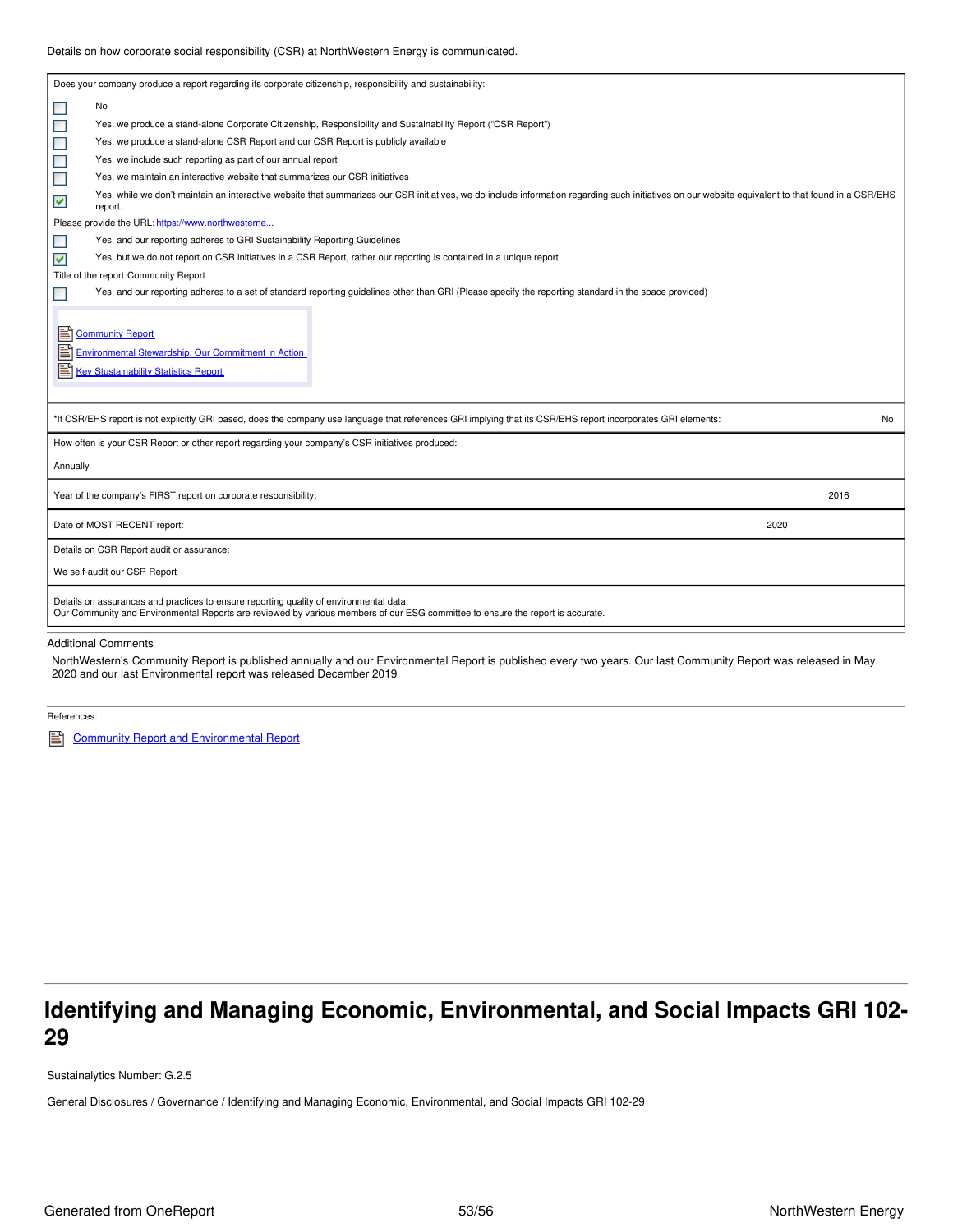Highest governance body's role in identifying and managing economic, environmental, and social topics and their impacts, risks, and opportunities – including its role in the implementation of due diligence processes.

Describe the highest governance body's role in the identification, management, and stakeholder consultation of economic, environmental and social impacts, risks, and opportunities.

The primary oversight responsibilities for ESG fall within the Board's Nominating and Governance Committee's purview. The Governance Committee's charter indicates it is responsible for ESG matters. However, certain topics related to ESG are covered by other committees. For instance, the Board's Human Resources Committee oversees a variety of social issues, such as work force diversity, equity,<br>and inclusion, and a ho Each of these committees hears from company and external subject matter experts on these topics and receives reports on these topics at each meeting.

## <span id="page-53-0"></span>**Diversity of Governance Bodies and Employees GRI 405-1**

Sustainalytics Number: G.2.7.1

Social / Diversity and Equal Opportunity / Diversity of Governance Bodies and Employees GRI 405-1

Composition of governance bodies and breakdown of employees per employee category according to gender, age group, and other indicators of diversity.

|                                                     | Male             |                      |             | Female           |                      |             | Minority or<br>Vulnerable Group |                      |             | Age<br>groups     |                        |                  |
|-----------------------------------------------------|------------------|----------------------|-------------|------------------|----------------------|-------------|---------------------------------|----------------------|-------------|-------------------|------------------------|------------------|
|                                                     | Number           | %                    |             | <b>Number</b>    | %                    |             | Number                          | %                    |             | % < 30<br>yrs old | $% 30 - 50$<br>yrs old | % >50<br>yrs old |
| Governance body (e.g., board)<br>members            | 5                | 62.5                 |             | 3                | 37.5                 |             | $\overline{1}$                  | 12.5                 |             | 0                 | 25                     | 75               |
|                                                     |                  |                      |             |                  |                      |             |                                 |                      |             |                   |                        |                  |
|                                                     | Male             |                      |             | Female           |                      |             | <b>Minority Groups</b>          |                      |             | Age<br>groups     |                        |                  |
| Employees by job category (per<br>company breakout) | Global<br>number | % in home<br>country | Global<br>% | Global<br>number | % in home<br>country | Global<br>% | Global number                   | % in home<br>country | Global<br>% | % < 30<br>yrs old | $% 30 - 50$<br>yrs old | % >50<br>yrs old |
| Total                                               | 1118             |                      | 73          | 421              |                      | 27          | 47                              |                      | 3.1         | 11                | 50                     | 49               |
| Managers                                            | 164              | 100                  | 74          | 57               | 100                  | 26          | 5                               | 100                  | 2.25        | 1.4               | 52.5                   | 46.1             |
| Employee Average Age:<br>45                         |                  |                      |             |                  |                      |             |                                 |                      |             |                   |                        |                  |
| Data publicly available:<br>Yes                     |                  |                      |             |                  |                      |             |                                 |                      |             |                   |                        |                  |

#### **Reason for Omission:**

Not Applicable

Why considered not applicable:

All information requested has been provided, no information has been omitted.

Additional Comments

**Q390:** Does the board exhibit ethnic or racial diversity? A: Yes, the board has one director of Middle Eastern descent.

References:



## <span id="page-53-1"></span>**Composition of the Highest Governance Body and its Committees GRI 102-22**

Sustainalytics Number: G.2.7.1; G.2.9.1; CG.2.3; CG.2.9

General Disclosures / Governance / Composition of the Highest Governance Body and its Committees GRI 102-22

Composition of the highest governance body and its committees.

|                                                                 | Male | Female | <b>Total Number</b> |  |
|-----------------------------------------------------------------|------|--------|---------------------|--|
| Total board members with executive functions                    |      |        |                     |  |
| Total non-executive directors (excluding independent directors) |      |        |                     |  |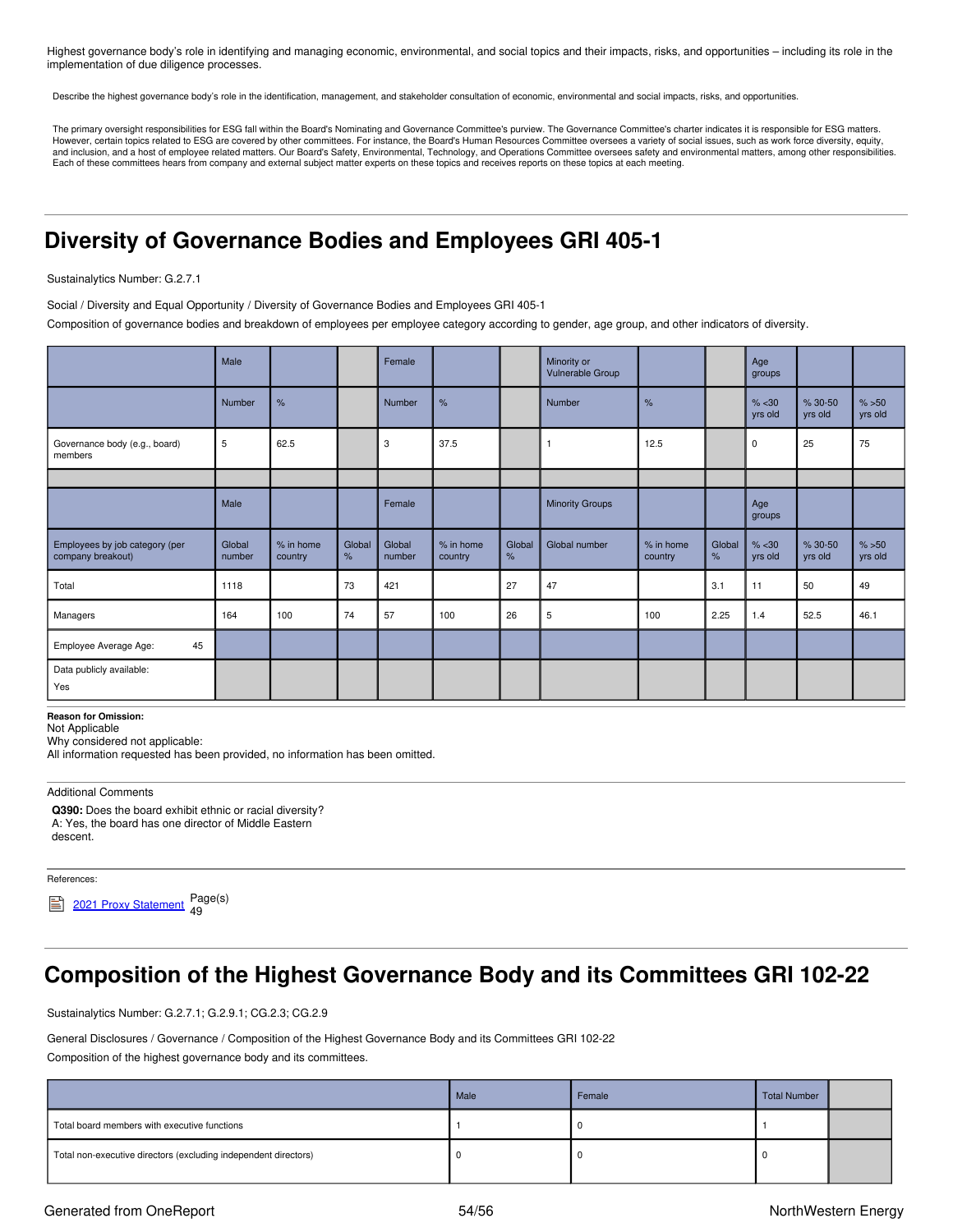| Total independent non-executive directors on the board                                                                                                                                                                                                                                                                                                                                                                                                                                                                                                        | $\sqrt{4}$                                                                                     | 3                                                                                                                                               | $\overline{7}$                |                       |
|---------------------------------------------------------------------------------------------------------------------------------------------------------------------------------------------------------------------------------------------------------------------------------------------------------------------------------------------------------------------------------------------------------------------------------------------------------------------------------------------------------------------------------------------------------------|------------------------------------------------------------------------------------------------|-------------------------------------------------------------------------------------------------------------------------------------------------|-------------------------------|-----------------------|
| Total board                                                                                                                                                                                                                                                                                                                                                                                                                                                                                                                                                   | 5                                                                                              | 3                                                                                                                                               | 8                             |                       |
|                                                                                                                                                                                                                                                                                                                                                                                                                                                                                                                                                               | Total                                                                                          |                                                                                                                                                 |                               |                       |
| Membership of under-represented social groups                                                                                                                                                                                                                                                                                                                                                                                                                                                                                                                 | 1                                                                                              |                                                                                                                                                 |                               |                       |
| Stakeholder Representation:                                                                                                                                                                                                                                                                                                                                                                                                                                                                                                                                   | 0                                                                                              |                                                                                                                                                 |                               |                       |
| Vacancies on the board:                                                                                                                                                                                                                                                                                                                                                                                                                                                                                                                                       |                                                                                                |                                                                                                                                                 |                               |                       |
| Board member                                                                                                                                                                                                                                                                                                                                                                                                                                                                                                                                                  | Other commitments                                                                              | Competences relating to economic,<br>environmental and social impacts                                                                           | Stakeholder<br>representation | Tenure/term<br>length |
| Dana Dykhouse                                                                                                                                                                                                                                                                                                                                                                                                                                                                                                                                                 | Chief Executive Officer,<br>First PREMIER Bank                                                 | Finance, executive, service territory,<br>board.                                                                                                | No                            | 12                    |
| <b>Tony Clark</b>                                                                                                                                                                                                                                                                                                                                                                                                                                                                                                                                             | Senior Advisor, Wilkinson<br>Barker                                                            | Utility, executive, regulatory, legal/public<br>policy, board.                                                                                  | No                            | 5                     |
| Jan Horsfall                                                                                                                                                                                                                                                                                                                                                                                                                                                                                                                                                  | Managing Partner, Red<br>Surfboard, LLC                                                        | Finance, executive, technology,<br>information, cyber, legal/public policy,<br>marketing, board.                                                | No                            | 6                     |
| Britt Ide                                                                                                                                                                                                                                                                                                                                                                                                                                                                                                                                                     | President, Ide Energy &<br>Strategy                                                            | Utility, executive, regulatory, engineering,<br>technology, information, cyber, service<br>territory, legal/public policy, marketing,<br>board. | No                            | $\overline{4}$        |
| <b>Bob Rowe</b>                                                                                                                                                                                                                                                                                                                                                                                                                                                                                                                                               | Chief Executive Officer,<br>NorthWestern<br>Corporation                                        | Utility, finance, executive, regulatory,<br>service territory, legal/public policy,<br>board.                                                   | No                            | 13                    |
| Linda Sullivan                                                                                                                                                                                                                                                                                                                                                                                                                                                                                                                                                | <b>Retired Executive Vice</b><br>President and Chief<br>Financial Officer of<br>American Water | Utility, finance, executive, regulatory,<br>technology, information, cyber, board.                                                              | No                            | $\overline{4}$        |
| Mahvash Yazdi                                                                                                                                                                                                                                                                                                                                                                                                                                                                                                                                                 | President, Feasible<br>Management Consulting                                                   | Utility, finance, executive, technology,<br>information, cyber, board.                                                                          | No                            | $\overline{c}$        |
| Jeff Yingling                                                                                                                                                                                                                                                                                                                                                                                                                                                                                                                                                 | Partner, Energy Capital<br>Ventures                                                            | Utility, finance, executive, technology,<br>information, cyber, board.                                                                          | No                            | $\overline{c}$        |
|                                                                                                                                                                                                                                                                                                                                                                                                                                                                                                                                                               |                                                                                                |                                                                                                                                                 |                               |                       |
| Diversity is a concept that is difficult to simply define or measure, especially in a questionnaire<br>completed by companies located around the world. For this reason, explain any diversity, as<br>your company defines it, among the directors on your Board or other governing authority.<br>Ethnic Diversity; 1 Middle Eastern director<br>Gender Diversity: 3 female, 4 male directors<br>Age Diversity: age 40-49, 2 directors; age 50-59, 1 director; age 60-69, 5 directors<br>Tenure Diversity: less than two years, 2; 3-9 years, 4; 10+ years, 2 |                                                                                                |                                                                                                                                                 |                               |                       |
| Board type<br>One-tier<br>◉<br>О<br>Two-tier                                                                                                                                                                                                                                                                                                                                                                                                                                                                                                                  |                                                                                                |                                                                                                                                                 |                               |                       |
| Female Chief Executive Officer or Equivalent                                                                                                                                                                                                                                                                                                                                                                                                                                                                                                                  |                                                                                                |                                                                                                                                                 |                               |                       |
| Yes<br>O<br>$_{\odot}$<br>No                                                                                                                                                                                                                                                                                                                                                                                                                                                                                                                                  |                                                                                                |                                                                                                                                                 |                               |                       |
| Female Chairperson or Equivalent                                                                                                                                                                                                                                                                                                                                                                                                                                                                                                                              |                                                                                                |                                                                                                                                                 |                               |                       |
| Yes<br>O<br>No<br>$\circledcirc$                                                                                                                                                                                                                                                                                                                                                                                                                                                                                                                              |                                                                                                |                                                                                                                                                 |                               |                       |
| Data publicly available:<br>Yes Link to disclosure: Proxy Materials (northwesternenergy.com)                                                                                                                                                                                                                                                                                                                                                                                                                                                                  |                                                                                                |                                                                                                                                                 |                               |                       |

References: